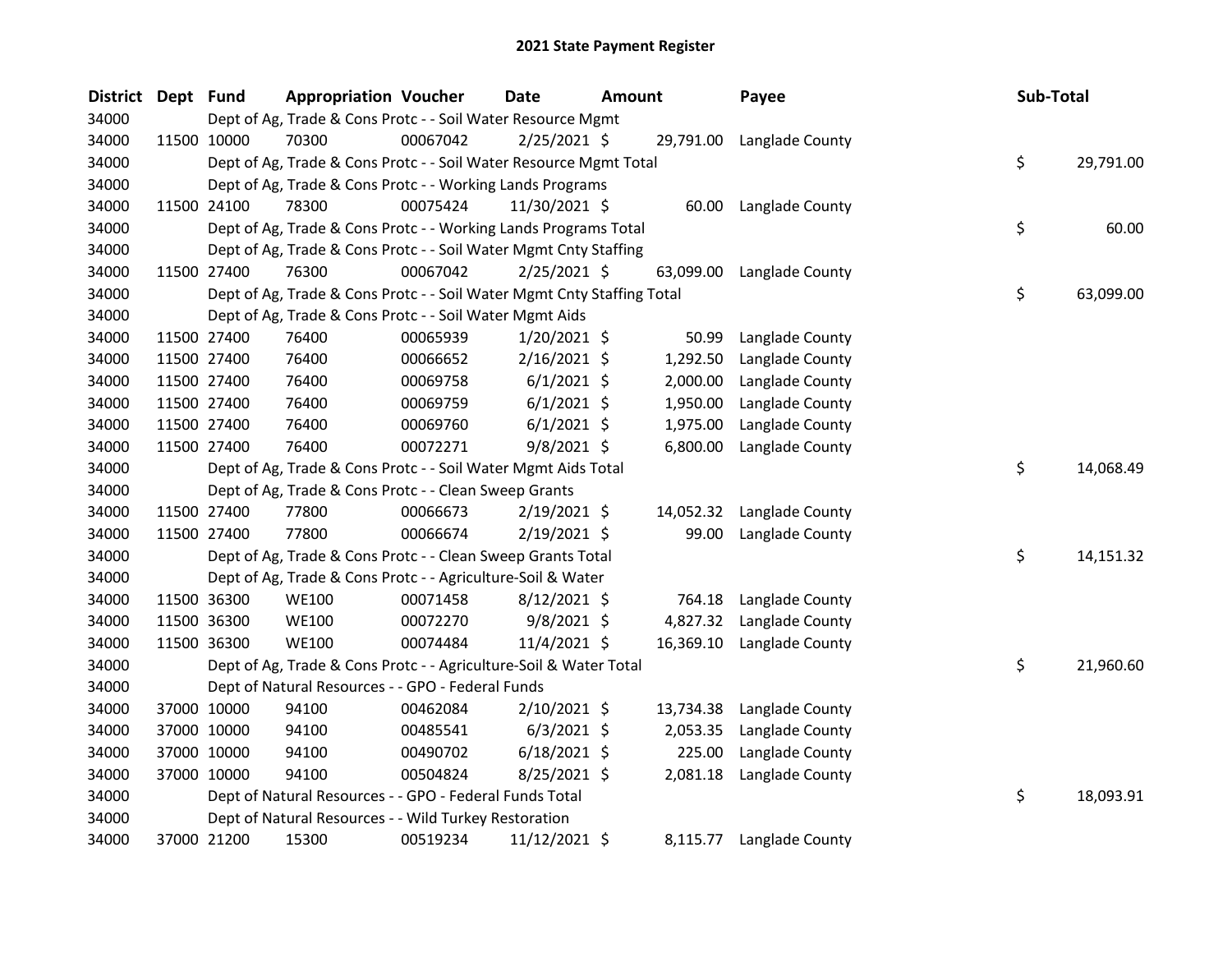| <b>District</b> | Dept Fund |             | <b>Appropriation Voucher</b>                                       |          | Date           | <b>Amount</b> |           | Payee                     | Sub-Total |           |
|-----------------|-----------|-------------|--------------------------------------------------------------------|----------|----------------|---------------|-----------|---------------------------|-----------|-----------|
| 34000           |           |             | Dept of Natural Resources - - Wild Turkey Restoration Total        |          |                |               |           |                           | Ś.        | 8,115.77  |
| 34000           |           |             | Dept of Natural Resources - - Gen Program Ops-State Funds          |          |                |               |           |                           |           |           |
| 34000           |           | 37000 21200 | 16100                                                              | 00498889 | $8/13/2021$ \$ |               | 3,280.77  | Langlade County           |           |           |
| 34000           |           | 37000 21200 | 16100                                                              | 00514622 | 10/29/2021 \$  |               | 119.75    | Langlade County           |           |           |
| 34000           |           | 37000 21200 | 16100                                                              | 00519046 | $12/2/2021$ \$ |               | 423.10    | Langlade County           |           |           |
| 34000           |           |             | Dept of Natural Resources - - Gen Program Ops-State Funds Total    |          |                |               |           |                           | \$        | 3,823.62  |
| 34000           |           |             | Dept of Natural Resources - - General Program Operations --        |          |                |               |           |                           |           |           |
| 34000           |           | 37000 21200 | 25400                                                              | 00460961 | $2/4/2021$ \$  |               |           | 37.50 Langlade County     |           |           |
| 34000           |           |             | Dept of Natural Resources - - General Program Operations -- Total  |          |                |               |           |                           | \$        | 37.50     |
| 34000           |           |             | Dept of Natural Resources - - Forest Fire Emergencies -- Fed       |          |                |               |           |                           |           |           |
| 34000           |           | 37000 21200 | 28700                                                              | 00492410 | 7/8/2021 \$    |               |           | 350.00 Langlade County    |           |           |
| 34000           |           |             | Dept of Natural Resources - - Forest Fire Emergencies -- Fed Total |          |                |               |           |                           | \$        | 350.00    |
| 34000           |           |             | Dept of Natural Resources - - Venison Processing                   |          |                |               |           |                           |           |           |
| 34000           |           | 37000 21200 | 54900                                                              | 00466963 | $3/11/2021$ \$ |               |           | 479.00 Langlade County    |           |           |
| 34000           |           |             | Dept of Natural Resources - - Venison Processing Total             |          |                |               |           |                           | \$        | 479.00    |
| 34000           |           |             | Dept of Natural Resources - - Enf A - Snow Enforcement             |          |                |               |           |                           |           |           |
| 34000           |           | 37000 21200 | 55200                                                              | 00509620 | $9/20/2021$ \$ |               |           | 5,624.66 Langlade County  |           |           |
| 34000           |           |             | Dept of Natural Resources - - Enf A - Snow Enforcement Total       |          |                |               |           |                           | \$        | 5,624.66  |
| 34000           |           |             | Dept of Natural Resources - - Wildlife Damage Claims & Abat        |          |                |               |           |                           |           |           |
| 34000           |           | 37000 21200 | 55300                                                              | 00466963 | $3/11/2021$ \$ |               |           | 23,798.52 Langlade County |           |           |
| 34000           |           |             | Dept of Natural Resources - - Wildlife Damage Claims & Abat Total  |          |                |               |           |                           | \$        | 23,798.52 |
| 34000           |           |             | Dept of Natural Resources - - Ra- Fish, WI & Forestry              |          |                |               |           |                           |           |           |
| 34000           |           | 37000 21200 | 56400                                                              | 00469775 | $3/25/2021$ \$ |               |           | 6,113.07 Langlade County  |           |           |
| 34000           |           |             | Dept of Natural Resources - - Ra- Fish, WI & Forestry Total        |          |                |               |           |                           | \$        | 6,113.07  |
| 34000           |           |             | Dept of Natural Resources - - Resaids - Forest CropInd & Mfl       |          |                |               |           |                           |           |           |
| 34000           |           | 37000 21200 | 56600                                                              | 00509472 | $9/17/2021$ \$ |               |           | 50,390.79 Langlade County |           |           |
| 34000           |           |             | Dept of Natural Resources - - Resaids - Forest CropInd & Mfl Total |          |                |               |           |                           | \$        | 50,390.79 |
| 34000           |           |             | Dept of Natural Resources - - Ra- Suppl Snow Trail Aids            |          |                |               |           |                           |           |           |
| 34000           |           | 37000 21200 | 56900                                                              | 00466139 | $3/4/2021$ \$  |               |           | 97,081.25 Langlade County |           |           |
| 34000           |           |             | Dept of Natural Resources - - Ra- Suppl Snow Trail Aids Total      |          |                |               |           |                           | \$        | 97,081.25 |
| 34000           |           |             | Dept of Natural Resources - - Resaids - Cnty Forst & Admin         |          |                |               |           |                           |           |           |
| 34000           |           | 37000 21200 | 57200                                                              | 00462955 | $2/18/2021$ \$ |               | 53,713.91 | Langlade County           |           |           |
| 34000           |           | 37000 21200 | 57200                                                              | 00473609 | $4/20/2021$ \$ |               | 4,317.60  | Langlade County           |           |           |
| 34000           |           |             | Dept of Natural Resources - - Resaids - Cnty Forst & Admin Total   |          |                |               |           |                           | \$        | 58,031.51 |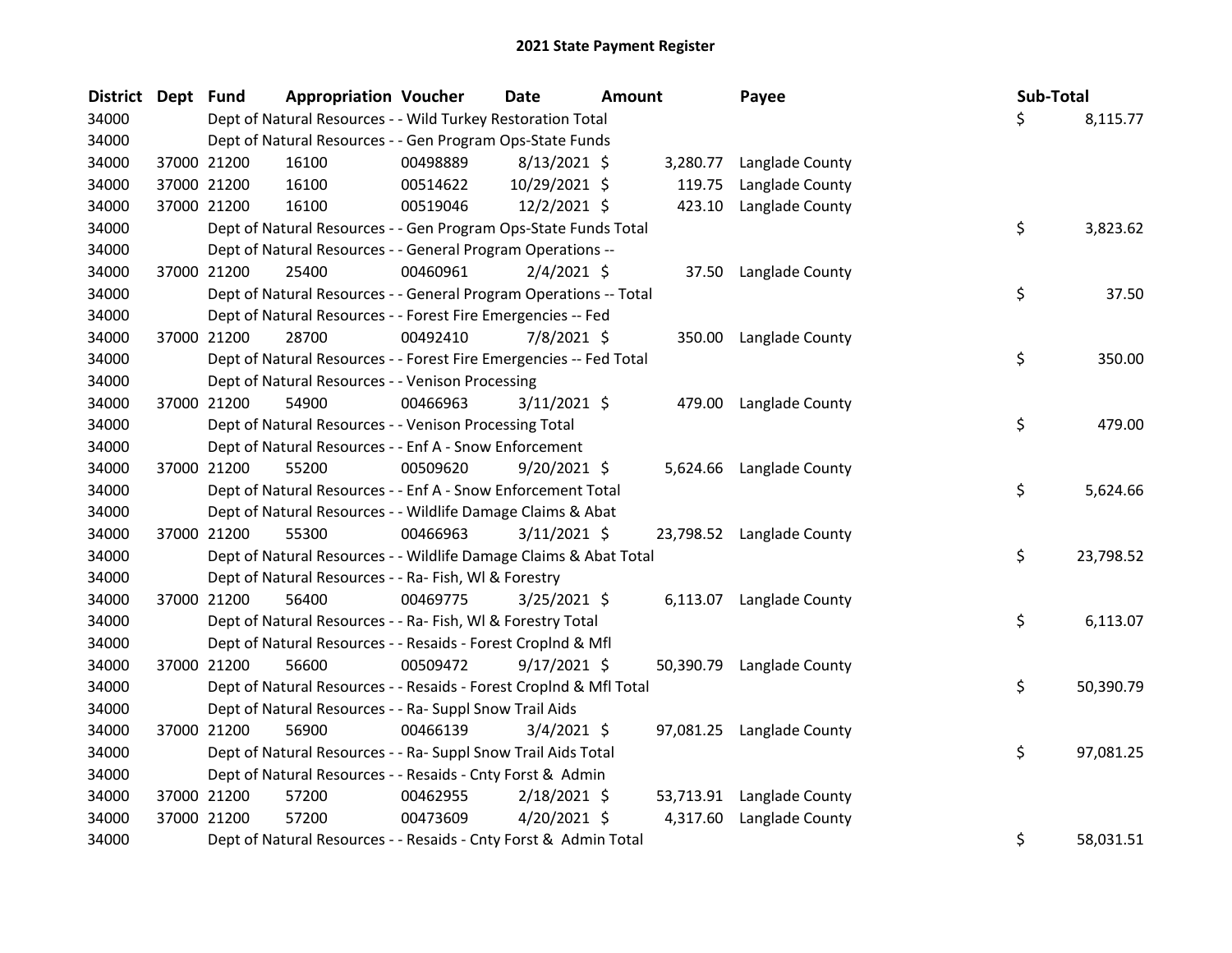| District Dept Fund |             |             | <b>Appropriation Voucher</b>                                       |          | <b>Date</b>    | <b>Amount</b> |           | Payee                    | Sub-Total |            |
|--------------------|-------------|-------------|--------------------------------------------------------------------|----------|----------------|---------------|-----------|--------------------------|-----------|------------|
| 34000              |             |             | Dept of Natural Resources - - Ra- Cnty Snow Trail & Area Aid       |          |                |               |           |                          |           |            |
| 34000              |             | 37000 21200 | 57400                                                              | 00507439 | 9/8/2021 \$    |               | 79,905.00 | Langlade County          |           |            |
| 34000              |             |             | Dept of Natural Resources - - Ra- Cnty Snow Trail & Area Aid Total |          |                |               |           |                          | \$        | 79,905.00  |
| 34000              |             |             | Dept of Natural Resources - - Ra- Snowmobile Trail Areas           |          |                |               |           |                          |           |            |
| 34000              |             | 37000 21200 | 57500                                                              | 00505980 | $9/1/2021$ \$  |               | 80,145.00 | Langlade County          |           |            |
| 34000              |             | 37000 21200 | 57500                                                              | 00510030 | $9/27/2021$ \$ |               | 43,209.61 | Langlade County          |           |            |
| 34000              |             |             | Dept of Natural Resources - - Ra- Snowmobile Trail Areas Total     |          |                |               |           |                          | \$        | 123,354.61 |
| 34000              |             |             | Dept of Natural Resources - - Ra- Atv Prj Aids, Gas Tax Pymt       |          |                |               |           |                          |           |            |
| 34000              |             | 37000 21200 | 57600                                                              | 00505934 | $9/1/2021$ \$  |               | 22,595.95 | Langlade County          |           |            |
| 34000              |             | 37000 21200 | 57600                                                              | 00506044 | $9/1/2021$ \$  |               | 42,500.00 | Langlade County          |           |            |
| 34000              |             | 37000 21200 | 57600                                                              | 00508844 | $9/14/2021$ \$ |               | 24,955.00 | Langlade County          |           |            |
| 34000              | 37000 21200 |             | 57600                                                              | 00509002 | $9/15/2021$ \$ |               | 690.00    | Langlade County          |           |            |
| 34000              |             | 37000 21200 | 57600                                                              | 00524543 | 12/15/2021 \$  |               | 37,825.65 | Langlade County          |           |            |
| 34000              |             |             | Dept of Natural Resources - - Ra- Atv Prj Aids, Gas Tax Pymt Total |          |                |               |           |                          | \$        | 128,566.60 |
| 34000              |             |             | Dept of Natural Resources - - Resaids - Pymt In Lieu Tax Fed       |          |                |               |           |                          |           |            |
| 34000              | 37000 21200 |             | 58400                                                              | 00510759 | 9/28/2021 \$   |               | 20.08     | Langlade County          |           |            |
| 34000              |             |             | Dept of Natural Resources - - Resaids - Pymt In Lieu Tax Fed Total |          |                |               |           |                          | \$        | 20.08      |
| 34000              |             |             | Dept of Natural Resources - - Ea - Lake Protection                 |          |                |               |           |                          |           |            |
| 34000              |             | 37000 21200 | 66300                                                              | 00455801 | $1/12/2021$ \$ |               | 13,850.70 | Langlade County          |           |            |
| 34000              |             | 37000 21200 | 66300                                                              | 00471937 | $4/7/2021$ \$  |               | 1,100.00  | Langlade County          |           |            |
| 34000              |             |             | Dept of Natural Resources - - Ea - Lake Protection Total           |          |                |               |           |                          | \$        | 14,950.70  |
| 34000              |             |             | WI Dept of Transportation - - Eldly&Disa Co/Aid Sf                 |          |                |               |           |                          |           |            |
| 34000              |             | 39500 21100 | 16800                                                              | 00650074 | $2/8/2021$ \$  |               | 79,889.00 | Langlade County          |           |            |
| 34000              |             |             | WI Dept of Transportation - - Eldly&Disa Co/Aid Sf Total           |          |                |               |           |                          | \$        | 79,889.00  |
| 34000              |             |             | WI Dept of Transportation - - County Forest Aids                   |          |                |               |           |                          |           |            |
| 34000              |             | 39500 21100 | 17000                                                              | 00658066 | 3/9/2021 \$    |               |           | 2,688.34 Langlade County |           |            |
| 34000              |             |             | WI Dept of Transportation - - County Forest Aids Total             |          |                |               |           |                          | \$        | 2,688.34   |
| 34000              |             |             | WI Dept of Transportation - - Hwy Sfty Loc Aid Ffd                 |          |                |               |           |                          |           |            |
| 34000              |             | 39500 21100 | 18500                                                              | 00636427 | $1/6/2021$ \$  |               | 1,836.11  | Langlade County          |           |            |
| 34000              |             | 39500 21100 | 18500                                                              | 00636428 | $1/6/2021$ \$  |               | 2,293.17  | Langlade County          |           |            |
| 34000              |             | 39500 21100 | 18500                                                              | 00651966 | 2/10/2021 \$   |               | 2,341.32  | Langlade County          |           |            |
| 34000              |             | 39500 21100 | 18500                                                              | 00667243 | $3/23/2021$ \$ |               | 2,374.63  | Langlade County          |           |            |
| 34000              |             | 39500 21100 | 18500                                                              | 00679490 | $4/15/2021$ \$ |               | 2,342.77  | Langlade County          |           |            |
| 34000              |             | 39500 21100 | 18500                                                              | 00698730 | 5/26/2021 \$   |               | 2,404.88  | Langlade County          |           |            |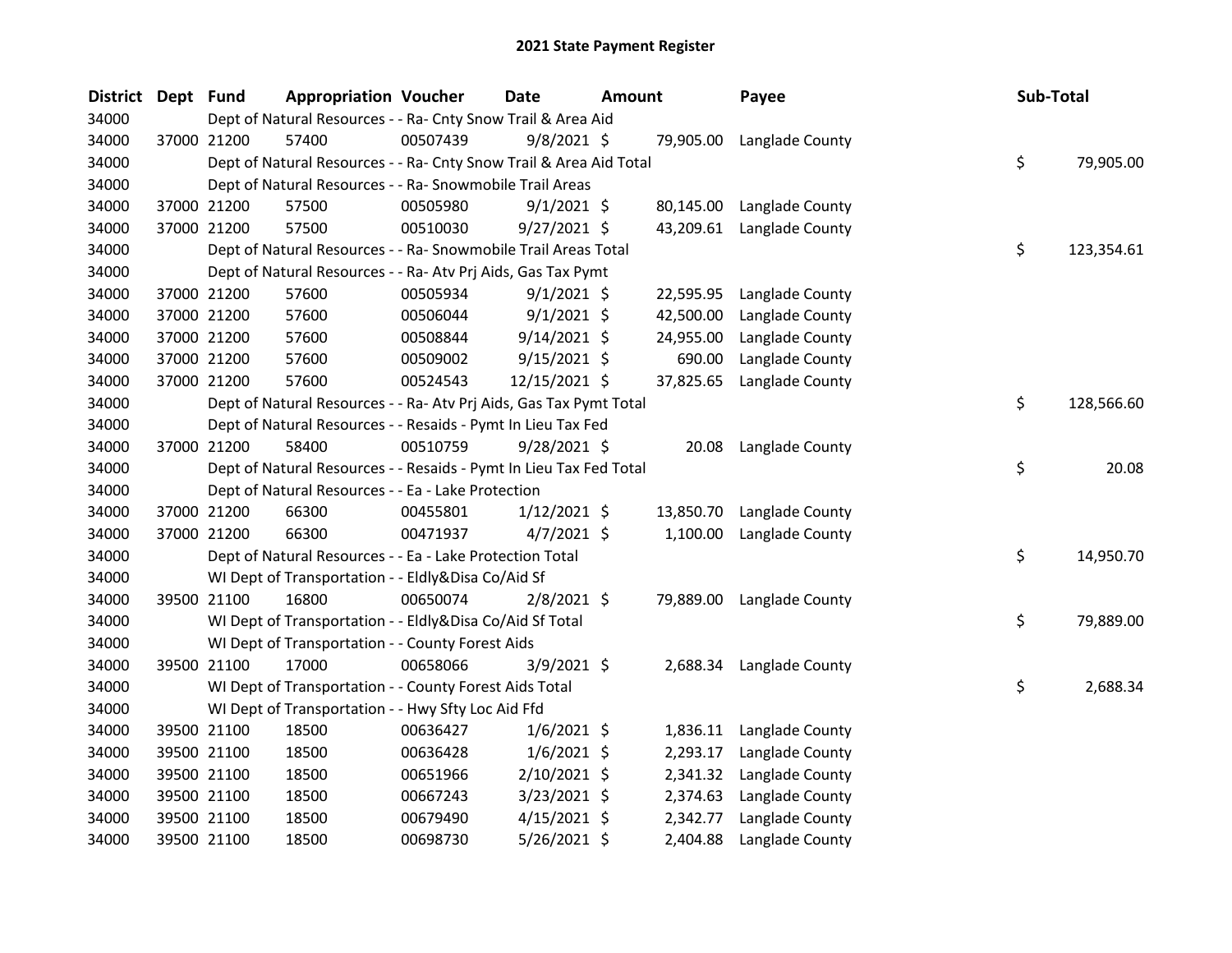| <b>District</b> | Dept Fund |             | <b>Appropriation Voucher</b>                             |          | <b>Date</b>    | <b>Amount</b> | Payee                      | Sub-Total |            |
|-----------------|-----------|-------------|----------------------------------------------------------|----------|----------------|---------------|----------------------------|-----------|------------|
| 34000           |           | 39500 21100 | 18500                                                    | 00709062 | $6/21/2021$ \$ | 2,129.65      | Langlade County            |           |            |
| 34000           |           | 39500 21100 | 18500                                                    | 00724120 | 7/23/2021 \$   | 2,380.40      | Langlade County            |           |            |
| 34000           |           | 39500 21100 | 18500                                                    | 00724126 | 7/23/2021 \$   | 2,362.45      | Langlade County            |           |            |
| 34000           |           | 39500 21100 | 18500                                                    | 00736981 | 8/20/2021 \$   | 2,390.97      | Langlade County            |           |            |
| 34000           |           | 39500 21100 | 18500                                                    | 00736982 | 8/20/2021 \$   | 2,369.86      | Langlade County            |           |            |
| 34000           |           | 39500 21100 | 18500                                                    | 00749966 | $9/23/2021$ \$ | 2,329.76      | Langlade County            |           |            |
| 34000           |           | 39500 21100 | 18500                                                    | 00749968 | 9/23/2021 \$   | 2,327.41      | Langlade County            |           |            |
| 34000           |           | 39500 21100 | 18500                                                    | 00766568 | 10/27/2021 \$  | 1,935.77      | Langlade County            |           |            |
| 34000           |           | 39500 21100 | 18500                                                    | 00766569 | 10/27/2021 \$  | 2,419.65      | Langlade County            |           |            |
| 34000           |           |             | WI Dept of Transportation - - Hwy Sfty Loc Aid Ffd Total |          |                |               |                            | \$        | 34,238.80  |
| 34000           |           |             | WI Dept of Transportation - - Trans Aids To Co.-Sf       |          |                |               |                            |           |            |
| 34000           |           | 39500 21100 | 19000                                                    | 00631633 | $1/4/2021$ \$  | 177,753.13    | Langlade County            |           |            |
| 34000           |           | 39500 21100 | 19000                                                    | 00710728 | $7/6/2021$ \$  | 355,506.26    | Langlade County            |           |            |
| 34000           |           | 39500 21100 | 19000                                                    | 00751287 | $10/4/2021$ \$ | 177,753.15    | Langlade County            |           |            |
| 34000           |           |             | WI Dept of Transportation - - Trans Aids To Co.-Sf Total |          |                |               |                            | \$        | 711,012.54 |
| 34000           |           |             | WI Dept of Transportation - - Local Rds, Grants Sf       |          |                |               |                            |           |            |
| 34000           |           | 39500 21100 | 27000                                                    | 00717887 | $7/7/2021$ \$  |               | 144,222.94 Langlade County |           |            |
| 34000           |           |             | WI Dept of Transportation - - Local Rds, Grants Sf Total |          |                |               |                            | \$        | 144,222.94 |
| 34000           |           |             | WI Dept of Transportation - - Loc Rd Imp Prg St Fd       |          |                |               |                            |           |            |
| 34000           |           | 39500 21100 | 27800                                                    | 00717889 | $7/7/2021$ \$  | 104,883.74    | Langlade County            |           |            |
| 34000           |           | 39500 21100 | 27800                                                    | 00777335 | $12/1/2021$ \$ | 3,375.69      | Langlade County            |           |            |
| 34000           |           |             | WI Dept of Transportation - - Loc Rd Imp Prg St Fd Total |          |                |               |                            | \$        | 108,259.43 |
| 34000           |           |             | WI Dept of Transportation - - Hwy Mgmt & Opers Sf        |          |                |               |                            |           |            |
| 34000           |           | 39500 21100 | 36500                                                    | 00643572 | $1/22/2021$ \$ | 324.00        | Langlade County            |           |            |
| 34000           |           | 39500 21100 | 36500                                                    | 00679496 | $4/15/2021$ \$ | 379.48        | Langlade County            |           |            |
| 34000           |           | 39500 21100 | 36500                                                    | 00685071 | $4/26/2021$ \$ | 189.00        | Langlade County            |           |            |
| 34000           |           | 39500 21100 | 36500                                                    | 00693229 | 5/14/2021 \$   | 189.00        | Langlade County            |           |            |
| 34000           |           | 39500 21100 | 36500                                                    | 00704126 | $6/9/2021$ \$  | 189.00        | Langlade County            |           |            |
| 34000           |           | 39500 21100 | 36500                                                    | 00718414 | 7/8/2021 \$    | 189.00        | Langlade County            |           |            |
| 34000           |           | 39500 21100 | 36500                                                    | 00731594 | 8/9/2021 \$    | 189.00        | Langlade County            |           |            |
| 34000           |           | 39500 21100 | 36500                                                    | 00748201 | 9/20/2021 \$   | 189.00        | Langlade County            |           |            |
| 34000           |           | 39500 21100 | 36500                                                    | 00774072 | 11/15/2021 \$  | 189.00        | Langlade County            |           |            |
| 34000           |           | 39500 21100 | 36500                                                    | 00778246 | 11/26/2021 \$  | 189.00        | Langlade County            |           |            |
| 34000           |           | 39500 21100 | 36500                                                    | 00783224 | 12/14/2021 \$  | 684.82        | Langlade County            |           |            |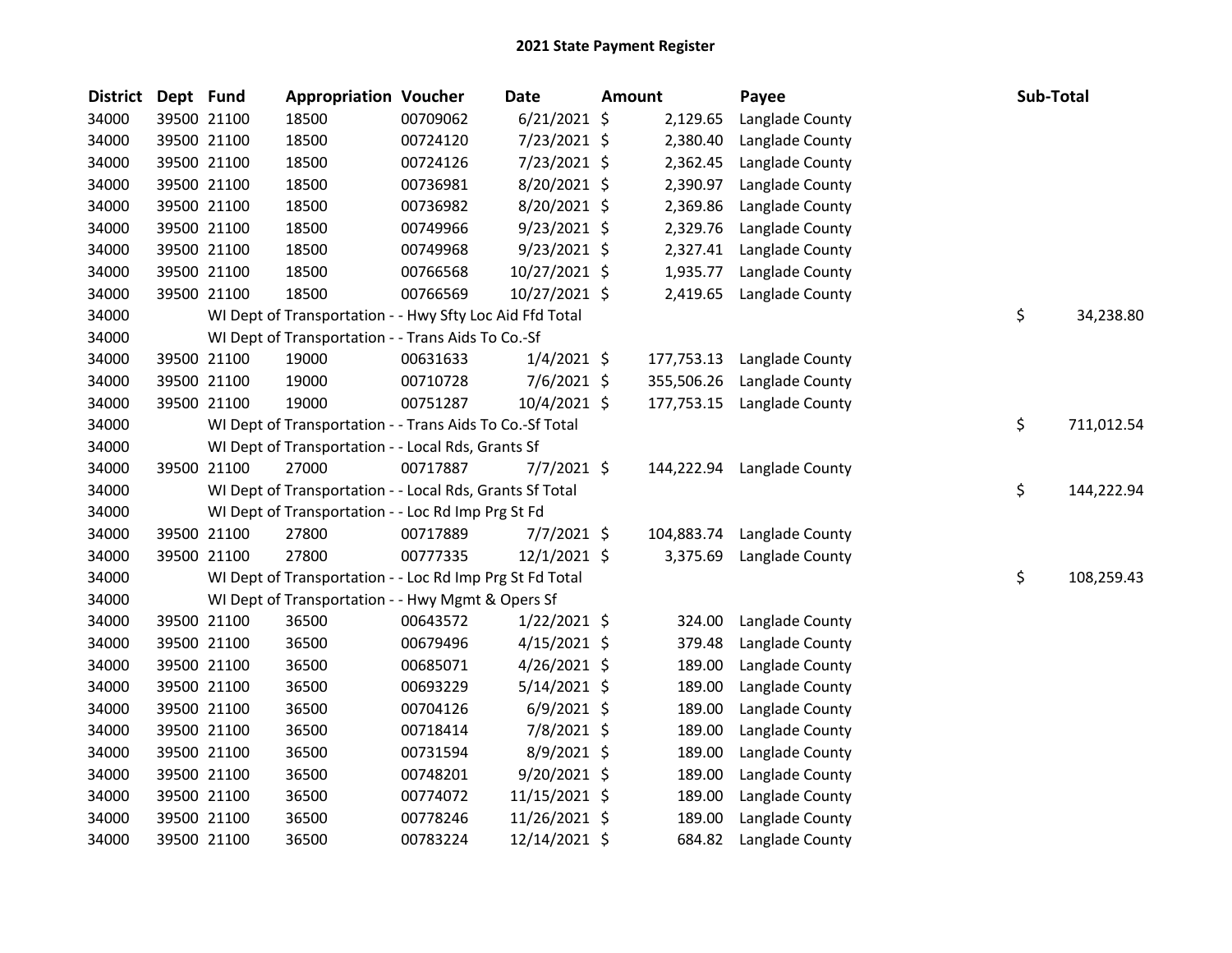| <b>District</b> | Dept Fund |             | <b>Appropriation Voucher</b>                            |          | Date           | <b>Amount</b> |            | Payee           | Sub-Total |          |
|-----------------|-----------|-------------|---------------------------------------------------------|----------|----------------|---------------|------------|-----------------|-----------|----------|
| 34000           |           |             | WI Dept of Transportation - - Hwy Mgmt & Opers Sf Total |          |                |               |            |                 | \$        | 2,900.30 |
| 34000           |           |             | WI Dept of Transportation - - Routine Maint Sf          |          |                |               |            |                 |           |          |
| 34000           |           | 39500 21100 | 36800                                                   | 00641498 | 1/20/2021 \$   |               | 33,259.61  | Langlade County |           |          |
| 34000           |           | 39500 21100 | 36800                                                   | 00641499 | 1/20/2021 \$   |               | 10,735.02  | Langlade County |           |          |
| 34000           |           | 39500 21100 | 36800                                                   | 00641500 | $1/20/2021$ \$ |               | 3,168.75   | Langlade County |           |          |
| 34000           |           | 39500 21100 | 36800                                                   | 00641501 | 1/20/2021 \$   |               | 5,569.49   | Langlade County |           |          |
| 34000           |           | 39500 21100 | 36800                                                   | 00643572 | $1/22/2021$ \$ |               | 318.75     | Langlade County |           |          |
| 34000           |           | 39500 21100 | 36800                                                   | 00647566 | 2/2/2021 \$    |               | 13,934.50  | Langlade County |           |          |
| 34000           |           | 39500 21100 | 36800                                                   | 00650206 | $2/5/2021$ \$  |               | 158,258.27 | Langlade County |           |          |
| 34000           |           | 39500 21100 | 36800                                                   | 00650710 | $2/8/2021$ \$  |               | 349.70     | Langlade County |           |          |
| 34000           |           | 39500 21100 | 36800                                                   | 00660320 | $3/2/2021$ \$  |               | 71,682.09  | Langlade County |           |          |
| 34000           |           | 39500 21100 | 36800                                                   | 00679496 | 4/15/2021 \$   |               | 4,070.77   | Langlade County |           |          |
| 34000           |           | 39500 21100 | 36800                                                   | 00684480 | $4/27/2021$ \$ |               | 101,313.06 | Langlade County |           |          |
| 34000           |           | 39500 21100 | 36800                                                   | 00685071 | $4/26/2021$ \$ |               | 1,458.65   | Langlade County |           |          |
| 34000           |           | 39500 21100 | 36800                                                   | 00693229 | $5/14/2021$ \$ |               | 248.84     | Langlade County |           |          |
| 34000           |           | 39500 21100 | 36800                                                   | 00701220 | $6/2/2021$ \$  |               | 109,116.05 | Langlade County |           |          |
| 34000           |           | 39500 21100 | 36800                                                   | 00703375 | $6/7/2021$ \$  |               | 49,250.09  | Langlade County |           |          |
| 34000           |           | 39500 21100 | 36800                                                   | 00704126 | $6/9/2021$ \$  |               | 162.64     | Langlade County |           |          |
| 34000           |           | 39500 21100 | 36800                                                   | 00705011 | $6/10/2021$ \$ |               | 536.98     | Langlade County |           |          |
| 34000           |           | 39500 21100 | 36800                                                   | 00705012 | $6/10/2021$ \$ |               | 4,912.79   | Langlade County |           |          |
| 34000           |           | 39500 21100 | 36800                                                   | 00705273 | $6/10/2021$ \$ |               | 43,178.44  | Langlade County |           |          |
| 34000           |           | 39500 21100 | 36800                                                   | 00707927 | $6/21/2021$ \$ |               | 15,743.92  | Langlade County |           |          |
| 34000           |           | 39500 21100 | 36800                                                   | 00712800 | $6/24/2021$ \$ |               | 40,341.61  | Langlade County |           |          |
| 34000           |           | 39500 21100 | 36800                                                   | 00718414 | 7/8/2021 \$    |               | 85.69      | Langlade County |           |          |
| 34000           |           | 39500 21100 | 36800                                                   | 00724603 | 7/23/2021 \$   |               | 66,606.11  | Langlade County |           |          |
| 34000           |           | 39500 21100 | 36800                                                   | 00725127 | 7/26/2021 \$   |               | 37,013.52  | Langlade County |           |          |
| 34000           |           | 39500 21100 | 36800                                                   | 00726319 | 7/28/2021 \$   |               | 149,596.92 | Langlade County |           |          |
| 34000           |           | 39500 21100 | 36800                                                   | 00731594 | 8/9/2021 \$    |               | 110.59     | Langlade County |           |          |
| 34000           |           | 39500 21100 | 36800                                                   | 00732851 | 8/10/2021 \$   |               | 115,693.11 | Langlade County |           |          |
| 34000           |           | 39500 21100 | 36800                                                   | 00735297 | $8/18/2021$ \$ |               | 120,200.51 | Langlade County |           |          |
| 34000           |           | 39500 21100 | 36800                                                   | 00739984 | 8/27/2021 \$   |               | 20,125.91  | Langlade County |           |          |
| 34000           |           | 39500 21100 | 36800                                                   | 00748201 | $9/20/2021$ \$ |               | 75.57      | Langlade County |           |          |
| 34000           |           | 39500 21100 | 36800                                                   | 00755382 | $9/29/2021$ \$ |               | 52,443.58  | Langlade County |           |          |
| 34000           |           | 39500 21100 | 36800                                                   | 00756670 | 10/1/2021 \$   |               | 201,408.33 | Langlade County |           |          |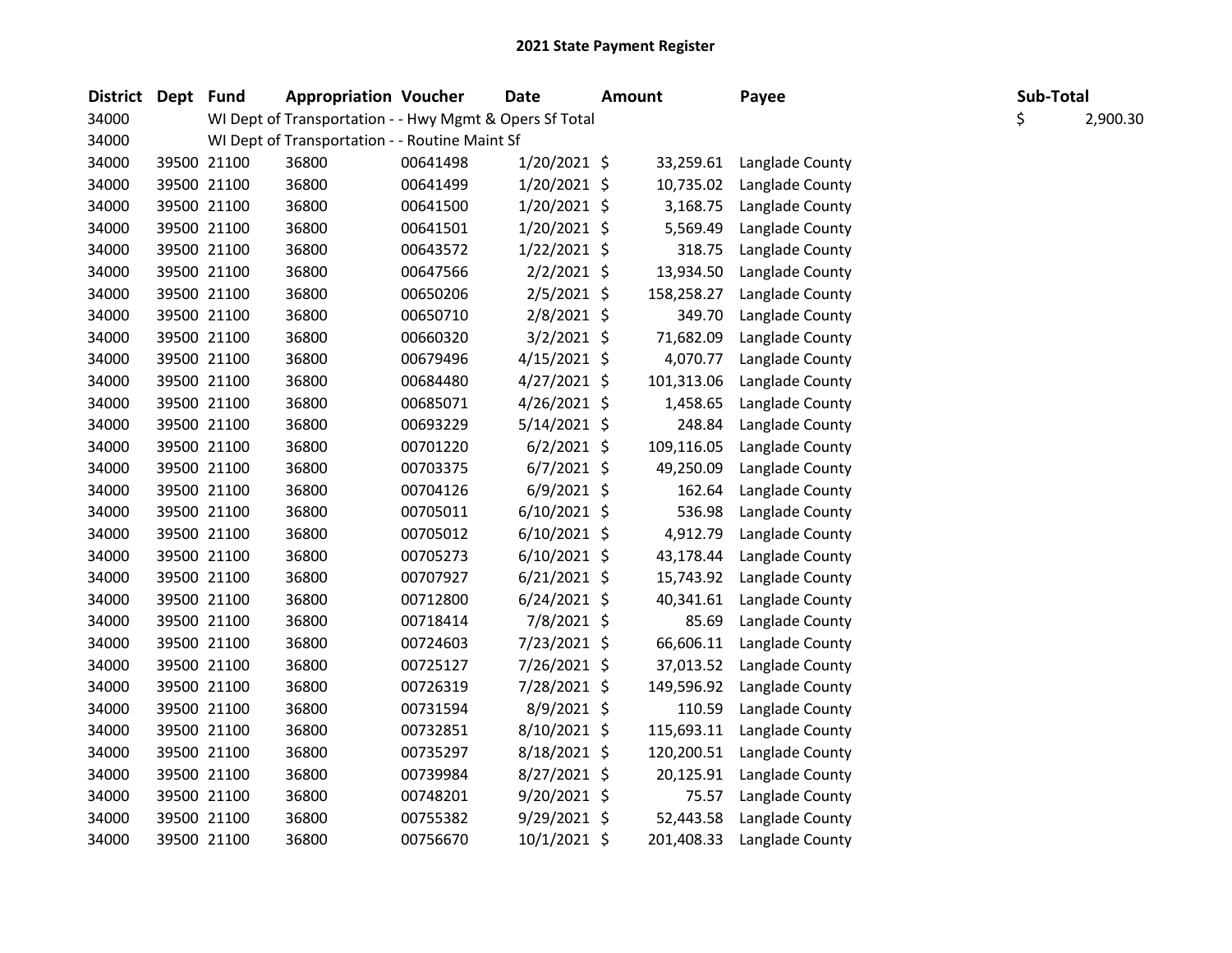| <b>District</b> | Dept Fund |             | <b>Appropriation Voucher</b>                                 |          | <b>Date</b>    | <b>Amount</b> |            | Payee           | Sub-Total          |
|-----------------|-----------|-------------|--------------------------------------------------------------|----------|----------------|---------------|------------|-----------------|--------------------|
| 34000           |           | 39500 21100 | 36800                                                        | 00761509 | 10/13/2021 \$  |               | 118,294.54 | Langlade County |                    |
| 34000           |           | 39500 21100 | 36800                                                        | 00765552 | 10/22/2021 \$  |               | 28,095.24  | Langlade County |                    |
| 34000           |           | 39500 21100 | 36800                                                        | 00769463 | 11/3/2021 \$   |               | 10,275.31  | Langlade County |                    |
| 34000           |           | 39500 21100 | 36800                                                        | 00769941 | 11/3/2021 \$   |               | 27,320.41  | Langlade County |                    |
| 34000           |           | 39500 21100 | 36800                                                        | 00770022 | 11/5/2021 \$   |               | 58,657.29  | Langlade County |                    |
| 34000           |           | 39500 21100 | 36800                                                        | 00776464 | 11/22/2021 \$  |               | 3,818.07   | Langlade County |                    |
| 34000           |           | 39500 21100 | 36800                                                        | 00776779 | 11/22/2021 \$  |               | 47,230.53  | Langlade County |                    |
| 34000           |           | 39500 21100 | 36800                                                        | 00778246 | 11/26/2021 \$  |               | 136.58     | Langlade County |                    |
| 34000           |           | 39500 21100 | 36800                                                        | 00779541 | 12/2/2021 \$   |               | 25,886.99  | Langlade County |                    |
| 34000           |           | 39500 21100 | 36800                                                        | 00783224 | 12/14/2021 \$  |               | 48.36      | Langlade County |                    |
| 34000           |           | 39500 21100 | 36800                                                        | 00786759 | 12/22/2021 \$  |               | 89,728.88  | Langlade County |                    |
| 34000           |           |             | WI Dept of Transportation - - Routine Maint Sf Total         |          |                |               |            |                 | \$<br>1,840,462.06 |
| 34000           |           |             | WI Dept of Transportation - - Hwy Mgmt & Opers Lf            |          |                |               |            |                 |                    |
| 34000           |           | 39500 21100 | 37500                                                        | 00685071 | $4/26/2021$ \$ |               | 1,043.50   | Langlade County |                    |
| 34000           |           | 39500 21100 | 37500                                                        | 00748201 | $9/20/2021$ \$ |               | 241.03     | Langlade County |                    |
| 34000           |           |             | WI Dept of Transportation - - Hwy Mgmt & Opers Lf Total      |          |                |               |            |                 | \$<br>1,284.53     |
| 34000           |           |             | Department of Corrections - - Corrections Contracts And Agre |          |                |               |            |                 |                    |
| 34000           |           | 41000 10000 | 11400                                                        | 00402971 | $1/7/2021$ \$  |               | 1,286.50   | Langlade County |                    |
| 34000           |           | 41000 10000 | 11400                                                        | 00406128 | $1/27/2021$ \$ |               | 2,006.94   | Langlade County |                    |
| 34000           |           | 41000 10000 | 11400                                                        | 00406485 | $1/26/2021$ \$ |               | 1,183.58   | Langlade County |                    |
| 34000           |           | 41000 10000 | 11400                                                        | 00411313 | $2/23/2021$ \$ |               | 2,624.46   | Langlade County |                    |
| 34000           |           | 41000 10000 | 11400                                                        | 00411321 | $2/23/2021$ \$ |               | 2,161.32   | Langlade County |                    |
| 34000           |           | 41000 10000 | 11400                                                        | 00412151 | 2/26/2021 \$   |               | 360.22     | Langlade County |                    |
| 34000           |           | 41000 10000 | 11400                                                        | 00412153 | $2/26/2021$ \$ |               | 566.06     | Langlade County |                    |
| 34000           |           | 41000 10000 | 11400                                                        | 00412396 | 2/26/2021 \$   |               | 2,058.40   | Langlade County |                    |
| 34000           |           | 41000 10000 | 11400                                                        | 00412853 | $3/1/2021$ \$  |               | 617.52     | Langlade County |                    |
| 34000           |           | 41000 10000 | 11400                                                        | 00415812 | $3/15/2021$ \$ |               | 7,821.92   | Langlade County |                    |
| 34000           |           | 41000 10000 | 11400                                                        | 00419045 | 4/8/2021 \$    |               | 3,602.20   | Langlade County |                    |
| 34000           |           | 41000 10000 | 11400                                                        | 00419243 | 4/5/2021 \$    |               | 8,748.20   | Langlade County |                    |
| 34000           |           | 41000 10000 | 11400                                                        | 00420731 | $4/15/2021$ \$ |               | 8,542.36   | Langlade County |                    |
| 34000           |           | 41000 10000 | 11400                                                        | 00424774 | $5/6/2021$ \$  |               | 11,012.44  | Langlade County |                    |
| 34000           |           | 41000 10000 | 11400                                                        | 00424859 | $5/7/2021$ \$  |               | 7,255.86   | Langlade County |                    |
| 34000           |           | 41000 10000 | 11400                                                        | 00431557 | $6/9/2021$ \$  |               | 11,990.18  | Langlade County |                    |
| 34000           |           | 41000 10000 | 11400                                                        | 00432881 | 6/30/2021 \$   |               | 7,204.40   | Langlade County |                    |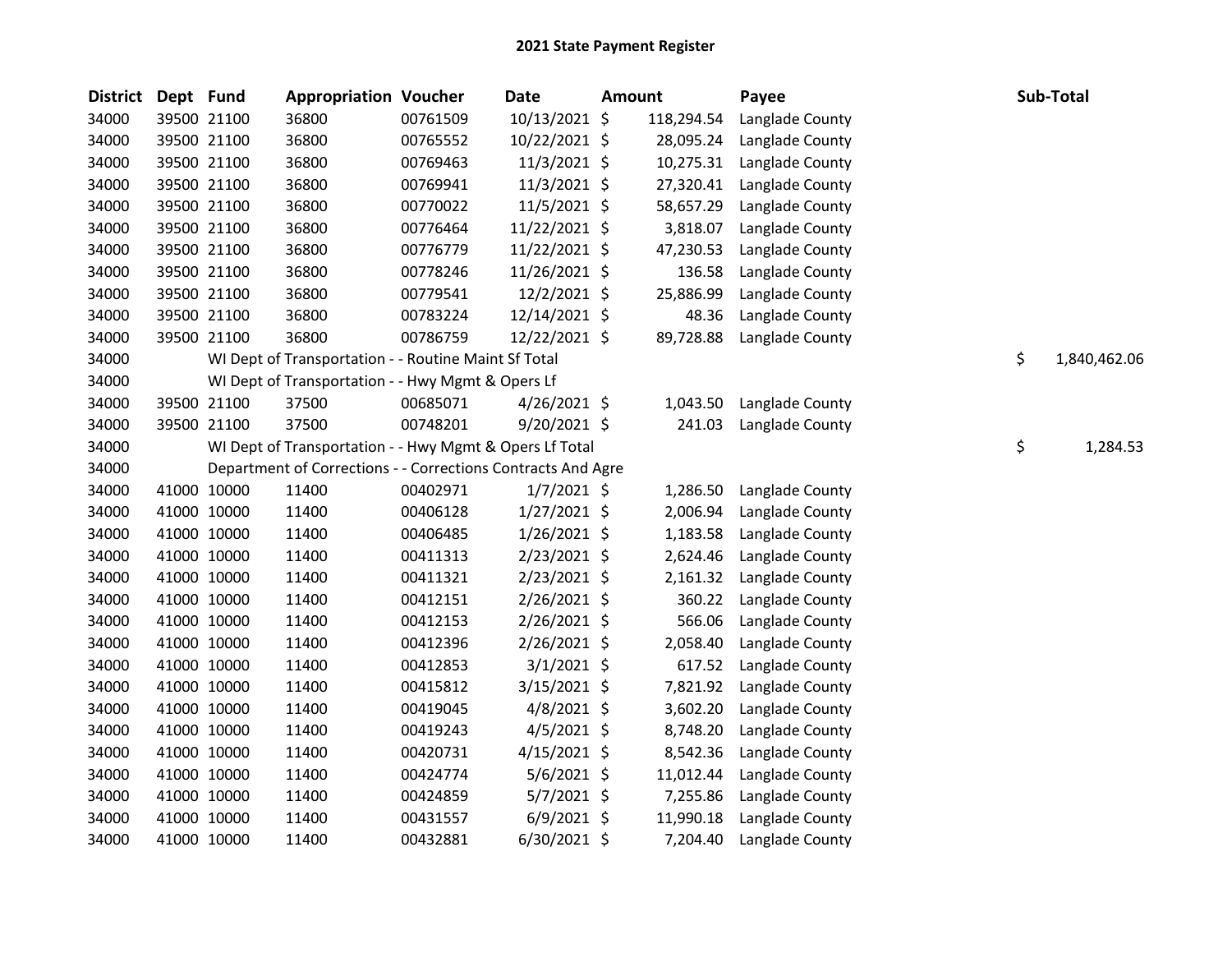| 34000<br>6/30/2021 \$<br>41000 10000<br>11400<br>00435775<br>18,011.00<br>Langlade County<br>34000<br>41000 10000<br>11400<br>00437519<br>7/15/2021 \$<br>4,116.80<br>Langlade County<br>7/9/2021 \$<br>34000<br>41000 10000<br>11400<br>00437547<br>9,571.56<br>Langlade County<br>8/11/2021 \$<br>34000<br>41000 10000<br>11400<br>00443483<br>3,846.19<br>Langlade County<br>34000<br>41000 10000<br>11400<br>8/17/2021 \$<br>00445005<br>5,197.46<br>Langlade County<br>34000<br>41000 10000<br>11400<br>00448856<br>$9/9/2021$ \$<br>1,612.72<br>Langlade County |            |
|-----------------------------------------------------------------------------------------------------------------------------------------------------------------------------------------------------------------------------------------------------------------------------------------------------------------------------------------------------------------------------------------------------------------------------------------------------------------------------------------------------------------------------------------------------------------------|------------|
|                                                                                                                                                                                                                                                                                                                                                                                                                                                                                                                                                                       |            |
|                                                                                                                                                                                                                                                                                                                                                                                                                                                                                                                                                                       |            |
|                                                                                                                                                                                                                                                                                                                                                                                                                                                                                                                                                                       |            |
|                                                                                                                                                                                                                                                                                                                                                                                                                                                                                                                                                                       |            |
|                                                                                                                                                                                                                                                                                                                                                                                                                                                                                                                                                                       |            |
|                                                                                                                                                                                                                                                                                                                                                                                                                                                                                                                                                                       |            |
| 34000<br>41000 10000<br>11400<br>00454522<br>$10/7/2021$ \$<br>2,109.86<br>Langlade County                                                                                                                                                                                                                                                                                                                                                                                                                                                                            |            |
| 41000 10000<br>11400<br>11/8/2021 \$<br>34000<br>00460651<br>3,344.90<br>Langlade County                                                                                                                                                                                                                                                                                                                                                                                                                                                                              |            |
| 34000<br>41000 10000<br>11400<br>00467121<br>12/10/2021 \$<br>2,881.76<br>Langlade County                                                                                                                                                                                                                                                                                                                                                                                                                                                                             |            |
| \$<br>34000<br>Department of Corrections - - Corrections Contracts And Agre Total                                                                                                                                                                                                                                                                                                                                                                                                                                                                                     | 129,734.81 |
| 34000<br>Department of Corrections - - Reimbursing Counties For Probation, Extended Supervision And Parole Holds                                                                                                                                                                                                                                                                                                                                                                                                                                                      |            |
| 34000<br>41000 10000<br>11600<br>00459643<br>10/29/2021 \$<br>2,600.00 Langlade County                                                                                                                                                                                                                                                                                                                                                                                                                                                                                |            |
| Department of Corrections - - Reimbursing Counties For Probation, Extended Supervision And Parole Holds Total<br>\$<br>34000                                                                                                                                                                                                                                                                                                                                                                                                                                          | 2,600.00   |
| 34000<br>Department of Health Services - - State/Federal Aids                                                                                                                                                                                                                                                                                                                                                                                                                                                                                                         |            |
| 34000<br>43500 10000<br>00000<br>92106<br>$1/4/2021$ \$<br>92,123.00<br>Langlade County                                                                                                                                                                                                                                                                                                                                                                                                                                                                               |            |
| 34000<br>43500 10000<br>00000<br>92107<br>$2/1/2021$ \$<br>49,889.00<br>Langlade County                                                                                                                                                                                                                                                                                                                                                                                                                                                                               |            |
| 43500 10000<br>92108<br>$3/1/2021$ \$<br>34000<br>00000<br>41,508.00<br>Langlade County                                                                                                                                                                                                                                                                                                                                                                                                                                                                               |            |
| $4/1/2021$ \$<br>34000<br>43500 10000<br>00000<br>92109<br>78,639.00<br>Langlade County                                                                                                                                                                                                                                                                                                                                                                                                                                                                               |            |
| $5/3/2021$ \$<br>34000<br>43500 10000<br>00000<br>92110<br>4,475.00<br>Langlade County                                                                                                                                                                                                                                                                                                                                                                                                                                                                                |            |
| 43500 10000<br>00000<br>$6/1/2021$ \$<br>34000<br>92111<br>87,743.00<br>Langlade County                                                                                                                                                                                                                                                                                                                                                                                                                                                                               |            |
| 34000<br>43500 10000<br>00000<br>92200<br>$7/1/2021$ \$<br>41,161.00<br>Langlade County                                                                                                                                                                                                                                                                                                                                                                                                                                                                               |            |
| 34000<br>43500 10000<br>00000<br>92201<br>$8/2/2021$ \$<br>25,049.00<br>Langlade County                                                                                                                                                                                                                                                                                                                                                                                                                                                                               |            |
| $9/1/2021$ \$<br>34000<br>43500 10000<br>00000<br>92202<br>24,660.00<br>Langlade County                                                                                                                                                                                                                                                                                                                                                                                                                                                                               |            |
| 43500 10000<br>00000<br>92204<br>$10/1/2021$ \$<br>34000<br>11,435.00<br>Langlade County                                                                                                                                                                                                                                                                                                                                                                                                                                                                              |            |
| 34000<br>43500 10000<br>00000<br>92206<br>$11/1/2021$ \$<br>16,924.00<br>Langlade County                                                                                                                                                                                                                                                                                                                                                                                                                                                                              |            |
| 34000<br>43500 10000<br>00000<br>92207<br>$12/1/2021$ \$<br>23,867.00<br>Langlade County                                                                                                                                                                                                                                                                                                                                                                                                                                                                              |            |
| \$<br>34000<br>Department of Health Services - - State/Federal Aids Total                                                                                                                                                                                                                                                                                                                                                                                                                                                                                             | 497,473.00 |
| 34000<br>Department of Health Services - - Federal Project Aids                                                                                                                                                                                                                                                                                                                                                                                                                                                                                                       |            |
| 34000<br>43500 10000<br>15000<br>00438872<br>7/15/2021 \$<br>466.79<br>Langlade County                                                                                                                                                                                                                                                                                                                                                                                                                                                                                |            |
| 43500 10000<br>15000<br>8/30/2021 \$<br>34000<br>00446044<br>4,858.28<br>Langlade County                                                                                                                                                                                                                                                                                                                                                                                                                                                                              |            |
| 34000<br>43500 10000<br>15000<br>00446048<br>8/30/2021 \$<br>880.49<br>Langlade County                                                                                                                                                                                                                                                                                                                                                                                                                                                                                |            |
| 43500 10000<br>34000<br>15000<br>00454613<br>10/12/2021 \$<br>1,846.71<br>Langlade County                                                                                                                                                                                                                                                                                                                                                                                                                                                                             |            |
| 34000<br>43500 10000<br>15000<br>00458640<br>10/29/2021 \$<br>743.88<br>Langlade County                                                                                                                                                                                                                                                                                                                                                                                                                                                                               |            |
| 11/30/2021 \$<br>34000<br>43500 10000<br>15000<br>00463920<br>1,203.85<br>Langlade County                                                                                                                                                                                                                                                                                                                                                                                                                                                                             |            |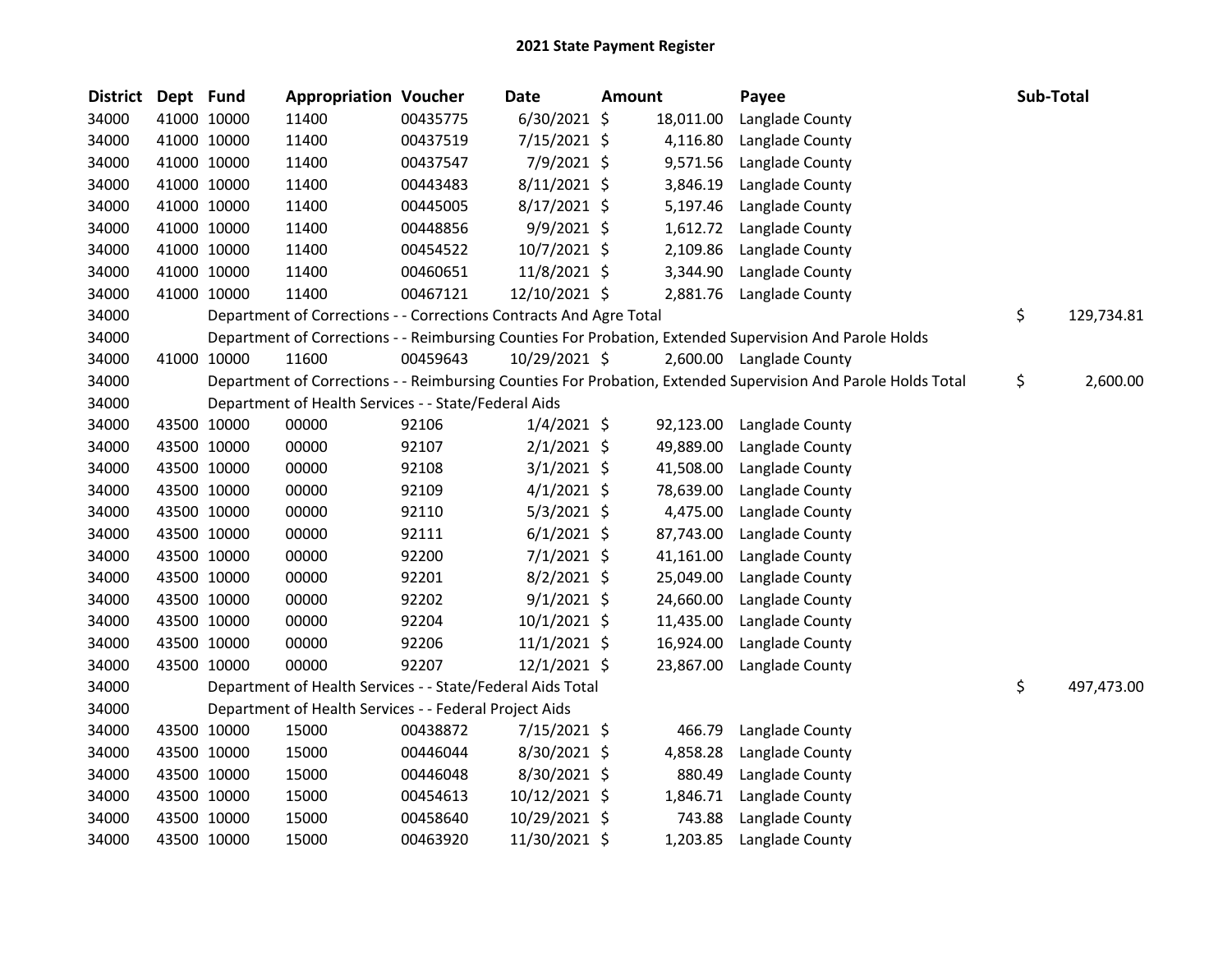| <b>District</b> | Dept Fund |             | <b>Appropriation Voucher</b>                                           |          | <b>Date</b>    | <b>Amount</b> |            | Payee           | Sub-Total |           |
|-----------------|-----------|-------------|------------------------------------------------------------------------|----------|----------------|---------------|------------|-----------------|-----------|-----------|
| 34000           |           |             | Department of Health Services - - Federal Project Aids Total           |          |                |               |            |                 | \$        | 10,000.00 |
| 34000           |           |             | Department of Health Services - - General Program Operations           |          |                |               |            |                 |           |           |
| 34000           |           | 43500 10000 | 40100                                                                  | 00402582 | $1/12/2021$ \$ |               | 1.50       | Langlade County |           |           |
| 34000           |           | 43500 10000 | 40100                                                                  | 00434669 | $6/23/2021$ \$ |               | 1.50       | Langlade County |           |           |
| 34000           |           | 43500 10000 | 40100                                                                  | 00437383 | $7/7/2021$ \$  |               | 1.00       | Langlade County |           |           |
| 34000           |           | 43500 10000 | 40100                                                                  | 00437384 | $7/7/2021$ \$  |               | 15.00      | Langlade County |           |           |
| 34000           |           | 43500 10000 | 40100                                                                  | 00441667 | 8/2/2021 \$    |               | 1.50       | Langlade County |           |           |
| 34000           |           |             | Department of Health Services - - General Program Operations Total     |          |                |               |            |                 | \$        | 20.50     |
| 34000           |           |             | Department of Health Services - - Medical Assistance State Admin       |          |                |               |            |                 |           |           |
| 34000           |           | 43500 10000 | 44000                                                                  | 00402582 | $1/12/2021$ \$ |               | 1.50       | Langlade County |           |           |
| 34000           |           | 43500 10000 | 44000                                                                  | 00434669 | $6/23/2021$ \$ |               | 1.50       | Langlade County |           |           |
| 34000           |           | 43500 10000 | 44000                                                                  | 00437383 | $7/7/2021$ \$  |               | 1.00       | Langlade County |           |           |
| 34000           |           | 43500 10000 | 44000                                                                  | 00437384 | $7/7/2021$ \$  |               | 15.00      | Langlade County |           |           |
| 34000           |           | 43500 10000 | 44000                                                                  | 00441667 | 8/2/2021 \$    |               | 1.50       | Langlade County |           |           |
| 34000           |           |             | Department of Health Services - - Medical Assistance State Admin Total |          |                |               |            |                 | \$        | 20.50     |
| 34000           |           |             | Dept of Children and Families - - Fees For Administrative Servic       |          |                |               |            |                 |           |           |
| 34000           |           | 43700 10000 | 23100                                                                  | 00080573 | 2/16/2021 \$   |               | 10.00      | Langlade County |           |           |
| 34000           |           | 43700 10000 | 23100                                                                  | 00087311 | 7/23/2021 \$   |               | 5.00       | Langlade County |           |           |
| 34000           |           | 43700 10000 | 23100                                                                  | 00090928 | $11/2/2021$ \$ |               | 10.00      | Langlade County |           |           |
| 34000           |           |             | Dept of Children and Families - - Fees For Administrative Servic Total |          |                |               |            |                 | \$        | 25.00     |
| 34000           |           |             | Dept of Children and Families - - General Aids                         |          |                |               |            |                 |           |           |
| 34000           |           | 43700 10000 | 99000                                                                  | 00079007 | $1/5/2021$ \$  |               | 11,875.65  | Langlade County |           |           |
| 34000           |           | 43700 10000 | 99000                                                                  | 00079754 | 1/29/2021 \$   |               | 41,576.23  | Langlade County |           |           |
| 34000           |           | 43700 10000 | 99000                                                                  | 00079945 | $2/1/2021$ \$  |               | 473.18     | Langlade County |           |           |
| 34000           |           | 43700 10000 | 99000                                                                  | 00080163 | $2/5/2021$ \$  |               | 134.55     | Langlade County |           |           |
| 34000           |           | 43700 10000 | 99000                                                                  | 00080233 | $2/9/2021$ \$  |               | 31,175.34  | Langlade County |           |           |
| 34000           |           | 43700 10000 | 99000                                                                  | 00080271 | $2/5/2021$ \$  |               | 116.35     | Langlade County |           |           |
| 34000           |           | 43700 10000 | 99000                                                                  | 00081197 | $3/4/2021$ \$  |               | 12,358.76  | Langlade County |           |           |
| 34000           |           | 43700 10000 | 99000                                                                  | 00081239 | $3/5/2021$ \$  |               | 166,888.84 | Langlade County |           |           |
| 34000           |           | 43700 10000 | 99000                                                                  | 00081318 | $3/5/2021$ \$  |               | 28.95      | Langlade County |           |           |
| 34000           |           | 43700 10000 | 99000                                                                  | 00081401 | $3/8/2021$ \$  |               | 6,890.00   | Langlade County |           |           |
| 34000           |           | 43700 10000 | 99000                                                                  | 00082225 | 3/29/2021 \$   |               | 62,701.00  | Langlade County |           |           |
| 34000           |           | 43700 10000 | 99000                                                                  | 00082538 | $4/1/2021$ \$  |               | 8,850.97   | Langlade County |           |           |
| 34000           |           | 43700 10000 | 99000                                                                  | 00082643 | $4/5/2021$ \$  |               | 225.80     | Langlade County |           |           |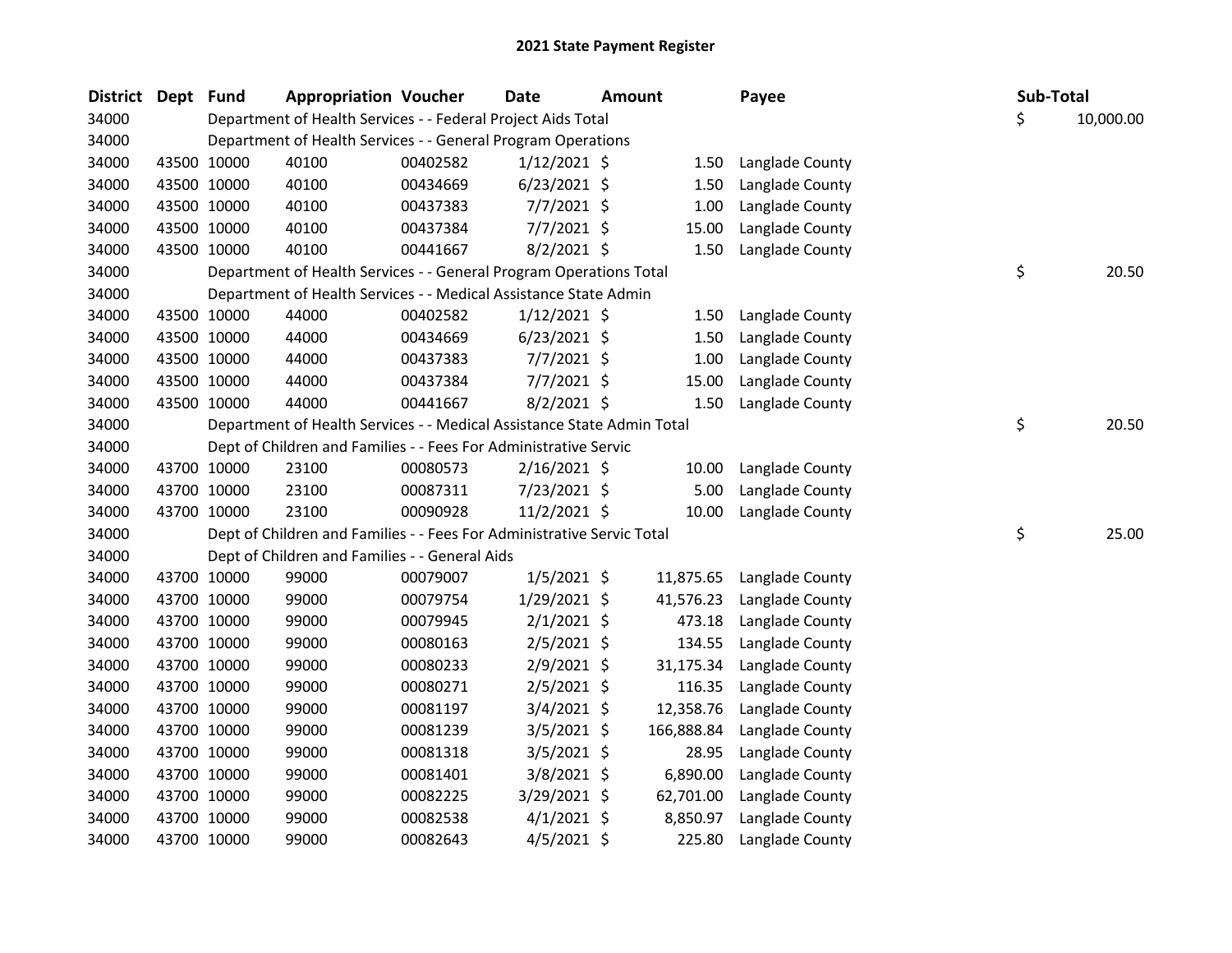| <b>District</b> | Dept Fund   | <b>Appropriation Voucher</b>                         |          | <b>Date</b>    | <b>Amount</b> |            | Payee           | Sub-Total          |
|-----------------|-------------|------------------------------------------------------|----------|----------------|---------------|------------|-----------------|--------------------|
| 34000           | 43700 10000 | 99000                                                | 00082644 | $4/5/2021$ \$  |               | 98,136.73  | Langlade County |                    |
| 34000           | 43700 10000 | 99000                                                | 00083894 | 4/30/2021 \$   |               | 86,111.46  | Langlade County |                    |
| 34000           | 43700 10000 | 99000                                                | 00084108 | 5/5/2021 \$    |               | 61,613.88  | Langlade County |                    |
| 34000           | 43700 10000 | 99000                                                | 00085623 | $6/7/2021$ \$  |               | 21,876.04  | Langlade County |                    |
| 34000           | 43700 10000 | 99000                                                | 00086555 | $7/1/2021$ \$  |               | 1,947.00   | Langlade County |                    |
| 34000           | 43700 10000 | 99000                                                | 00086683 | 7/8/2021 \$    |               | 45,762.92  | Langlade County |                    |
| 34000           | 43700 10000 | 99000                                                | 00087558 | 7/30/2021 \$   |               | 43,618.17  | Langlade County |                    |
| 34000           | 43700 10000 | 99000                                                | 00087692 | 7/30/2021 \$   |               | 26,209.64  | Langlade County |                    |
| 34000           | 43700 10000 | 99000                                                | 00087693 | 7/30/2021 \$   |               | 20,611.00  | Langlade County |                    |
| 34000           | 43700 10000 | 99000                                                | 00087999 | $8/5/2021$ \$  |               | 39,306.21  | Langlade County |                    |
| 34000           | 43700 10000 | 99000                                                | 00088932 | $9/7/2021$ \$  |               | 599,285.58 | Langlade County |                    |
| 34000           | 43700 10000 | 99000                                                | 00089110 | 9/10/2021 \$   |               | 21,716.64  | Langlade County |                    |
| 34000           | 43700 10000 | 99000                                                | 00089904 | 10/5/2021 \$   |               | 44.39      | Langlade County |                    |
| 34000           | 43700 10000 | 99000                                                | 00090752 | 10/29/2021 \$  |               | 66,671.78  | Langlade County |                    |
| 34000           | 43700 10000 | 99000                                                | 00090878 | $11/3/2021$ \$ |               | 2,406.38   | Langlade County |                    |
| 34000           | 43700 10000 | 99000                                                | 00091019 | $11/3/2021$ \$ |               | 14,516.30  | Langlade County |                    |
| 34000           | 43700 10000 | 99000                                                | 00091020 | 11/5/2021 \$   |               | 15,742.68  | Langlade County |                    |
| 34000           | 43700 10000 | 99000                                                | 00092114 | 12/3/2021 \$   |               | 12,543.90  | Langlade County |                    |
| 34000           | 43700 10000 | 99000                                                | 00092214 | 12/6/2021 \$   |               | 11,447.03  | Langlade County |                    |
| 34000           | 43700 10000 | 99000                                                | 00095189 | 12/23/2021 \$  |               | 1,843.85   | Langlade County |                    |
| 34000           |             | Dept of Children and Families - - General Aids Total |          |                |               |            |                 | \$<br>1,534,707.20 |
| 34000           |             | Dept of Workforce Development - - Auxiliary Services |          |                |               |            |                 |                    |
| 34000           | 44500 10000 | 13000                                                | 00310346 | $1/4/2021$ \$  |               | 35.00      | Langlade County |                    |
| 34000           | 44500 10000 | 13000                                                | 00313435 | $2/2/2021$ \$  |               | 25.00      | Langlade County |                    |
| 34000           | 44500 10000 | 13000                                                | 00317065 | 3/2/2021 \$    |               | 15.00      | Langlade County |                    |
| 34000           | 44500 10000 | 13000                                                | 00320873 | $4/2/2021$ \$  |               | 35.00      | Langlade County |                    |
| 34000           | 44500 10000 | 13000                                                | 00324418 | 5/4/2021 \$    |               | 60.00      | Langlade County |                    |
| 34000           | 44500 10000 | 13000                                                | 00327610 | $6/2/2021$ \$  |               | 20.00      | Langlade County |                    |
| 34000           | 44500 10000 | 13000                                                | 00331395 | $7/2/2021$ \$  |               | 15.00      | Langlade County |                    |
| 34000           | 44500 10000 | 13000                                                | 00335294 | 8/3/2021 \$    |               | 10.00      | Langlade County |                    |
| 34000           | 44500 10000 | 13000                                                | 00339087 | $9/2/2021$ \$  |               | 15.00      | Langlade County |                    |
| 34000           | 44500 10000 | 13000                                                | 00343075 | 10/4/2021 \$   |               | 10.00      | Langlade County |                    |
| 34000           | 44500 10000 | 13000                                                | 00347114 | $11/2/2021$ \$ |               | 15.00      | Langlade County |                    |
| 34000           | 44500 10000 | 13000                                                | 00350761 | $12/2/2021$ \$ |               | 15.00      | Langlade County |                    |
|                 |             |                                                      |          |                |               |            |                 |                    |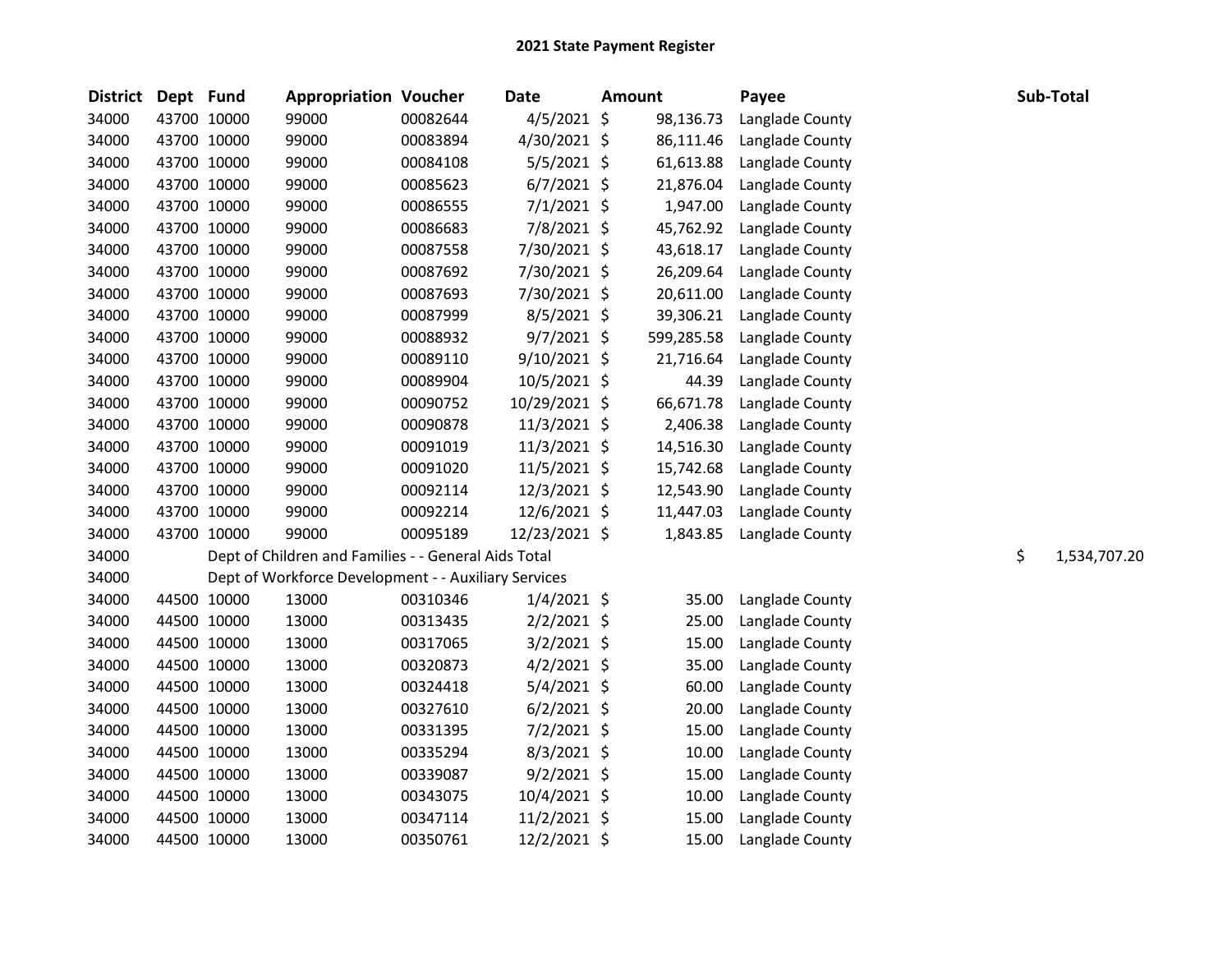| <b>District</b> | Dept Fund |             | <b>Appropriation Voucher</b>                                          |          | Date           | Amount |            | Payee           | Sub-Total |            |
|-----------------|-----------|-------------|-----------------------------------------------------------------------|----------|----------------|--------|------------|-----------------|-----------|------------|
| 34000           |           |             | Dept of Workforce Development - - Auxiliary Services Total            |          |                |        |            |                 | Ś.        | 270.00     |
| 34000           |           |             | Dept of Workforce Development - - Wc Ops Uninsured Emplyr Admin       |          |                |        |            |                 |           |            |
| 34000           |           | 44500 22700 | 17700                                                                 | 00336288 | $8/13/2021$ \$ |        | 5.00       | Langlade County |           |            |
| 34000           |           |             | Dept of Workforce Development - - Wc Ops Uninsured Emplyr Admin Total |          |                |        |            |                 | \$        | 5.00       |
| 34000           |           |             | Department of Justice - - Officer training reimbursement              |          |                |        |            |                 |           |            |
| 34000           |           | 45500 10000 | 21400                                                                 | 00105493 | 11/18/2021 \$  |        | 4,800.00   | Langlade County |           |            |
| 34000           |           |             | Department of Justice - - Officer training reimbursement Total        |          |                |        |            |                 | \$        | 4,800.00   |
| 34000           |           |             | Department of Justice - - Crime Laboratories, Dna                     |          |                |        |            |                 |           |            |
| 34000           |           | 45500 10000 | 22100                                                                 | 00100345 | 7/14/2021 \$   |        | 620.00     | Langlade County |           |            |
| 34000           |           |             | Department of Justice - - Crime Laboratories, Dna Total               |          |                |        |            |                 | \$        | 620.00     |
| 34000           |           |             | Department of Justice - - County Law Enforcement Service              |          |                |        |            |                 |           |            |
| 34000           |           | 45500 10000 | 22600                                                                 | 00093426 | $1/20/2021$ \$ |        | 20,449.00  | Langlade County |           |            |
| 34000           |           |             | Department of Justice - - County Law Enforcement Service Total        |          |                |        |            |                 | \$        | 20,449.00  |
| 34000           |           |             | Department of Justice - - Law Enforcement Train, Local                |          |                |        |            |                 |           |            |
| 34000           |           | 45500 10000 | 23100                                                                 | 00093700 | $1/25/2021$ \$ |        | 1,575.23   | Langlade County |           |            |
| 34000           |           | 45500 10000 | 23100                                                                 | 00099947 | $7/12/2021$ \$ |        | 728.02     | Langlade County |           |            |
| 34000           |           | 45500 10000 | 23100                                                                 | 00099966 | 7/15/2021 \$   |        | 1,573.90   | Langlade County |           |            |
| 34000           |           | 45500 10000 | 23100                                                                 | 00102878 | 9/28/2021 \$   |        | 1,516.48   | Langlade County |           |            |
| 34000           |           |             | Department of Justice - - Law Enforcement Train, Local Total          |          |                |        |            |                 | \$        | 5,393.63   |
| 34000           |           |             | Department of Justice - - Federal Aid, Local Assistance               |          |                |        |            |                 |           |            |
| 34000           |           | 45500 10000 | 25100                                                                 | 00094543 | $2/19/2021$ \$ |        | 58,000.00  | Langlade County |           |            |
| 34000           |           | 45500 10000 | 25100                                                                 | 00104517 | $11/3/2021$ \$ |        | 150,000.00 | Langlade County |           |            |
| 34000           |           |             | Department of Justice - - Federal Aid, Local Assistance Total         |          |                |        |            |                 | \$        | 208,000.00 |
| 34000           |           |             | Department of Justice - - Crime Victim Witness Assist                 |          |                |        |            |                 |           |            |
| 34000           |           | 45500 10000 | 53200                                                                 | 00095448 | $3/5/2021$ \$  |        | 4,259.06   | Langlade County |           |            |
| 34000           |           | 45500 10000 | 53200                                                                 | 00100542 | $7/15/2021$ \$ |        | 5,349.30   | Langlade County |           |            |
| 34000           |           |             | Department of Justice - - Crime Victim Witness Assist Total           |          |                |        |            |                 | \$        | 9,608.36   |
| 34000           |           |             | Department of Military Affairs - - Disaster Recovery Aid              |          |                |        |            |                 |           |            |
| 34000           |           | 46500 10000 | 30500                                                                 | 00091554 | $3/19/2021$ \$ |        | 26,037.73  | Langlade County |           |            |
| 34000           |           | 46500 10000 | 30500                                                                 | 00092103 | $4/1/2021$ \$  |        | 41,053.74  | Langlade County |           |            |
| 34000           |           |             | Department of Military Affairs - - Disaster Recovery Aid Total        |          |                |        |            |                 | \$        | 67,091.47  |
| 34000           |           |             | Department of Military Affairs - - Emergency Response Equipment       |          |                |        |            |                 |           |            |
| 34000           |           | 46500 10000 | 30800                                                                 | 00088937 | $2/1/2021$ \$  |        | 7,335.79   | Langlade County |           |            |
| 34000           |           |             | Department of Military Affairs - - Emergency Response Equipment Total |          |                |        |            |                 | \$        | 7,335.79   |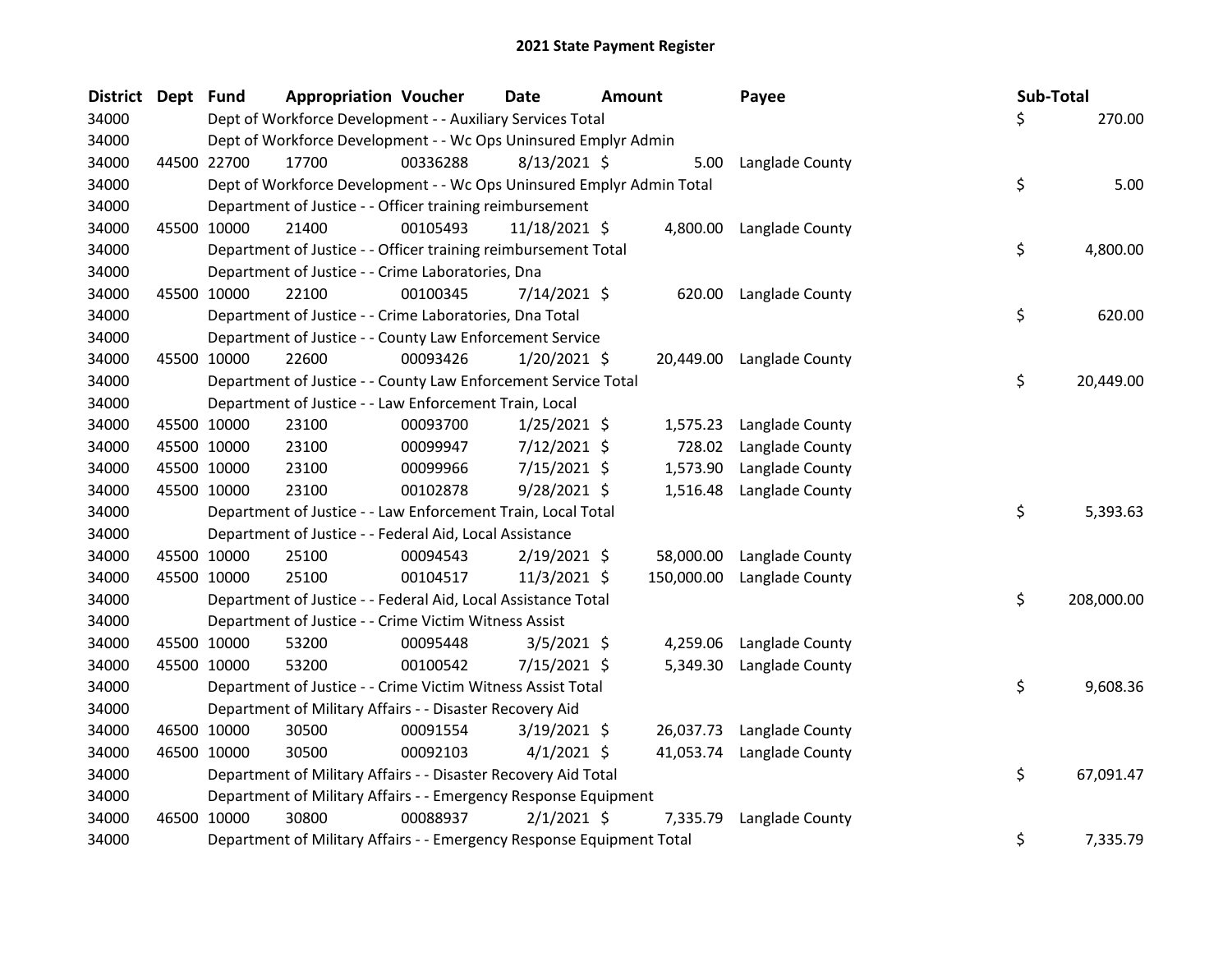| <b>District</b> | Dept Fund |             | <b>Appropriation Voucher</b>                                           |          | <b>Date</b>    | <b>Amount</b> |            | Payee                    | Sub-Total          |
|-----------------|-----------|-------------|------------------------------------------------------------------------|----------|----------------|---------------|------------|--------------------------|--------------------|
| 34000           |           |             | Department of Military Affairs - - Local Emer Planning Grants          |          |                |               |            |                          |                    |
| 34000           |           | 46500 10000 | 33700                                                                  | 00090180 | $2/22/2021$ \$ |               |            | 7,706.71 Langlade County |                    |
| 34000           |           |             | Department of Military Affairs - - Local Emer Planning Grants Total    |          |                |               |            |                          | \$<br>7,706.71     |
| 34000           |           |             | Department of Military Affairs - - Federal Aid, Local Assistance       |          |                |               |            |                          |                    |
| 34000           |           | 46500 10000 | 34200                                                                  | 00090998 | $3/10/2021$ \$ |               | 14,685.87  | Langlade County          |                    |
| 34000           |           | 46500 10000 | 34200                                                                  | 00091554 | 3/19/2021 \$   |               | 156,226.35 | Langlade County          |                    |
| 34000           |           | 46500 10000 | 34200                                                                  | 00092103 | $4/1/2021$ \$  |               | 246,322.44 | Langlade County          |                    |
| 34000           |           | 46500 10000 | 34200                                                                  | 00092249 | $4/6/2021$ \$  |               | 7,187.71   | Langlade County          |                    |
| 34000           |           | 46500 10000 | 34200                                                                  | 00093580 | 5/10/2021 \$   |               | 2,533.76   | Langlade County          |                    |
| 34000           |           | 46500 10000 | 34200                                                                  | 00101629 | 10/20/2021 \$  |               | 9,652.50   | Langlade County          |                    |
| 34000           |           | 46500 10000 | 34200                                                                  | 00104045 | 12/17/2021 \$  |               | 3,972.92   | Langlade County          |                    |
| 34000           |           |             | Department of Military Affairs - - Federal Aid, Local Assistance Total |          |                |               |            |                          | \$<br>440,581.55   |
| 34000           |           |             | Department of Military Affairs - - Major Disaster Assist; Pif          |          |                |               |            |                          |                    |
| 34000           |           | 46500 27200 | 36500                                                                  | 00087573 | $1/8/2021$ \$  |               | 5,136.25   | Langlade County          |                    |
| 34000           |           | 46500 27200 | 36500                                                                  | 00090733 | $3/2/2021$ \$  |               | 39,827.80  | Langlade County          |                    |
| 34000           |           |             | Department of Military Affairs - - Major Disaster Assist; Pif Total    |          |                |               |            |                          | \$<br>44,964.05    |
| 34000           |           |             | Department of Veterans Affairs - - County Grants                       |          |                |               |            |                          |                    |
| 34000           |           | 48500 58200 | 26700                                                                  | 00091438 | $3/12/2021$ \$ |               | 10,000.00  | Langlade County          |                    |
| 34000           |           |             | Department of Veterans Affairs - - County Grants Total                 |          |                |               |            |                          | \$<br>10,000.00    |
| 34000           |           |             | Department of Veterans Affairs - - Veterans Transportation Grant       |          |                |               |            |                          |                    |
| 34000           |           | 48500 58200 | 28000                                                                  | 00102979 | 12/3/2021 \$   |               | 2,449.39   | Langlade County          |                    |
| 34000           |           |             | Department of Veterans Affairs - - Veterans Transportation Grant Total |          |                |               |            |                          | \$<br>2,449.39     |
| 34000           |           |             | Department of Administration - - Federal Aid, Local Assistance         |          |                |               |            |                          |                    |
| 34000           |           | 50500 10000 | 74300                                                                  | 00137961 | $1/13/2021$ \$ |               | 308,659.00 | Langlade County          |                    |
| 34000           |           | 50500 10000 | 74300                                                                  | 00140028 | $2/9/2021$ \$  |               | 46,315.00  | Langlade County          |                    |
| 34000           |           | 50500 10000 | 74300                                                                  | 00140636 | $2/12/2021$ \$ |               | 241,421.00 | Langlade County          |                    |
| 34000           |           | 50500 10000 | 74300                                                                  | 00141954 | $3/15/2021$ \$ |               | 185,602.00 | Langlade County          |                    |
| 34000           |           | 50500 10000 | 74300                                                                  | 00142815 | $4/5/2021$ \$  |               | 11,588.00  | Langlade County          |                    |
| 34000           |           | 50500 10000 | 74300                                                                  | 00146576 | $6/11/2021$ \$ |               | 277,106.42 | Langlade County          |                    |
| 34000           |           | 50500 10000 | 74300                                                                  | 00148221 | $7/7/2021$ \$  |               | 126,376.00 | Langlade County          |                    |
| 34000           |           | 50500 10000 | 74300                                                                  | 00154640 | 11/16/2021 \$  |               | 98,288.51  | Langlade County          |                    |
| 34000           |           | 50500 10000 | 74300                                                                  | 00155513 | 12/8/2021 \$   |               | 169,424.79 | Langlade County          |                    |
| 34000           |           |             | Department of Administration - - Federal Aid, Local Assistance Total   |          |                |               |            |                          | \$<br>1,464,780.72 |
| $2.000$         |           |             |                                                                        |          |                |               |            |                          |                    |

Department of Administration - - Low-Income Assistance Grants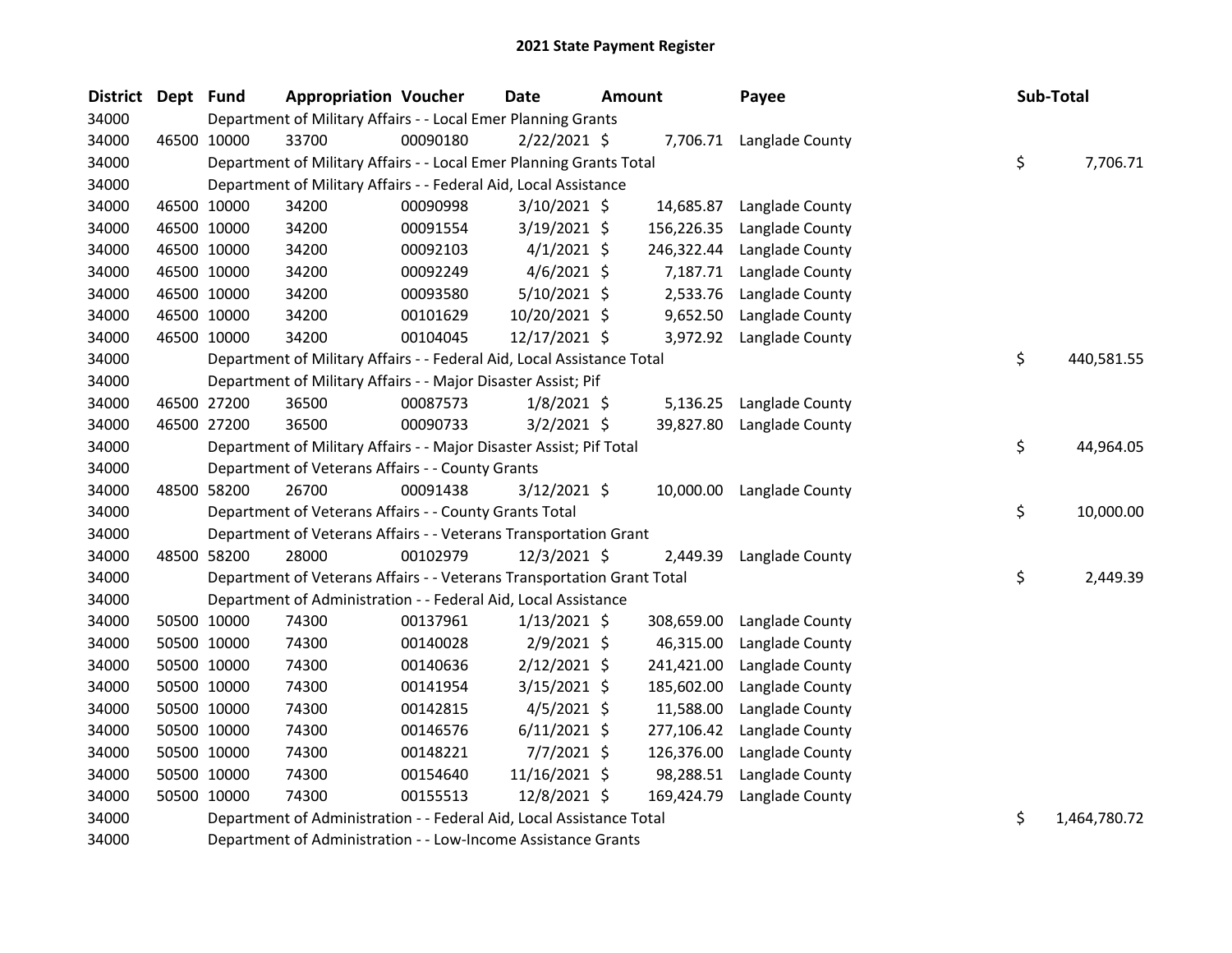| <b>District</b> | Dept Fund |             | <b>Appropriation Voucher</b>                                          |          | <b>Date</b>    | Amount |           | Payee                                                                                                   | Sub-Total |            |
|-----------------|-----------|-------------|-----------------------------------------------------------------------|----------|----------------|--------|-----------|---------------------------------------------------------------------------------------------------------|-----------|------------|
| 34000           |           | 50500 23500 | 37100                                                                 | 00139975 | 1/29/2021 \$   |        | 10,174.17 | Langlade County                                                                                         |           |            |
| 34000           |           | 50500 23500 | 37100                                                                 | 00141646 | $3/2/2021$ \$  |        | 5,689.40  | Langlade County                                                                                         |           |            |
| 34000           |           | 50500 23500 | 37100                                                                 | 00143156 | 3/30/2021 \$   |        | 6,859.69  | Langlade County                                                                                         |           |            |
| 34000           |           | 50500 23500 | 37100                                                                 | 00145753 | $5/17/2021$ \$ |        | 7,931.73  | Langlade County                                                                                         |           |            |
| 34000           |           | 50500 23500 | 37100                                                                 | 00146468 | $6/1/2021$ \$  |        | 5,931.57  | Langlade County                                                                                         |           |            |
| 34000           |           | 50500 23500 | 37100                                                                 | 00147831 | $6/29/2021$ \$ |        | 6,739.59  | Langlade County                                                                                         |           |            |
| 34000           |           | 50500 23500 | 37100                                                                 | 00148965 | $7/15/2021$ \$ |        | 175.24    | Langlade County                                                                                         |           |            |
| 34000           |           | 50500 23500 | 37100                                                                 | 00149884 | 8/5/2021 \$    |        | 4,694.62  | Langlade County                                                                                         |           |            |
| 34000           |           | 50500 23500 | 37100                                                                 | 00151219 | 8/31/2021 \$   |        | 3,029.01  | Langlade County                                                                                         |           |            |
| 34000           |           | 50500 23500 | 37100                                                                 | 00153282 | 10/15/2021 \$  |        | 4,515.54  | Langlade County                                                                                         |           |            |
| 34000           |           | 50500 23500 | 37100                                                                 | 00153958 | 10/29/2021 \$  |        | 15,042.16 | Langlade County                                                                                         |           |            |
| 34000           |           | 50500 23500 | 37100                                                                 | 00156510 | 12/15/2021 \$  |        | 9,306.00  | Langlade County                                                                                         |           |            |
| 34000           |           |             | Department of Administration - - Low-Income Assistance Grants Total   |          |                |        |           |                                                                                                         | \$        | 80,088.72  |
| 34000           |           |             | Department of Administration - - Land Information Program; Loca       |          |                |        |           |                                                                                                         |           |            |
| 34000           |           | 50500 26900 | 17300                                                                 | 00138473 | $1/29/2021$ \$ |        | 1,000.00  | Langlade County                                                                                         |           |            |
| 34000           |           | 50500 26900 | 17300                                                                 | 00139573 | $4/6/2021$ \$  |        | 63,680.00 | Langlade County                                                                                         |           |            |
| 34000           |           | 50500 26900 | 17300                                                                 | 00142855 | $4/7/2021$ \$  |        | 20,000.00 | Langlade County                                                                                         |           |            |
| 34000           |           | 50500 26900 | 17300                                                                 | 00146502 | $6/15/2021$ \$ |        | 25,000.00 | Langlade County                                                                                         |           |            |
| 34000           |           |             | Department of Administration - - Land Information Program; Loca Total |          |                |        |           |                                                                                                         | \$        | 109,680.00 |
| 34000           |           |             | Commissioners of Public Lands - - General Program Operations          |          |                |        |           |                                                                                                         |           |            |
| 34000           |           | 50700 10000 | 10100                                                                 | 00003936 | 12/6/2021 \$   |        | 30.00     | Langlade County                                                                                         |           |            |
| 34000           |           |             | Commissioners of Public Lands - - General Program Operations Total    |          |                |        |           |                                                                                                         | \$        | 30.00      |
| 34000           |           |             | Public Defender Board - - Trial Representation                        |          |                |        |           |                                                                                                         |           |            |
| 34000           |           | 55000 10000 | 10300                                                                 | 00293710 | $6/18/2021$ \$ |        | 19.00     | Langlade County                                                                                         |           |            |
| 34000           |           |             | Public Defender Board - - Trial Representation Total                  |          |                |        |           |                                                                                                         | \$        | 19.00      |
| 34000           |           |             |                                                                       |          |                |        |           | Public Defender Board - - Transcript, Discovery and Records Provided to the Public Defender Board       |           |            |
| 34000           |           | 55000 10000 | 10600                                                                 | 00275590 | $1/26/2021$ \$ |        | 3.20      | Langlade County                                                                                         |           |            |
| 34000           |           | 55000 10000 | 10600                                                                 | 00282094 | 3/22/2021 \$   |        | 305.44    | Langlade County                                                                                         |           |            |
| 34000           |           | 55000 10000 | 10600                                                                 | 00299527 | $7/1/2021$ \$  |        | 580.00    | Langlade County                                                                                         |           |            |
| 34000           |           |             |                                                                       |          |                |        |           | Public Defender Board - - Transcript, Discovery and Records Provided to the Public Defender Board Total | \$        | 888.64     |
| 34000           |           |             | Department of Revenue - - Warrants and Satisfactions                  |          |                |        |           |                                                                                                         |           |            |
| 34000           |           | 56600 10000 | 10100                                                                 | 00191908 | $3/5/2021$ \$  |        | 600.00    | Langlade County                                                                                         |           |            |
| 34000           |           | 56600 10000 | 10100                                                                 | 00211185 | $8/13/2021$ \$ |        | 270.00    | Langlade County                                                                                         |           |            |
| 34000           |           |             | Department of Revenue - - Warrants and Satisfactions Total            |          |                |        |           |                                                                                                         | \$        | 870.00     |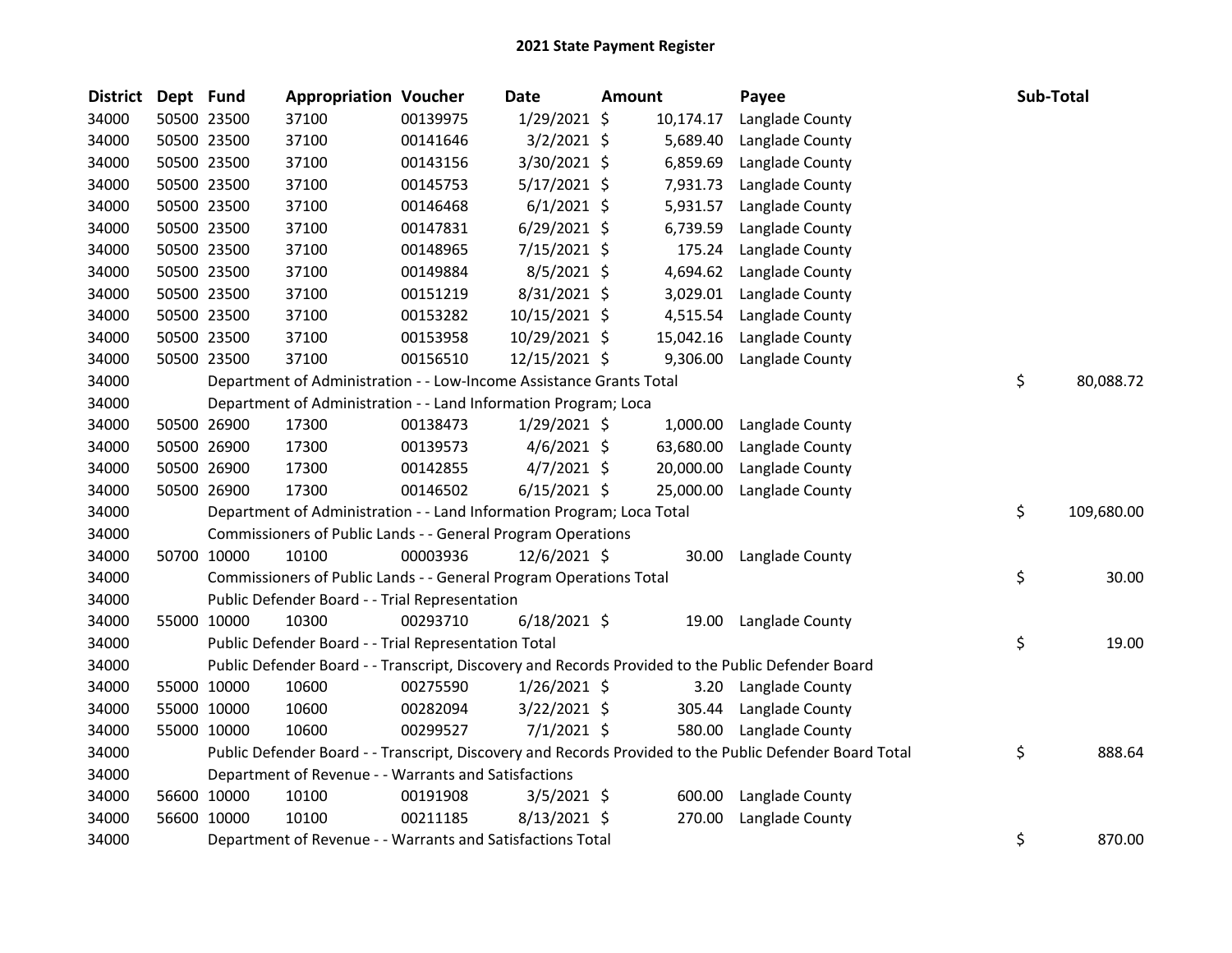| <b>District</b> | Dept Fund |             |       | <b>Appropriation Voucher</b>                            | <b>Date</b>    | <b>Amount</b> | Payee           | Sub-Total |
|-----------------|-----------|-------------|-------|---------------------------------------------------------|----------------|---------------|-----------------|-----------|
| 34000           |           |             |       | Department of Revenue - - Misc Revenue Holding Clearing |                |               |                 |           |
| 34000           |           | 56600 10000 | 99500 | 00188860                                                | $1/8/2021$ \$  | 2,785.68      | Langlade County |           |
| 34000           |           | 56600 10000 | 99500 | 00190927                                                | 2/5/2021 \$    | 1,817.36      | Langlade County |           |
| 34000           |           | 56600 10000 | 99500 | 00192668                                                | $3/1/2021$ \$  | 1,373.37      | Langlade County |           |
| 34000           |           | 56600 10000 | 99500 | 00192669                                                | $3/1/2021$ \$  | 4,609.47      | Langlade County |           |
| 34000           |           | 56600 10000 | 99500 | 00193529                                                | 3/5/2021 \$    | 4,437.16      | Langlade County |           |
| 34000           |           | 56600 10000 | 99500 | 00194119                                                | 3/8/2021 \$    | 545.44        | Langlade County |           |
| 34000           |           | 56600 10000 | 99500 | 00194120                                                | 3/8/2021 \$    | 900.22        | Langlade County |           |
| 34000           |           | 56600 10000 | 99500 | 00194971                                                | 3/15/2021 \$   | 805.17        | Langlade County |           |
| 34000           |           | 56600 10000 | 99500 | 00195807                                                | 3/22/2021 \$   | 55.00         | Langlade County |           |
| 34000           |           | 56600 10000 | 99500 | 00195808                                                | 3/22/2021 \$   | 1,880.30      | Langlade County |           |
| 34000           |           | 56600 10000 | 99500 | 00196490                                                | 3/29/2021 \$   | 311.18        | Langlade County |           |
| 34000           |           | 56600 10000 | 99500 | 00196491                                                | 3/29/2021 \$   | 516.00        | Langlade County |           |
| 34000           |           | 56600 10000 | 99500 | 00197223                                                | 4/5/2021 \$    | 33.64         | Langlade County |           |
| 34000           |           | 56600 10000 | 99500 | 00197224                                                | $4/5/2021$ \$  | 321.22        | Langlade County |           |
| 34000           |           | 56600 10000 | 99500 | 00197805                                                | $4/7/2021$ \$  | 576.45        | Langlade County |           |
| 34000           |           | 56600 10000 | 99500 | 00197806                                                | $4/7/2021$ \$  | 4,033.64      | Langlade County |           |
| 34000           |           | 56600 10000 | 99500 | 00198438                                                | $4/12/2021$ \$ | 49.70         | Langlade County |           |
| 34000           |           | 56600 10000 | 99500 | 00198439                                                | $4/12/2021$ \$ | 545.64        | Langlade County |           |
| 34000           |           | 56600 10000 | 99500 | 00199810                                                | 4/26/2021 \$   | 153.77        | Langlade County |           |
| 34000           |           | 56600 10000 | 99500 | 00199811                                                | $4/26/2021$ \$ | 44.00         | Langlade County |           |
| 34000           |           | 56600 10000 | 99500 | 00200423                                                | 5/3/2021 \$    | 47.00         | Langlade County |           |
| 34000           |           | 56600 10000 | 99500 | 00200424                                                | $5/3/2021$ \$  | 617.05        | Langlade County |           |
| 34000           |           | 56600 10000 | 99500 | 00201174                                                | 5/7/2021 \$    | 4,857.91      | Langlade County |           |
| 34000           |           | 56600 10000 | 99500 | 00201615                                                | 5/10/2021 \$   | 1,140.66      | Langlade County |           |
| 34000           |           | 56600 10000 | 99500 | 00202251                                                | 5/17/2021 \$   | 1,018.95      | Langlade County |           |
| 34000           |           | 56600 10000 | 99500 | 00202961                                                | 5/24/2021 \$   | 157.90        | Langlade County |           |
| 34000           |           | 56600 10000 | 99500 | 00202962                                                | 5/24/2021 \$   | 295.00        | Langlade County |           |
| 34000           |           | 56600 10000 | 99500 | 00203676                                                | $6/1/2021$ \$  | 513.83        | Langlade County |           |
| 34000           |           | 56600 10000 | 99500 | 00203677                                                | $6/1/2021$ \$  | 367.20        | Langlade County |           |
| 34000           |           | 56600 10000 | 99500 | 00204399                                                | $6/7/2021$ \$  | 5,201.65      | Langlade County |           |
| 34000           |           | 56600 10000 | 99500 | 00205359                                                | $6/14/2021$ \$ | 479.51        | Langlade County |           |
| 34000           |           | 56600 10000 | 99500 | 00205859                                                | $6/21/2021$ \$ | 827.36        | Langlade County |           |
| 34000           |           | 56600 10000 | 99500 | 00208522                                                | 7/6/2021 \$    | 213.00        | Langlade County |           |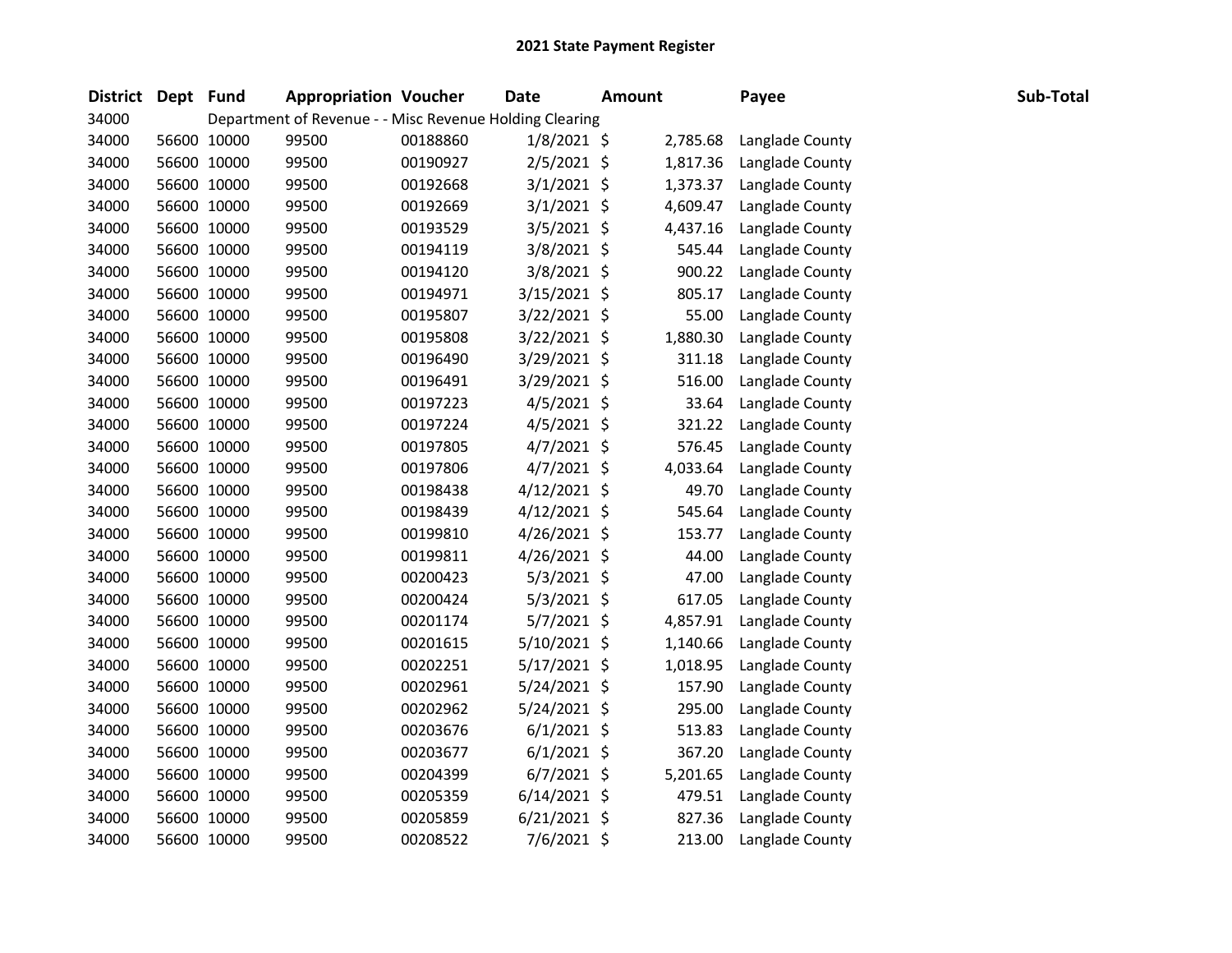| <b>District</b> | Dept Fund |             | <b>Appropriation Voucher</b>                                     |          | <b>Date</b>    | <b>Amount</b> |            | Payee           | Sub-Total |            |
|-----------------|-----------|-------------|------------------------------------------------------------------|----------|----------------|---------------|------------|-----------------|-----------|------------|
| 34000           |           | 56600 10000 | 99500                                                            | 00208976 | 7/8/2021 \$    |               | 2,704.48   | Langlade County |           |            |
| 34000           |           | 56600 10000 | 99500                                                            | 00211726 | 8/6/2021 \$    |               | 2,918.37   | Langlade County |           |            |
| 34000           |           | 56600 10000 | 99500                                                            | 00212129 | 8/9/2021 \$    |               | 153.00     | Langlade County |           |            |
| 34000           |           | 56600 10000 | 99500                                                            | 00212648 | $8/16/2021$ \$ |               | 206.00     | Langlade County |           |            |
| 34000           |           | 56600 10000 | 99500                                                            | 00214335 | $9/8/2021$ \$  |               | 69.19      | Langlade County |           |            |
| 34000           |           | 56600 10000 | 99500                                                            | 00214336 | $9/8/2021$ \$  |               | 63.83      | Langlade County |           |            |
| 34000           |           | 56600 10000 | 99500                                                            | 00214337 | $9/8/2021$ \$  |               | 1,381.23   | Langlade County |           |            |
| 34000           |           | 56600 10000 | 99500                                                            | 00216589 | 10/7/2021 \$   |               | 50.28      | Langlade County |           |            |
| 34000           |           | 56600 10000 | 99500                                                            | 00216590 | 10/7/2021 \$   |               | 409.64     | Langlade County |           |            |
| 34000           |           | 56600 10000 | 99500                                                            | 00216591 | 10/7/2021 \$   |               | 2,042.87   | Langlade County |           |            |
| 34000           |           | 56600 10000 | 99500                                                            | 00219182 | 11/5/2021 \$   |               | 376.53     | Langlade County |           |            |
| 34000           |           | 56600 10000 | 99500                                                            | 00219183 | $11/5/2021$ \$ |               | 3,578.19   | Langlade County |           |            |
| 34000           |           | 56600 10000 | 99500                                                            | 00221330 | 12/7/2021 \$   |               | 218.92     | Langlade County |           |            |
| 34000           |           | 56600 10000 | 99500                                                            | 00221331 | 12/7/2021 \$   |               | 3,697.09   | Langlade County |           |            |
| 34000           |           |             | Department of Revenue - - Misc Revenue Holding Clearing Total    |          |                |               |            |                 | \$        | 59,401.05  |
| 34000           |           |             | Circuit Courts - - Circuit Court Costs                           |          |                |               |            |                 |           |            |
| 34000           |           | 62500 10000 | 10500                                                            | 00002110 | $1/29/2021$ \$ |               | 28,524.00  | Langlade County |           |            |
| 34000           |           | 62500 10000 | 10500                                                            | 00002243 | 7/26/2021 \$   |               | 54,251.00  | Langlade County |           |            |
| 34000           |           |             | Circuit Courts - - Circuit Court Costs Total                     |          |                |               |            |                 | \$        | 82,775.00  |
| 34000           |           |             | Shared Revenue and Tax Relief - - County And Municipal Aid       |          |                |               |            |                 |           |            |
| 34000           |           | 83500 10000 | 10500                                                            | 00081596 | 7/26/2021 \$   |               | 104,163.75 | Langlade County |           |            |
| 34000           |           | 83500 10000 | 10500                                                            | 00088697 | 11/15/2021 \$  |               | 590,261.24 | Langlade County |           |            |
| 34000           |           |             | Shared Revenue and Tax Relief - - County And Municipal Aid Total |          |                |               |            |                 | \$        | 694,424.99 |
| 34000           |           |             | Shared Revenue and Tax Relief - - Exempt Computer Aid            |          |                |               |            |                 |           |            |
| 34000           |           | 83500 10000 | 10900                                                            | 00083348 | 7/26/2021 \$   |               | 12,307.90  | Langlade County |           |            |
| 34000           |           |             | Shared Revenue and Tax Relief - - Exempt Computer Aid Total      |          |                |               |            |                 | \$        | 12,307.90  |
| 34000           |           |             | Shared Revenue and Tax Relief - - Utility Aid                    |          |                |               |            |                 |           |            |
| 34000           |           | 83500 10000 | 11000                                                            | 00081596 | 7/26/2021 \$   |               | 4,102.48   | Langlade County |           |            |
| 34000           |           | 83500 10000 | 11000                                                            | 00088697 | 11/15/2021 \$  |               | 24,567.30  | Langlade County |           |            |
| 34000           |           |             | Shared Revenue and Tax Relief - - Utility Aid Total              |          |                |               |            |                 | \$        | 28,669.78  |
| 34000           |           |             | Shared Revenue and Tax Relief - - Personal Property Aid          |          |                |               |            |                 |           |            |
| 34000           |           | 83500 10000 | 11100                                                            | 00076534 | $5/3/2021$ \$  |               | 27,750.28  | Langlade County |           |            |
| 34000           |           |             | Shared Revenue and Tax Relief - - Personal Property Aid Total    |          |                |               |            |                 | \$        | 27,750.28  |
| 34000           |           |             | Shared Revenue and Tax Relief - - School Lvy Tx/First Dollar Cr  |          |                |               |            |                 |           |            |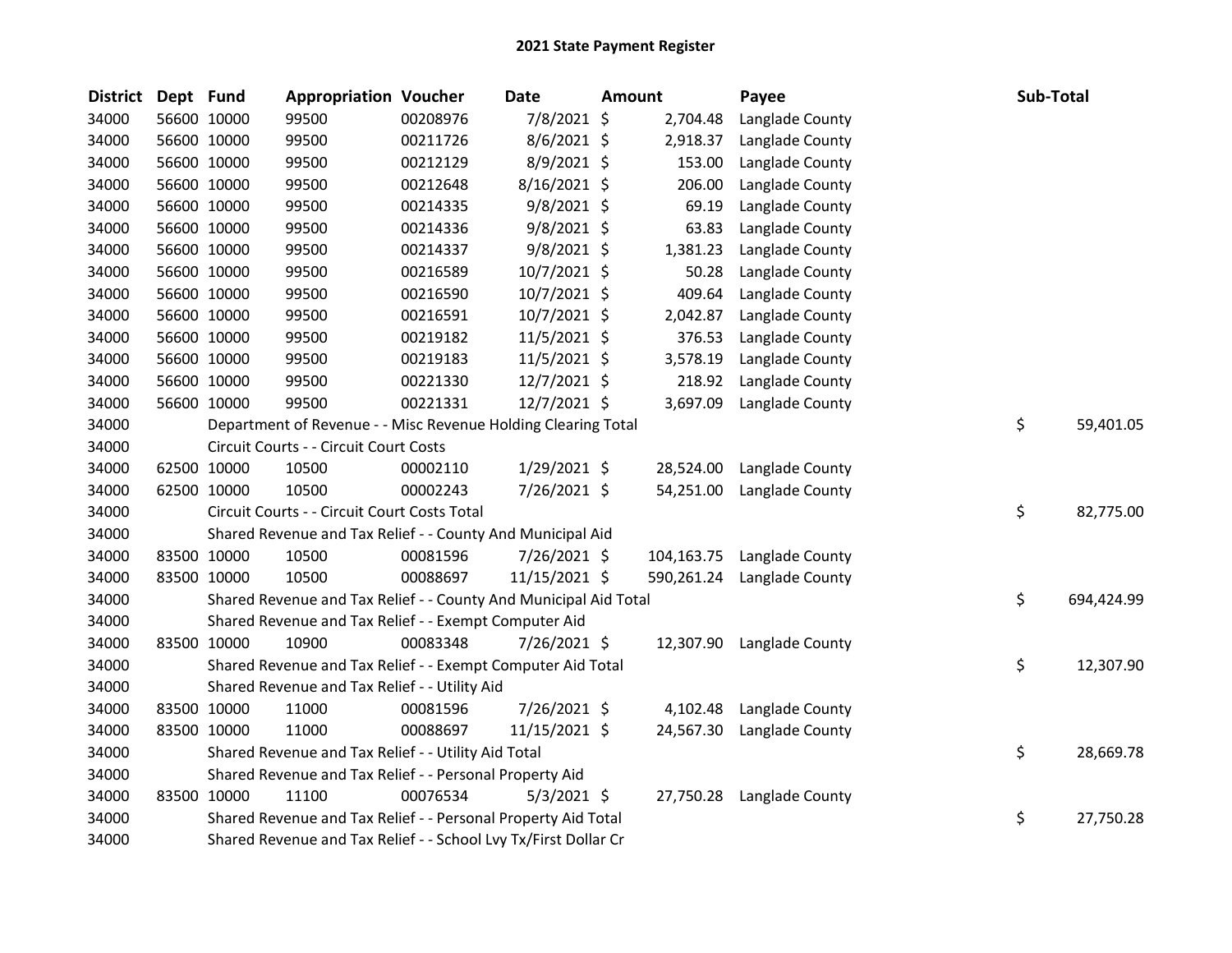| <b>District</b> | Dept Fund   |             | <b>Appropriation Voucher</b>                                          |          | Date           | <b>Amount</b> | Payee           |    | Sub-Total     |
|-----------------|-------------|-------------|-----------------------------------------------------------------------|----------|----------------|---------------|-----------------|----|---------------|
| 34000           | 83500 10000 |             | 30200                                                                 | 00082677 | $7/26/2021$ \$ | 2,515,834.35  | Langlade County |    |               |
| 34000           | 83500 10000 |             | 30200                                                                 | 00086073 | $7/26/2021$ \$ | 738,433.50    | Langlade County |    |               |
| 34000           |             |             | Shared Revenue and Tax Relief - - School Lvy Tx/First Dollar Cr Total |          |                |               |                 | \$ | 3,254,267.85  |
| 34000           |             |             | Shared Revenue and Tax Relief - - County Sales Tax Reptd/Distd        |          |                |               |                 |    |               |
| 34000           | 83500 10000 |             | 43100                                                                 | 00073892 | $1/29/2021$ \$ | 165,818.82    | Langlade County |    |               |
| 34000           |             | 83500 10000 | 43100                                                                 | 00073980 | $2/26/2021$ \$ | 168,889.88    | Langlade County |    |               |
| 34000           |             | 83500 10000 | 43100                                                                 | 00074693 | $3/31/2021$ \$ | 136,207.11    | Langlade County |    |               |
| 34000           | 83500 10000 |             | 43100                                                                 | 00079136 | $4/30/2021$ \$ | 157,147.77    | Langlade County |    |               |
| 34000           |             | 83500 10000 | 43100                                                                 | 00079940 | $5/28/2021$ \$ | 184,251.90    | Langlade County |    |               |
| 34000           |             | 83500 10000 | 43100                                                                 | 00080671 | $6/30/2021$ \$ | 201,046.46    | Langlade County |    |               |
| 34000           | 83500 10000 |             | 43100                                                                 | 00086213 | 7/30/2021 \$   | 199,693.32    | Langlade County |    |               |
| 34000           |             | 83500 10000 | 43100                                                                 | 00086776 | 8/31/2021 \$   | 175,016.71    | Langlade County |    |               |
| 34000           |             | 83500 10000 | 43100                                                                 | 00087078 | $9/30/2021$ \$ | 214,500.68    | Langlade County |    |               |
| 34000           | 83500 10000 |             | 43100                                                                 | 00087767 | 10/29/2021 \$  | 182,073.42    | Langlade County |    |               |
| 34000           |             | 83500 10000 | 43100                                                                 | 00089777 | 11/30/2021 \$  | 153,832.60    | Langlade County |    |               |
| 34000           |             | 83500 10000 | 43100                                                                 | 00089861 | 12/30/2021 \$  | 223,469.76    | Langlade County |    |               |
| 34000           |             |             | Shared Revenue and Tax Relief - - County Sales Tax Reptd/Distd Total  |          |                |               |                 | \$ | 2,161,948.43  |
| 34000           |             |             | Shared Revenue and Tax Relief - - Lottery & Gaming Credit             |          |                |               |                 |    |               |
| 34000           | 83500       | 52100       | 36300                                                                 | 00074556 | $3/22/2021$ \$ | 830,508.32    | Langlade County |    |               |
| 34000           |             |             | Shared Revenue and Tax Relief - - Lottery & Gaming Credit Total       |          |                |               |                 | \$ | 830,508.32    |
| 34000 Total     |             |             |                                                                       |          |                |               |                 | Ś  | 15,499,091.58 |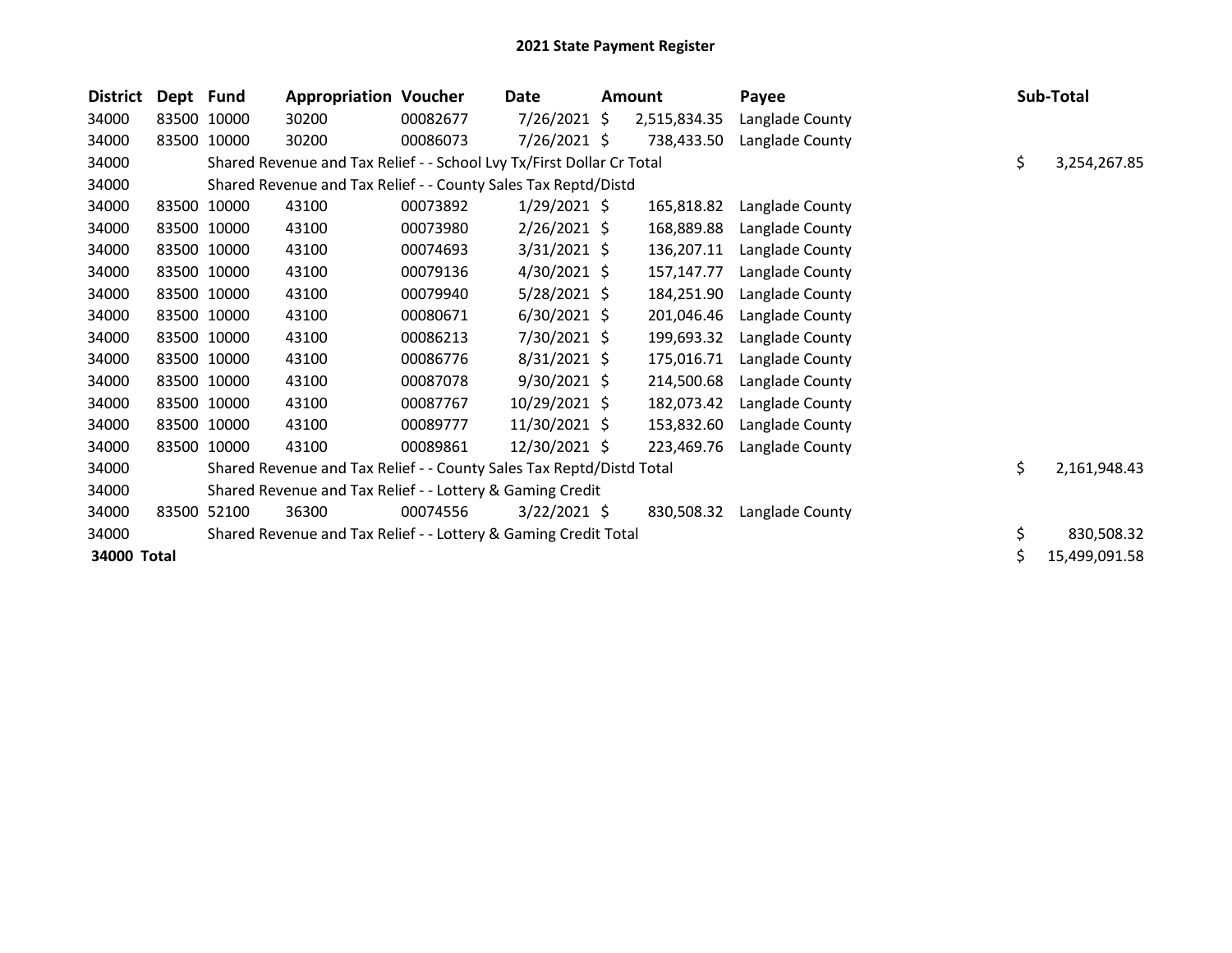| District Dept Fund |             | <b>Appropriation Voucher</b>                                       |          | <b>Date</b>    | Amount |           | Payee                    | Sub-Total |           |
|--------------------|-------------|--------------------------------------------------------------------|----------|----------------|--------|-----------|--------------------------|-----------|-----------|
| 34002              |             | Dept of Safety & Prof Services - - Fire Dues Distribution          |          |                |        |           |                          |           |           |
| 34002              | 16500 10000 | 22500                                                              | 00041060 | $7/16/2021$ \$ |        |           | 1,567.33 Town Of Ackley  |           |           |
| 34002              |             | Dept of Safety & Prof Services - - Fire Dues Distribution Total    |          |                |        |           |                          | \$        | 1,567.33  |
| 34002              |             | Dept of Natural Resources - - Aids In Lieu Of Taxes - Gener        |          |                |        |           |                          |           |           |
| 34002              | 37000 10000 | 50300                                                              | 00458098 | $1/21/2021$ \$ |        |           | 1,694.51 Town Of Ackley  |           |           |
| 34002              | 37000 10000 | 50300                                                              | 00475498 | $4/21/2021$ \$ |        | 56.28     | Town Of Ackley           |           |           |
| 34002              |             | Dept of Natural Resources - - Aids In Lieu Of Taxes - Gener Total  |          |                |        |           |                          | \$        | 1,750.79  |
| 34002              |             | Dept of Natural Resources - - Resaids - Cnty Forst, Cl & Mfl       |          |                |        |           |                          |           |           |
| 34002              | 37000 21200 | 57100                                                              | 00487926 | $6/14/2021$ \$ |        |           | 7,619.33 Town Of Ackley  |           |           |
| 34002              |             | Dept of Natural Resources - - Resaids - Cnty Forst, Cl & Mfl Total |          |                |        |           |                          | \$        | 7,619.33  |
| 34002              |             | Dept of Natural Resources - - Aids In Lieu Of Taxes - Sum S        |          |                |        |           |                          |           |           |
| 34002              | 37000 21200 | 57900                                                              | 00475499 | $4/21/2021$ \$ |        |           | 729.78 Town Of Ackley    |           |           |
| 34002              |             | Dept of Natural Resources - - Aids In Lieu Of Taxes - Sum S Total  |          |                |        |           |                          | \$        | 729.78    |
| 34002              |             | Dept of Natural Resources - - Fin Asst For Responsible Units       |          |                |        |           |                          |           |           |
| 34002              | 37000 27400 | 67000                                                              | 00483449 | $5/21/2021$ \$ |        |           | 840.00 Town Of Ackley    |           |           |
| 34002              |             | Dept of Natural Resources - - Fin Asst For Responsible Units Total |          |                |        |           |                          | \$        | 840.00    |
| 34002              |             | WI Dept of Transportation - - Trns Aids To Mnc.-Sf                 |          |                |        |           |                          |           |           |
| 34002              | 39500 21100 | 19100                                                              | 00632506 | $1/4/2021$ \$  |        |           | 22,101.48 Town Of Ackley |           |           |
| 34002              | 39500 21100 | 19100                                                              | 00668113 | $4/5/2021$ \$  |        | 22,101.48 | Town Of Ackley           |           |           |
| 34002              | 39500 21100 | 19100                                                              | 00711601 | $7/6/2021$ \$  |        | 22,101.48 | Town Of Ackley           |           |           |
| 34002              | 39500 21100 | 19100                                                              | 00752160 | 10/4/2021 \$   |        |           | 22,101.48 Town Of Ackley |           |           |
| 34002              |             | WI Dept of Transportation - - Trns Aids To Mnc.-Sf Total           |          |                |        |           |                          | \$        | 88,405.92 |
| 34002              |             | Department of Revenue - - Gifts And Grants                         |          |                |        |           |                          |           |           |
| 34002              | 56600 10000 | 12100                                                              | 00206937 | $6/25/2021$ \$ |        |           | 26,690.48 Town Of Ackley |           |           |
| 34002              |             | Department of Revenue - - Gifts And Grants Total                   |          |                |        |           |                          | \$        | 26,690.48 |
| 34002              |             | Shared Revenue and Tax Relief - - County And Municipal Aid         |          |                |        |           |                          |           |           |
| 34002              | 83500 10000 | 10500                                                              | 00081577 | 7/26/2021 \$   |        | 3,602.09  | Town Of Ackley           |           |           |
| 34002              | 83500 10000 | 10500                                                              | 00088678 | 11/15/2021 \$  |        |           | 20,411.87 Town Of Ackley |           |           |
| 34002              |             | Shared Revenue and Tax Relief - - County And Municipal Aid Total   |          |                |        |           |                          | \$        | 24,013.96 |
| 34002              |             | Shared Revenue and Tax Relief - - Exempt Computer Aid              |          |                |        |           |                          |           |           |
| 34002              | 83500 10000 | 10900                                                              | 00084177 | 7/26/2021 \$   |        |           | 3.11 Town Of Ackley      |           |           |
| 34002              |             | Shared Revenue and Tax Relief - - Exempt Computer Aid Total        |          |                |        |           |                          | \$        | 3.11      |
| 34002              |             | Shared Revenue and Tax Relief - - Utility Aid                      |          |                |        |           |                          |           |           |
| 34002              | 83500 10000 | 11000                                                              | 00081577 | 7/26/2021 \$   |        |           | 77.55 Town Of Ackley     |           |           |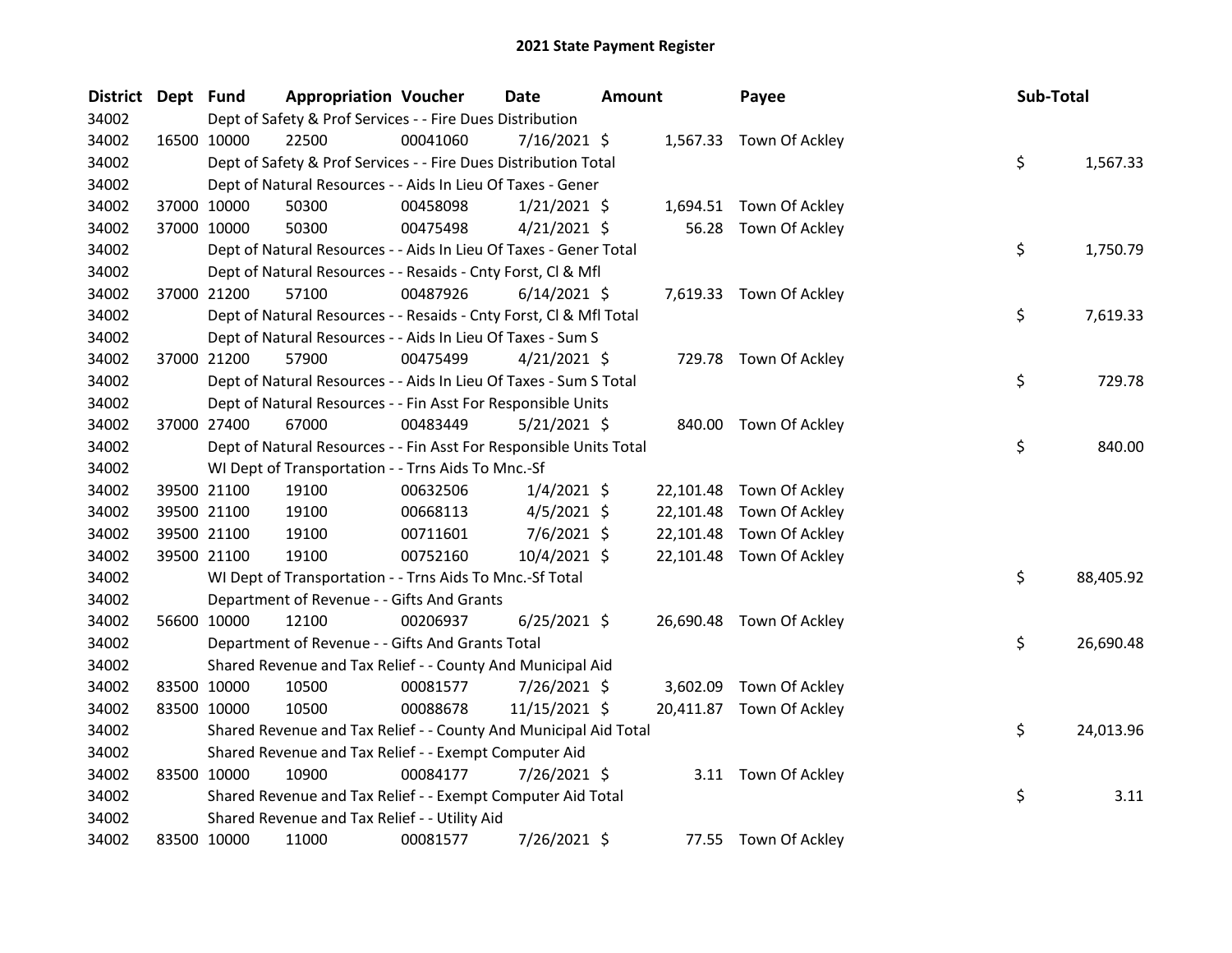| District Dept Fund |             | <b>Appropriation Voucher</b>                                  |          | Date          | <b>Amount</b> |        | <b>Pavee</b>   | Sub-Total  |
|--------------------|-------------|---------------------------------------------------------------|----------|---------------|---------------|--------|----------------|------------|
| 34002              | 83500 10000 | 11000                                                         | 00088678 | 11/15/2021 \$ |               | 237.41 | Town Of Ackley |            |
| 34002              |             | Shared Revenue and Tax Relief - - Utility Aid Total           |          |               |               |        |                | 314.96     |
| 34002              |             | Shared Revenue and Tax Relief - - Personal Property Aid       |          |               |               |        |                |            |
| 34002              | 83500 10000 | 11100                                                         | 00077356 | $5/3/2021$ \$ |               | 67.83  | Town Of Ackley |            |
| 34002              |             | Shared Revenue and Tax Relief - - Personal Property Aid Total |          |               |               |        |                | 67.83      |
| 34002 Total        |             |                                                               |          |               |               |        |                | 152,003.49 |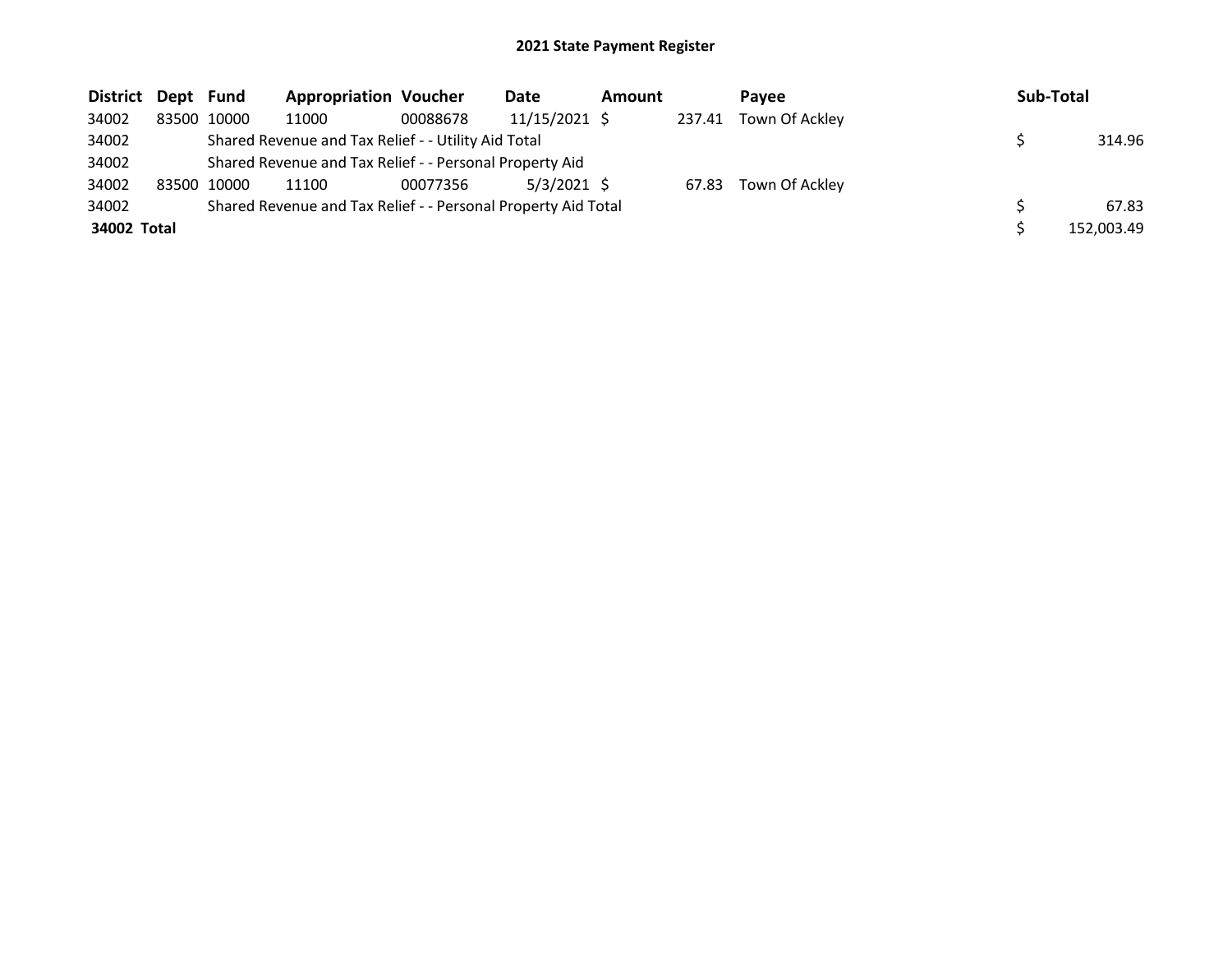| District Dept Fund |             | <b>Appropriation Voucher</b>                                       |          | Date           | Amount |           | Payee                       | Sub-Total |            |
|--------------------|-------------|--------------------------------------------------------------------|----------|----------------|--------|-----------|-----------------------------|-----------|------------|
| 34004              |             | Dept of Safety & Prof Services - - Fire Dues Distribution          |          |                |        |           |                             |           |            |
| 34004              | 16500 10000 | 22500                                                              | 00041061 | $7/16/2021$ \$ |        |           | 2,572.08 Town Of Ainsworth  |           |            |
| 34004              |             | Dept of Safety & Prof Services - - Fire Dues Distribution Total    |          |                |        |           |                             | \$        | 2,572.08   |
| 34004              |             | Dept of Natural Resources - - Aids In Lieu Of Taxes - Gener        |          |                |        |           |                             |           |            |
| 34004              | 37000 10000 | 50300                                                              | 00458178 | $1/21/2021$ \$ |        | 10,716.69 | Town Of Ainsworth           |           |            |
| 34004              | 37000 10000 | 50300                                                              | 00458179 | $1/21/2021$ \$ |        | 997.00    | Town Of Ainsworth           |           |            |
| 34004              | 37000 10000 | 50300                                                              | 00476814 | $4/21/2021$ \$ |        | 365.70    | Town Of Ainsworth           |           |            |
| 34004              | 37000 10000 | 50300                                                              | 00476815 | $4/21/2021$ \$ |        |           | 1,154.88 Town Of Ainsworth  |           |            |
| 34004              |             | Dept of Natural Resources - - Aids In Lieu Of Taxes - Gener Total  |          |                |        |           |                             | \$        | 13,234.27  |
| 34004              |             | Dept of Natural Resources - - Resaids - Cnty Forst, Cl & Mfl       |          |                |        |           |                             |           |            |
| 34004              | 37000 21200 | 57100                                                              | 00487927 | $6/14/2021$ \$ |        |           | 7,953.75 Town Of Ainsworth  |           |            |
| 34004              |             | Dept of Natural Resources - - Resaids - Cnty Forst, Cl & Mfl Total |          |                |        |           |                             | \$        | 7,953.75   |
| 34004              |             | Dept of Natural Resources - - Aids In Lieu Of Taxes - Sum S        |          |                |        |           |                             |           |            |
| 34004              | 37000 21200 | 57900                                                              | 00476813 | $4/21/2021$ \$ |        | 515.94    | Town Of Ainsworth           |           |            |
| 34004              | 37000 21200 | 57900                                                              | 00476816 | $4/21/2021$ \$ |        | 26.16     | Town Of Ainsworth           |           |            |
| 34004              | 37000 21200 | 57900                                                              | 00476817 | $4/21/2021$ \$ |        |           | 1.50 Town Of Ainsworth      |           |            |
| 34004              |             | Dept of Natural Resources - - Aids In Lieu Of Taxes - Sum S Total  |          |                |        |           |                             | \$        | 543.60     |
| 34004              |             | Dept of Natural Resources - - Fin Asst For Responsible Units       |          |                |        |           |                             |           |            |
| 34004              | 37000 27400 | 67000                                                              | 00483952 | $5/21/2021$ \$ |        |           | 1,553.31 Town Of Ainsworth  |           |            |
| 34004              |             | Dept of Natural Resources - - Fin Asst For Responsible Units Total |          |                |        |           |                             | \$        | 1,553.31   |
| 34004              |             | WI Dept of Transportation - - Trns Aids To Mnc.-Sf                 |          |                |        |           |                             |           |            |
| 34004              | 39500 21100 | 19100                                                              | 00632507 | $1/4/2021$ \$  |        | 27,528.30 | Town Of Ainsworth           |           |            |
| 34004              | 39500 21100 | 19100                                                              | 00668114 | $4/5/2021$ \$  |        | 27,528.30 | Town Of Ainsworth           |           |            |
| 34004              | 39500 21100 | 19100                                                              | 00711602 | 7/6/2021 \$    |        | 27,528.30 | Town Of Ainsworth           |           |            |
| 34004              | 39500 21100 | 19100                                                              | 00752161 | 10/4/2021 \$   |        |           | 27,528.30 Town Of Ainsworth |           |            |
| 34004              |             | WI Dept of Transportation - - Trns Aids To Mnc.-Sf Total           |          |                |        |           |                             | \$        | 110,113.20 |
| 34004              |             | Commissioners of Public Lands - - General Program Operations       |          |                |        |           |                             |           |            |
| 34004              | 50700 10000 | 10100                                                              | 00003508 | $1/29/2021$ \$ |        | 537.33    | Town Of Ainsworth           |           |            |
| 34004              |             | Commissioners of Public Lands - - General Program Operations Total |          |                |        |           |                             | \$        | 537.33     |
| 34004              |             | Department of Revenue - - Gifts And Grants                         |          |                |        |           |                             |           |            |
| 34004              | 56600 10000 | 12100                                                              | 00206938 | $6/25/2021$ \$ |        |           | 23,916.76 Town Of Ainsworth |           |            |
| 34004              |             | Department of Revenue - - Gifts And Grants Total                   |          |                |        |           |                             | \$        | 23,916.76  |
| 34004              |             | Shared Revenue and Tax Relief - - County And Municipal Aid         |          |                |        |           |                             |           |            |
| 34004              | 83500 10000 | 10500                                                              | 00081578 | 7/26/2021 \$   |        |           | 1,979.13 Town Of Ainsworth  |           |            |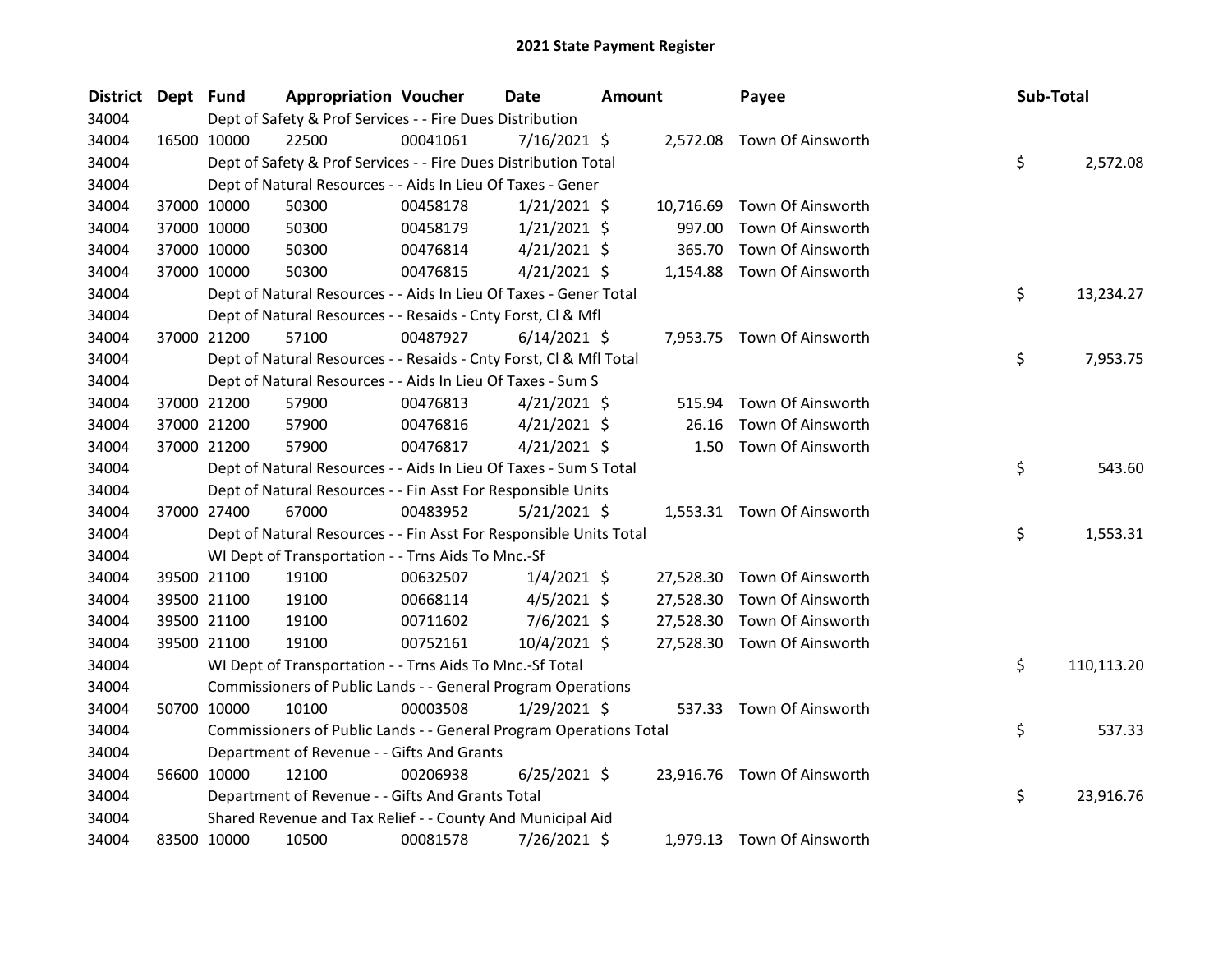| <b>District</b> | Dept Fund |             | <b>Appropriation Voucher</b>                                     |          | Date            | <b>Amount</b> |           | Payee             |    | Sub-Total  |
|-----------------|-----------|-------------|------------------------------------------------------------------|----------|-----------------|---------------|-----------|-------------------|----|------------|
| 34004           |           | 83500 10000 | 10500                                                            | 00088679 | $11/15/2021$ \$ |               | 11,215.09 | Town Of Ainsworth |    |            |
| 34004           |           |             | Shared Revenue and Tax Relief - - County And Municipal Aid Total |          |                 |               |           |                   |    | 13,194.22  |
| 34004           |           |             | Shared Revenue and Tax Relief - - Exempt Computer Aid            |          |                 |               |           |                   |    |            |
| 34004           |           | 83500 10000 | 10900                                                            | 00084178 | 7/26/2021 S     |               | 5.19      | Town Of Ainsworth |    |            |
| 34004           |           |             | Shared Revenue and Tax Relief - - Exempt Computer Aid Total      |          |                 |               |           |                   |    | 5.19       |
| 34004           |           |             | Shared Revenue and Tax Relief - - Personal Property Aid          |          |                 |               |           |                   |    |            |
| 34004           | 83500     | 10000       | 11100                                                            | 00077357 | $5/3/2021$ \$   |               | 219.05    | Town Of Ainsworth |    |            |
| 34004           |           |             | Shared Revenue and Tax Relief - - Personal Property Aid Total    |          |                 |               |           |                   | Ś. | 219.05     |
| 34004 Total     |           |             |                                                                  |          |                 |               |           |                   |    | 173.842.76 |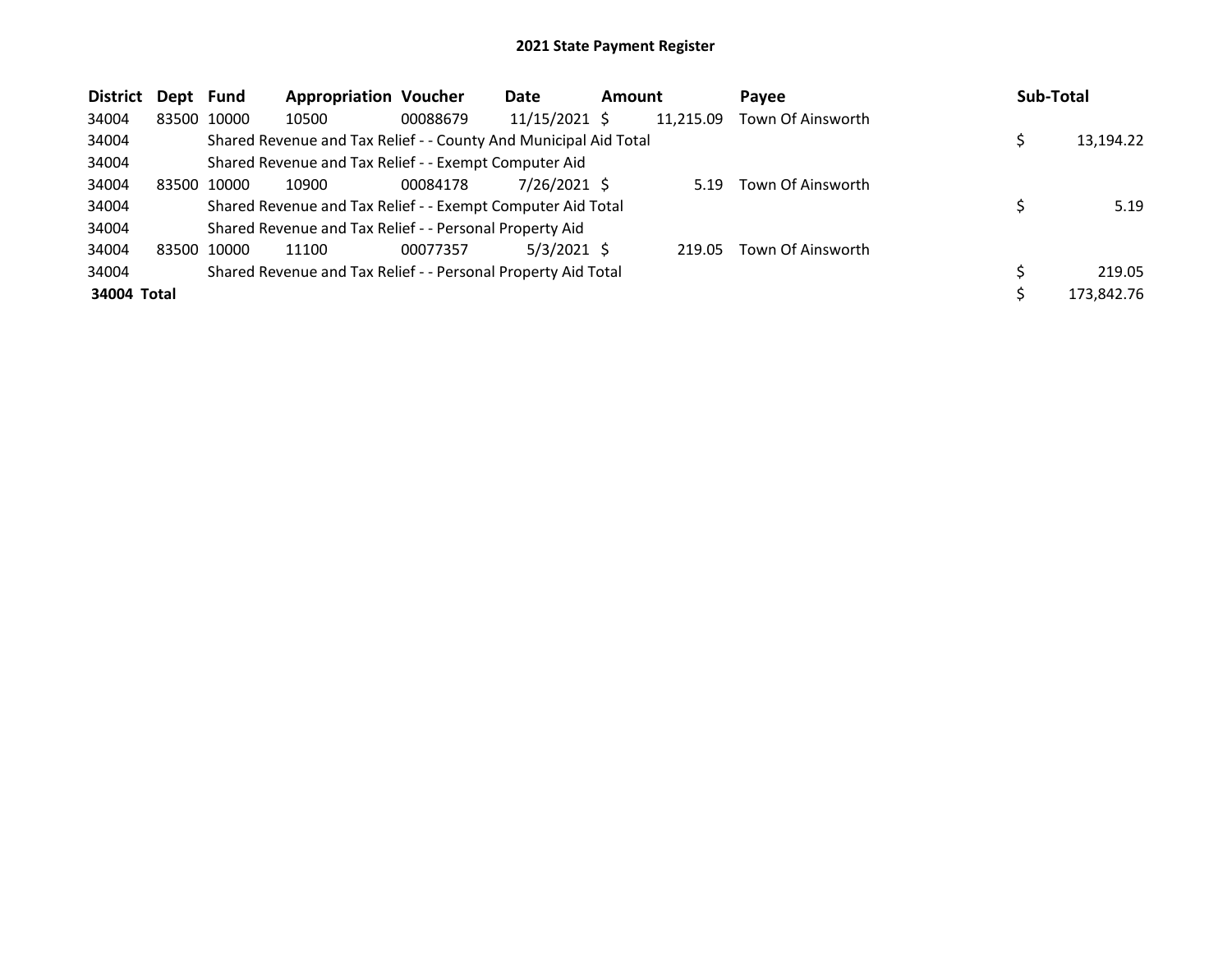| District Dept Fund |             |             | <b>Appropriation Voucher</b>                                       |          | Date           | <b>Amount</b> |           | Payee                    | Sub-Total |            |
|--------------------|-------------|-------------|--------------------------------------------------------------------|----------|----------------|---------------|-----------|--------------------------|-----------|------------|
| 34006              |             |             | Dept of Safety & Prof Services - - Fire Dues Distribution          |          |                |               |           |                          |           |            |
| 34006              |             | 16500 10000 | 22500                                                              | 00041063 | $7/16/2021$ \$ |               |           | 4,828.81 Town Of Antigo  |           |            |
| 34006              |             |             | Dept of Safety & Prof Services - - Fire Dues Distribution Total    |          |                |               |           |                          | \$        | 4,828.81   |
| 34006              |             |             | Dept of Natural Resources - - Seg Earned                           |          |                |               |           |                          |           |            |
| 34006              |             | 37000 21200 | 100SE                                                              | 00514562 | 10/12/2021 \$  |               |           | 330.78 Town Of Antigo    |           |            |
| 34006              |             |             | Dept of Natural Resources - - Seg Earned Total                     |          |                |               |           |                          | \$        | 330.78     |
| 34006              |             |             | Dept of Natural Resources - - Resaids - Cnty Forst, Cl & Mfl       |          |                |               |           |                          |           |            |
| 34006              |             | 37000 21200 | 57100                                                              | 00487928 | $6/14/2021$ \$ |               |           | 117.64 Town Of Antigo    |           |            |
| 34006              |             |             | Dept of Natural Resources - - Resaids - Cnty Forst, Cl & Mfl Total |          |                |               |           |                          | \$        | 117.64     |
| 34006              |             |             | Dept of Natural Resources - - Fin Asst For Responsible Units       |          |                |               |           |                          |           |            |
| 34006              |             | 37000 27400 | 67000                                                              | 00483112 | $5/21/2021$ \$ |               |           | 5,109.21 Town Of Antigo  |           |            |
| 34006              |             |             | Dept of Natural Resources - - Fin Asst For Responsible Units Total |          |                |               |           |                          | \$        | 5,109.21   |
| 34006              |             |             | WI Dept of Transportation - - Trns Aids To Mnc.-Sf                 |          |                |               |           |                          |           |            |
| 34006              |             | 39500 21100 | 19100                                                              | 00632508 | $1/4/2021$ \$  |               | 26,207.73 | Town Of Antigo           |           |            |
| 34006              |             | 39500 21100 | 19100                                                              | 00668115 | $4/5/2021$ \$  |               | 26,207.73 | Town Of Antigo           |           |            |
| 34006              |             | 39500 21100 | 19100                                                              | 00711603 | 7/6/2021 \$    |               | 26,207.73 | Town Of Antigo           |           |            |
| 34006              |             | 39500 21100 | 19100                                                              | 00752162 | $10/4/2021$ \$ |               |           | 26,207.73 Town Of Antigo |           |            |
| 34006              |             |             | WI Dept of Transportation - - Trns Aids To Mnc.-Sf Total           |          |                |               |           |                          | \$        | 104,830.92 |
| 34006              |             |             | Elections Commission - - General Program Ops, GPR                  |          |                |               |           |                          |           |            |
| 34006              |             | 51000 10000 | 10100                                                              | 00005082 | $1/8/2021$ \$  |               |           | 182.30 Town Of Antigo    |           |            |
| 34006              |             |             | Elections Commission - - General Program Ops, GPR Total            |          |                |               |           |                          | \$        | 182.30     |
| 34006              |             |             | Department of Revenue - - Gifts And Grants                         |          |                |               |           |                          |           |            |
| 34006              |             | 56600 10000 | 12100                                                              | 00206939 | $6/25/2021$ \$ |               |           | 71,959.63 Town Of Antigo |           |            |
| 34006              |             |             | Department of Revenue - - Gifts And Grants Total                   |          |                |               |           |                          | \$        | 71,959.63  |
| 34006              |             |             | Shared Revenue and Tax Relief - - County And Municipal Aid         |          |                |               |           |                          |           |            |
| 34006              |             | 83500 10000 | 10500                                                              | 00081579 | 7/26/2021 \$   |               |           | 3,507.50 Town Of Antigo  |           |            |
| 34006              |             | 83500 10000 | 10500                                                              | 00088680 | 11/15/2021 \$  |               |           | 19,875.84 Town Of Antigo |           |            |
| 34006              |             |             | Shared Revenue and Tax Relief - - County And Municipal Aid Total   |          |                |               |           |                          | \$        | 23,383.34  |
| 34006              |             |             | Shared Revenue and Tax Relief - - Exempt Computer Aid              |          |                |               |           |                          |           |            |
| 34006              |             | 83500 10000 | 10900                                                              | 00084179 | 7/26/2021 \$   |               |           | 220.33 Town Of Antigo    |           |            |
| 34006              |             |             | Shared Revenue and Tax Relief - - Exempt Computer Aid Total        |          |                |               |           |                          | \$        | 220.33     |
| 34006              |             |             | Shared Revenue and Tax Relief - - Utility Aid                      |          |                |               |           |                          |           |            |
| 34006              |             | 83500 10000 | 11000                                                              | 00081579 | 7/26/2021 \$   |               | 21.59     | Town Of Antigo           |           |            |
| 34006              | 83500 10000 |             | 11000                                                              | 00088680 | 11/15/2021 \$  |               |           | 122.90 Town Of Antigo    |           |            |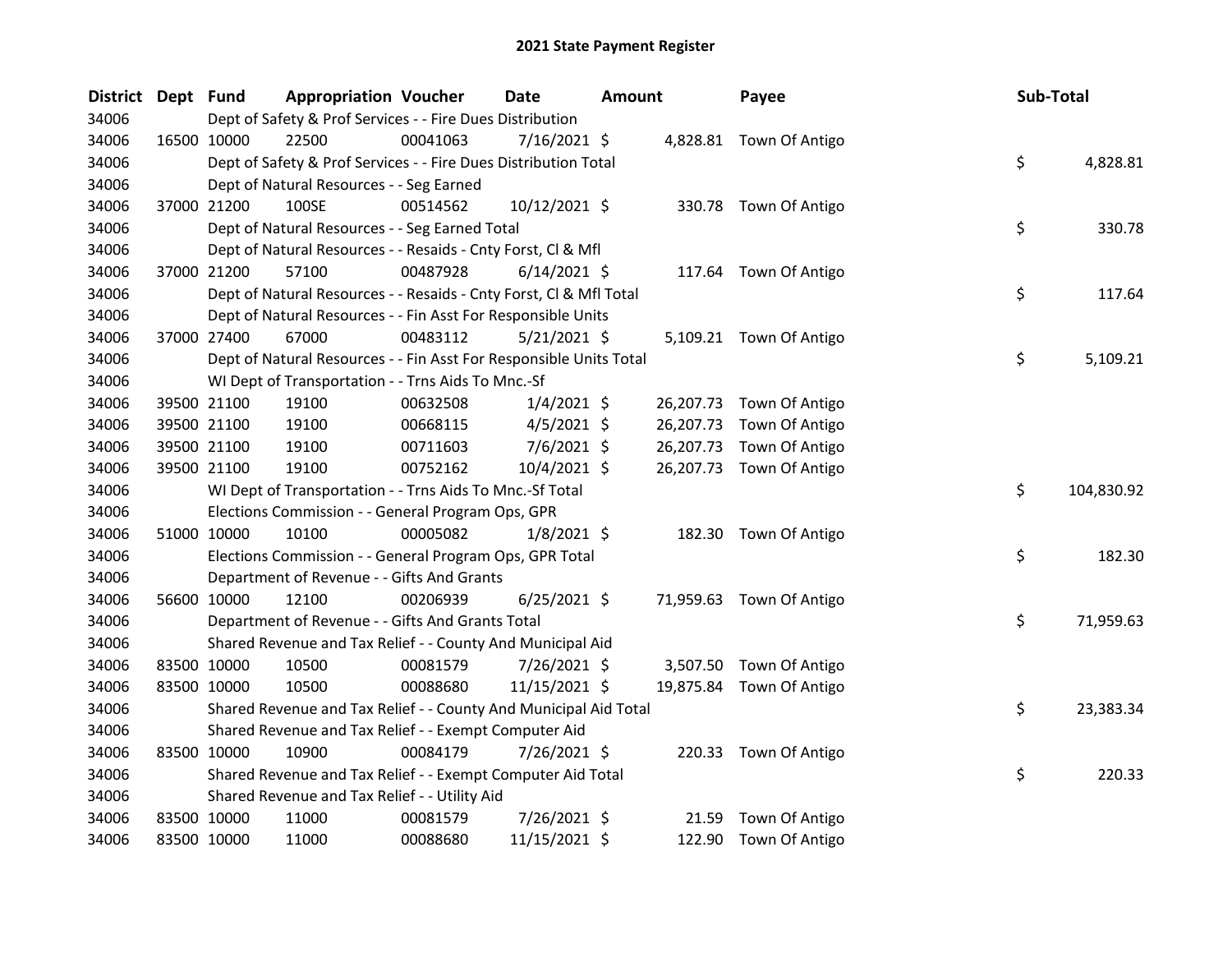| District Dept |       | Fund  | <b>Appropriation Voucher</b>                                                  |          | Date          | <b>Amount</b> |          | <b>Pavee</b>   | Sub-Total |            |
|---------------|-------|-------|-------------------------------------------------------------------------------|----------|---------------|---------------|----------|----------------|-----------|------------|
| 34006         |       |       | Shared Revenue and Tax Relief - - Utility Aid Total                           |          |               |               |          |                |           | 144.49     |
| 34006         |       |       | Shared Revenue and Tax Relief - - Personal Property Aid                       |          |               |               |          |                |           |            |
| 34006         | 83500 | 10000 | 11100                                                                         | 00077358 | $5/3/2021$ \$ |               | 762.22   | Town Of Antigo |           |            |
| 34006         |       |       | Shared Revenue and Tax Relief - - Personal Property Aid Total                 |          |               |               |          |                |           | 762.22     |
| 34006         |       |       | Shared Revenue and Tax Relief - - State Aid; Video Service Provider Fee       |          |               |               |          |                |           |            |
| 34006         | 83500 | 10000 | 11200                                                                         | 00083006 | 7/26/2021 \$  |               | 1,954.53 | Town Of Antigo |           |            |
| 34006         |       |       | Shared Revenue and Tax Relief - - State Aid; Video Service Provider Fee Total |          |               |               |          |                |           | 1,954.53   |
| 34006 Total   |       |       |                                                                               |          |               |               |          |                |           | 213,824.20 |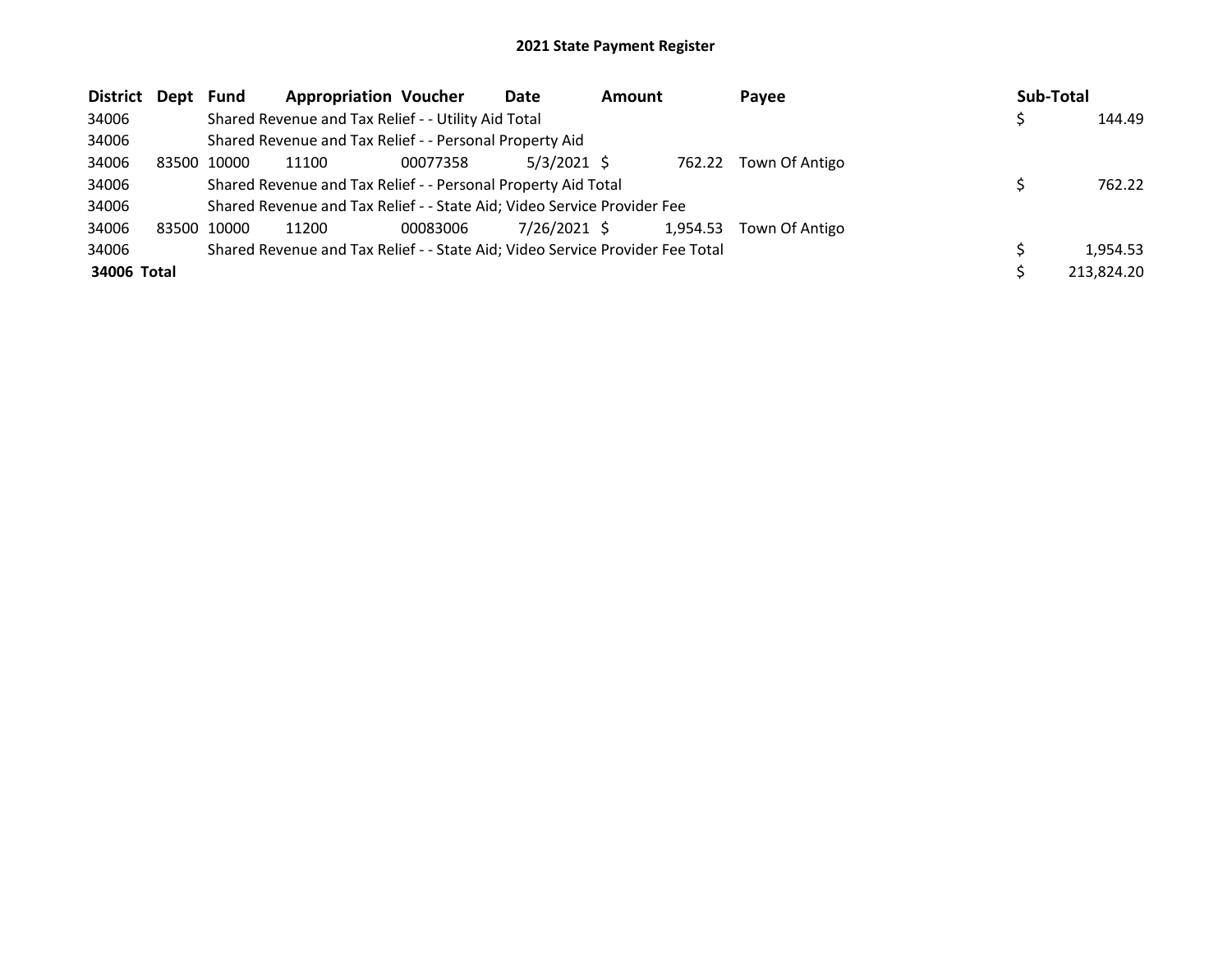| District Dept Fund |             | <b>Appropriation Voucher</b>                                           |          | Date           | <b>Amount</b> |           | Payee                    | Sub-Total |            |
|--------------------|-------------|------------------------------------------------------------------------|----------|----------------|---------------|-----------|--------------------------|-----------|------------|
| 34008              |             | Dept of Safety & Prof Services - - Fire Dues Distribution              |          |                |               |           |                          |           |            |
| 34008              | 16500 10000 | 22500                                                                  | 00041064 | $7/16/2021$ \$ |               |           | 7,390.45 Town Of Elcho   |           |            |
| 34008              |             | Dept of Safety & Prof Services - - Fire Dues Distribution Total        |          |                |               |           |                          | \$        | 7,390.45   |
| 34008              |             | Dept of Natural Resources - - Aids In Lieu Of Taxes - Gener            |          |                |               |           |                          |           |            |
| 34008              | 37000 10000 | 50300                                                                  | 00458146 | $1/21/2021$ \$ |               |           | 150.80 Town Of Elcho     |           |            |
| 34008              | 37000 10000 | 50300                                                                  | 00476210 | 4/21/2021 \$   |               |           | 502.08 Town Of Elcho     |           |            |
| 34008              |             | Dept of Natural Resources - - Aids In Lieu Of Taxes - Gener Total      |          |                |               |           |                          | \$        | 652.88     |
| 34008              |             | Dept of Natural Resources - - Seg Earned                               |          |                |               |           |                          |           |            |
| 34008              | 37000 21200 | 100SE                                                                  | 00473988 | $4/15/2021$ \$ |               |           | 265.35 Town Of Elcho     |           |            |
| 34008              | 37000 21200 | 100SE                                                                  | 00514563 | 10/12/2021 \$  |               |           | 24,985.66 Town Of Elcho  |           |            |
| 34008              |             | Dept of Natural Resources - - Seg Earned Total                         |          |                |               |           |                          | \$        | 25,251.01  |
| 34008              |             | Dept of Natural Resources - - Resaids - Cnty Forst, Cl & Mfl           |          |                |               |           |                          |           |            |
| 34008              | 37000 21200 | 57100                                                                  | 00487929 | $6/14/2021$ \$ |               |           | 6,202.95 Town Of Elcho   |           |            |
| 34008              |             | Dept of Natural Resources - - Resaids - Cnty Forst, Cl & Mfl Total     |          |                |               |           |                          | \$        | 6,202.95   |
| 34008              |             | Dept of Natural Resources - - Aids In Lieu Of Taxes - Sum S            |          |                |               |           |                          |           |            |
| 34008              | 37000 21200 | 57900                                                                  | 00476209 | $4/21/2021$ \$ |               |           | 1.07 Town Of Elcho       |           |            |
| 34008              |             | Dept of Natural Resources - - Aids In Lieu Of Taxes - Sum S Total      |          |                |               |           |                          | \$        | 1.07       |
| 34008              |             | Dept of Natural Resources - - Fin Asst For Responsible Units           |          |                |               |           |                          |           |            |
| 34008              | 37000 27400 | 67000                                                                  | 00483905 | $5/21/2021$ \$ |               |           | 4,091.71 Town Of Elcho   |           |            |
| 34008              |             | Dept of Natural Resources - - Fin Asst For Responsible Units Total     |          |                |               |           |                          | \$        | 4,091.71   |
| 34008              |             | WI Dept of Transportation - - Trns Aids To Mnc.-Sf                     |          |                |               |           |                          |           |            |
| 34008              | 39500 21100 | 19100                                                                  | 00632509 | $1/4/2021$ \$  |               |           | 52,297.20 Town Of Elcho  |           |            |
| 34008              | 39500 21100 | 19100                                                                  | 00668116 | $4/5/2021$ \$  |               | 52,297.20 | Town Of Elcho            |           |            |
| 34008              | 39500 21100 | 19100                                                                  | 00711604 | 7/6/2021 \$    |               | 52,297.20 | Town Of Elcho            |           |            |
| 34008              | 39500 21100 | 19100                                                                  | 00752163 | 10/4/2021 \$   |               |           | 52,297.20 Town Of Elcho  |           |            |
| 34008              |             | WI Dept of Transportation - - Trns Aids To Mnc.-Sf Total               |          |                |               |           |                          | \$        | 209,188.80 |
| 34008              |             | Department of Military Affairs - - Disaster Recovery Aid               |          |                |               |           |                          |           |            |
| 34008              | 46500 10000 | 30500                                                                  | 00090419 | $2/25/2021$ \$ |               |           | 2,599.92 Town Of Elcho   |           |            |
| 34008              |             | Department of Military Affairs - - Disaster Recovery Aid Total         |          |                |               |           |                          | \$        | 2,599.92   |
| 34008              |             | Department of Military Affairs - - Federal Aid, Local Assistance       |          |                |               |           |                          |           |            |
| 34008              | 46500 10000 | 34200                                                                  | 00090419 | $2/25/2021$ \$ |               |           | 15,599.50 Town Of Elcho  |           |            |
| 34008              | 46500 10000 | 34200                                                                  | 00090519 | $3/1/2021$ \$  |               |           | 162,318.81 Town Of Elcho |           |            |
| 34008              |             | Department of Military Affairs - - Federal Aid, Local Assistance Total |          |                |               |           |                          | \$        | 177,918.31 |
| 34008              |             | Department of Revenue - - Gifts And Grants                             |          |                |               |           |                          |           |            |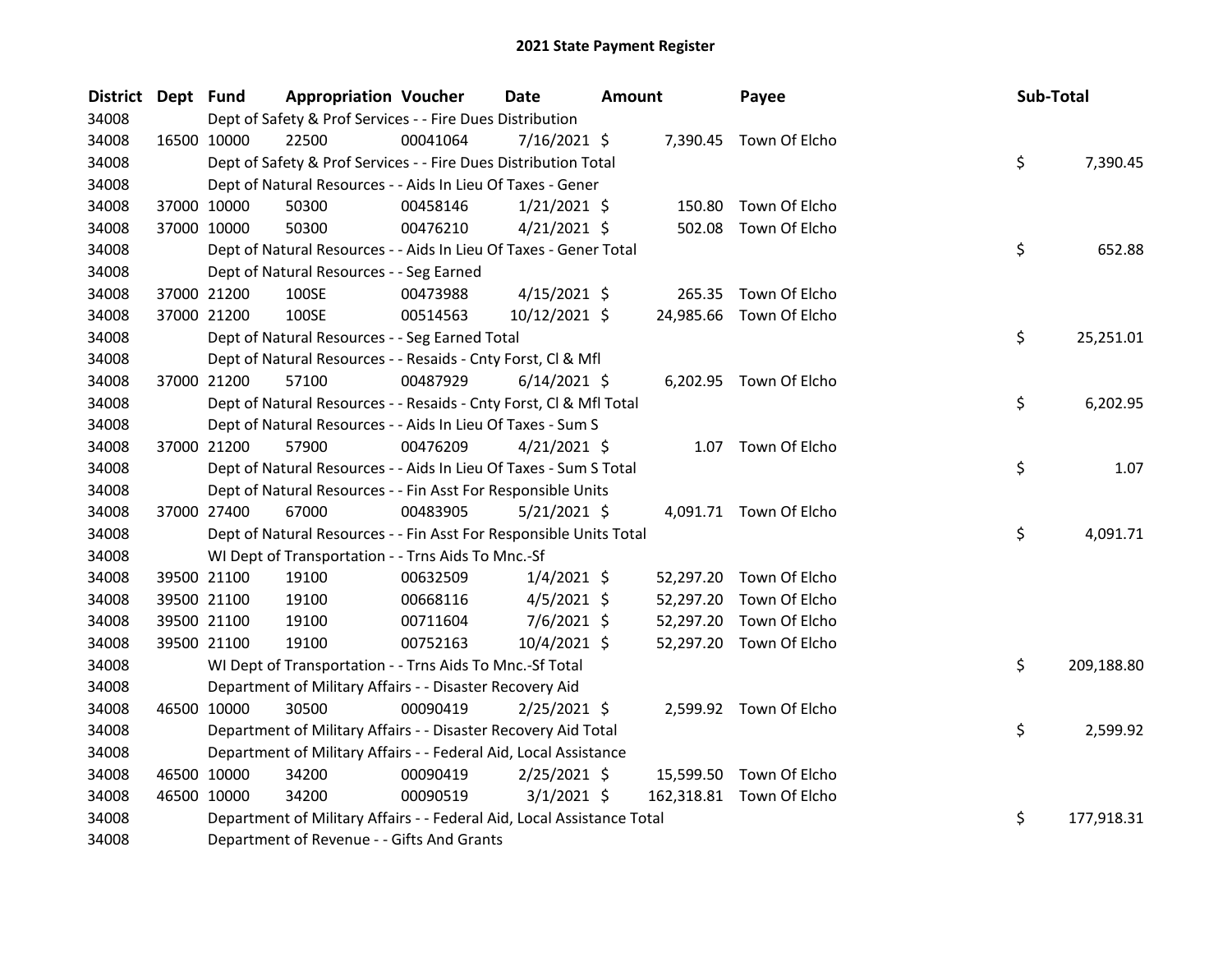| <b>District</b> | Dept Fund |             | <b>Appropriation Voucher</b>                                     |          | Date            | Amount |           | Payee         | Sub-Total |            |
|-----------------|-----------|-------------|------------------------------------------------------------------|----------|-----------------|--------|-----------|---------------|-----------|------------|
| 34008           |           | 56600 10000 | 12100                                                            | 00206940 | $6/25/2021$ \$  |        | 62,853.47 | Town Of Elcho |           |            |
| 34008           |           |             | Department of Revenue - - Gifts And Grants Total                 |          |                 |        |           |               | \$        | 62,853.47  |
| 34008           |           |             | Department of Revenue - - Misc Revenue Holding Clearing          |          |                 |        |           |               |           |            |
| 34008           |           | 56600 10000 | 99500                                                            | 00192667 | $3/1/2021$ \$   |        | 271.00    | Town Of Elcho |           |            |
| 34008           |           | 56600 10000 | 99500                                                            | 00195806 | $3/22/2021$ \$  |        | 343.64    | Town Of Elcho |           |            |
| 34008           |           | 56600 10000 | 99500                                                            | 00196489 | $3/29/2021$ \$  |        | 129.00    | Town Of Elcho |           |            |
| 34008           |           | 56600 10000 | 99500                                                            | 00202960 | $5/24/2021$ \$  |        | 92.98     | Town Of Elcho |           |            |
| 34008           |           |             | Department of Revenue - - Misc Revenue Holding Clearing Total    |          |                 |        |           |               | \$        | 836.62     |
| 34008           |           |             | Shared Revenue and Tax Relief - - County And Municipal Aid       |          |                 |        |           |               |           |            |
| 34008           |           | 83500 10000 | 10500                                                            | 00081580 | $7/26/2021$ \$  |        | 3,374.48  | Town Of Elcho |           |            |
| 34008           |           | 83500 10000 | 10500                                                            | 00088681 | $11/15/2021$ \$ |        | 19,122.06 | Town Of Elcho |           |            |
| 34008           |           |             | Shared Revenue and Tax Relief - - County And Municipal Aid Total |          |                 |        |           |               | \$        | 22,496.54  |
| 34008           |           |             | Shared Revenue and Tax Relief - - Exempt Computer Aid            |          |                 |        |           |               |           |            |
| 34008           | 83500     | 10000       | 10900                                                            | 00084180 | 7/26/2021 \$    |        | 78.99     | Town Of Elcho |           |            |
| 34008           |           |             | Shared Revenue and Tax Relief - - Exempt Computer Aid Total      |          |                 |        |           |               | \$        | 78.99      |
| 34008           |           |             | Shared Revenue and Tax Relief - - Personal Property Aid          |          |                 |        |           |               |           |            |
| 34008           | 83500     | 10000       | 11100                                                            | 00077359 | $5/3/2021$ \$   |        | 349.61    | Town Of Elcho |           |            |
| 34008           |           |             | Shared Revenue and Tax Relief - - Personal Property Aid Total    |          |                 |        |           |               | \$        | 349.61     |
| 34008 Total     |           |             |                                                                  |          |                 |        |           |               | \$        | 519,912.33 |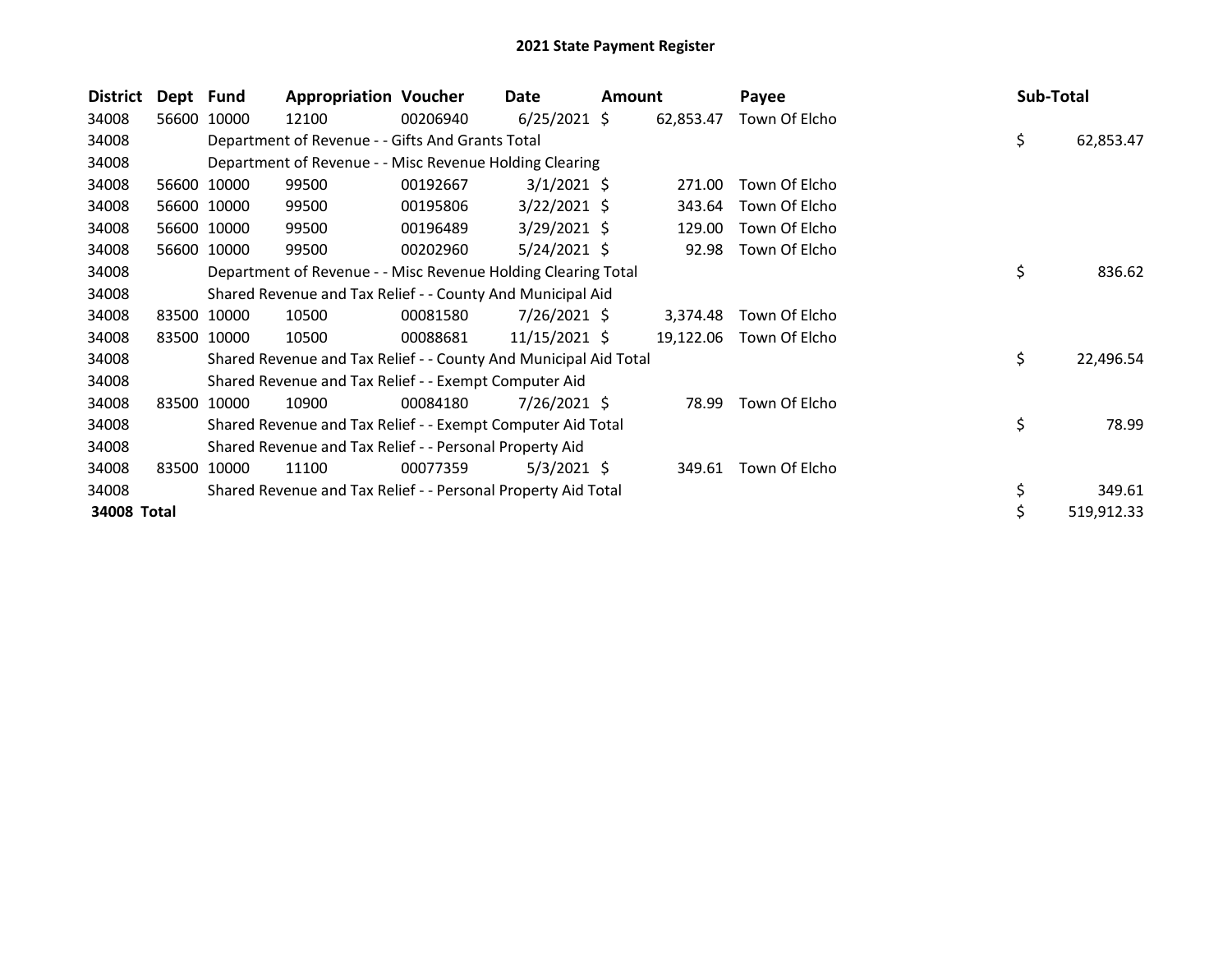| District Dept Fund |             |             | <b>Appropriation Voucher</b>                                       |          | <b>Date</b>    | <b>Amount</b> |           | Payee                       | Sub-Total |           |
|--------------------|-------------|-------------|--------------------------------------------------------------------|----------|----------------|---------------|-----------|-----------------------------|-----------|-----------|
| 34010              |             |             | Dept of Safety & Prof Services - - Fire Dues Distribution          |          |                |               |           |                             |           |           |
| 34010              | 16500 10000 |             | 22500                                                              | 00041065 | 7/16/2021 \$   |               |           | 1,328.59 Town Of Evergreen  |           |           |
| 34010              |             |             | Dept of Safety & Prof Services - - Fire Dues Distribution Total    |          |                |               |           |                             | \$        | 1,328.59  |
| 34010              |             |             | Dept of Natural Resources - - Aids In Lieu Of Taxes - Gener        |          |                |               |           |                             |           |           |
| 34010              |             | 37000 10000 | 50300                                                              | 00458122 | $1/21/2021$ \$ |               | 3,238.63  | Town Of Evergreen           |           |           |
| 34010              |             | 37000 10000 | 50300                                                              | 00458123 | 1/21/2021 \$   |               | 99.43     | Town Of Evergreen           |           |           |
| 34010              |             | 37000 10000 | 50300                                                              | 00475902 | $4/21/2021$ \$ |               | 1,149.22  | Town Of Evergreen           |           |           |
| 34010              |             |             | Dept of Natural Resources - - Aids In Lieu Of Taxes - Gener Total  |          |                |               |           |                             | \$        | 4,487.28  |
| 34010              |             |             | Dept of Natural Resources - - Seg Earned                           |          |                |               |           |                             |           |           |
| 34010              |             | 37000 21200 | 100SE                                                              | 00456018 | $1/12/2021$ \$ |               | 66.88     | Town Of Evergreen           |           |           |
| 34010              |             |             | Dept of Natural Resources - - Seg Earned Total                     |          |                |               |           |                             | \$        | 66.88     |
| 34010              |             |             | Dept of Natural Resources - - Resaids - Cnty Forst, Cl & Mfl       |          |                |               |           |                             |           |           |
| 34010              |             | 37000 21200 | 57100                                                              | 00487930 | $6/14/2021$ \$ |               |           | 2,839.59 Town Of Evergreen  |           |           |
| 34010              |             |             | Dept of Natural Resources - - Resaids - Cnty Forst, Cl & Mfl Total |          |                |               |           |                             | \$        | 2,839.59  |
| 34010              |             |             | Dept of Natural Resources - - Aids In Lieu Of Taxes - Sum S        |          |                |               |           |                             |           |           |
| 34010              |             | 37000 21200 | 57900                                                              | 00475901 | $4/21/2021$ \$ |               |           | 290.97 Town Of Evergreen    |           |           |
| 34010              |             |             | Dept of Natural Resources - - Aids In Lieu Of Taxes - Sum S Total  |          |                |               |           |                             | \$        | 290.97    |
| 34010              |             |             | Dept of Natural Resources - - Fin Asst For Responsible Units       |          |                |               |           |                             |           |           |
| 34010              |             | 37000 27400 | 67000                                                              | 00483441 | $5/21/2021$ \$ |               |           | 1,651.58 Town Of Evergreen  |           |           |
| 34010              |             |             | Dept of Natural Resources - - Fin Asst For Responsible Units Total |          |                |               |           |                             | \$        | 1,651.58  |
| 34010              |             |             | WI Dept of Transportation - - Trns Aids To Mnc.-Sf                 |          |                |               |           |                             |           |           |
| 34010              |             | 39500 21100 | 19100                                                              | 00632510 | $1/4/2021$ \$  |               | 19,328.94 | Town Of Evergreen           |           |           |
| 34010              |             | 39500 21100 | 19100                                                              | 00668117 | $4/5/2021$ \$  |               | 19,328.94 | Town Of Evergreen           |           |           |
| 34010              |             | 39500 21100 | 19100                                                              | 00711605 | 7/6/2021 \$    |               | 19,328.94 | Town Of Evergreen           |           |           |
| 34010              |             | 39500 21100 | 19100                                                              | 00752164 | 10/4/2021 \$   |               | 19,328.94 | Town Of Evergreen           |           |           |
| 34010              |             |             | WI Dept of Transportation - - Trns Aids To Mnc.-Sf Total           |          |                |               |           |                             | \$        | 77,315.76 |
| 34010              |             |             | Department of Revenue - - Gifts And Grants                         |          |                |               |           |                             |           |           |
| 34010              |             | 56600 10000 | 12100                                                              | 00206941 | $6/25/2021$ \$ |               |           | 25,068.12 Town Of Evergreen |           |           |
| 34010              |             |             | Department of Revenue - - Gifts And Grants Total                   |          |                |               |           |                             | \$        | 25,068.12 |
| 34010              |             |             | Shared Revenue and Tax Relief - - County And Municipal Aid         |          |                |               |           |                             |           |           |
| 34010              |             | 83500 10000 | 10500                                                              | 00081581 | 7/26/2021 \$   |               | 4,105.23  | Town Of Evergreen           |           |           |
| 34010              |             | 83500 10000 | 10500                                                              | 00088682 | 11/15/2021 \$  |               |           | 23,262.95 Town Of Evergreen |           |           |
| 34010              |             |             | Shared Revenue and Tax Relief - - County And Municipal Aid Total   |          |                |               |           |                             | \$        | 27,368.18 |
| 34010              |             |             | Shared Revenue and Tax Relief - - Exempt Computer Aid              |          |                |               |           |                             |           |           |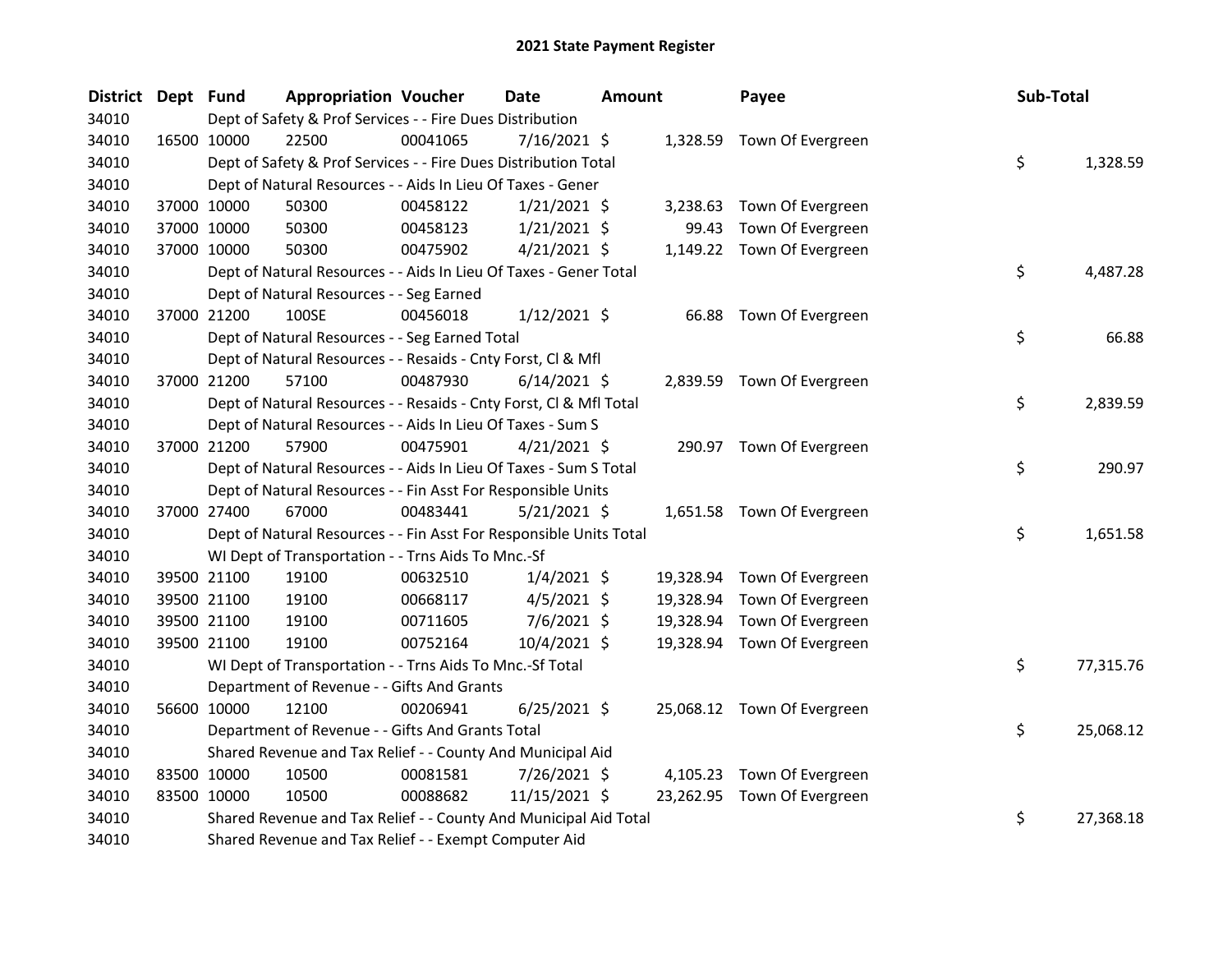| District Dept Fund |             | <b>Appropriation Voucher</b>                                  |          | Date          | <b>Amount</b> |       | <b>Pavee</b>      | Sub-Total  |
|--------------------|-------------|---------------------------------------------------------------|----------|---------------|---------------|-------|-------------------|------------|
| 34010              | 83500 10000 | 10900                                                         | 00084181 | 7/26/2021 \$  |               | 1.03  | Town Of Evergreen |            |
| 34010              |             | Shared Revenue and Tax Relief - - Exempt Computer Aid Total   |          |               |               |       |                   | 1.03       |
| 34010              |             | Shared Revenue and Tax Relief - - Personal Property Aid       |          |               |               |       |                   |            |
| 34010              | 83500 10000 | 11100                                                         | 00077360 | $5/3/2021$ \$ |               | 22.14 | Town Of Evergreen |            |
| 34010              |             | Shared Revenue and Tax Relief - - Personal Property Aid Total |          |               |               |       |                   | 22.14      |
| 34010 Total        |             |                                                               |          |               |               |       |                   | 140,440.12 |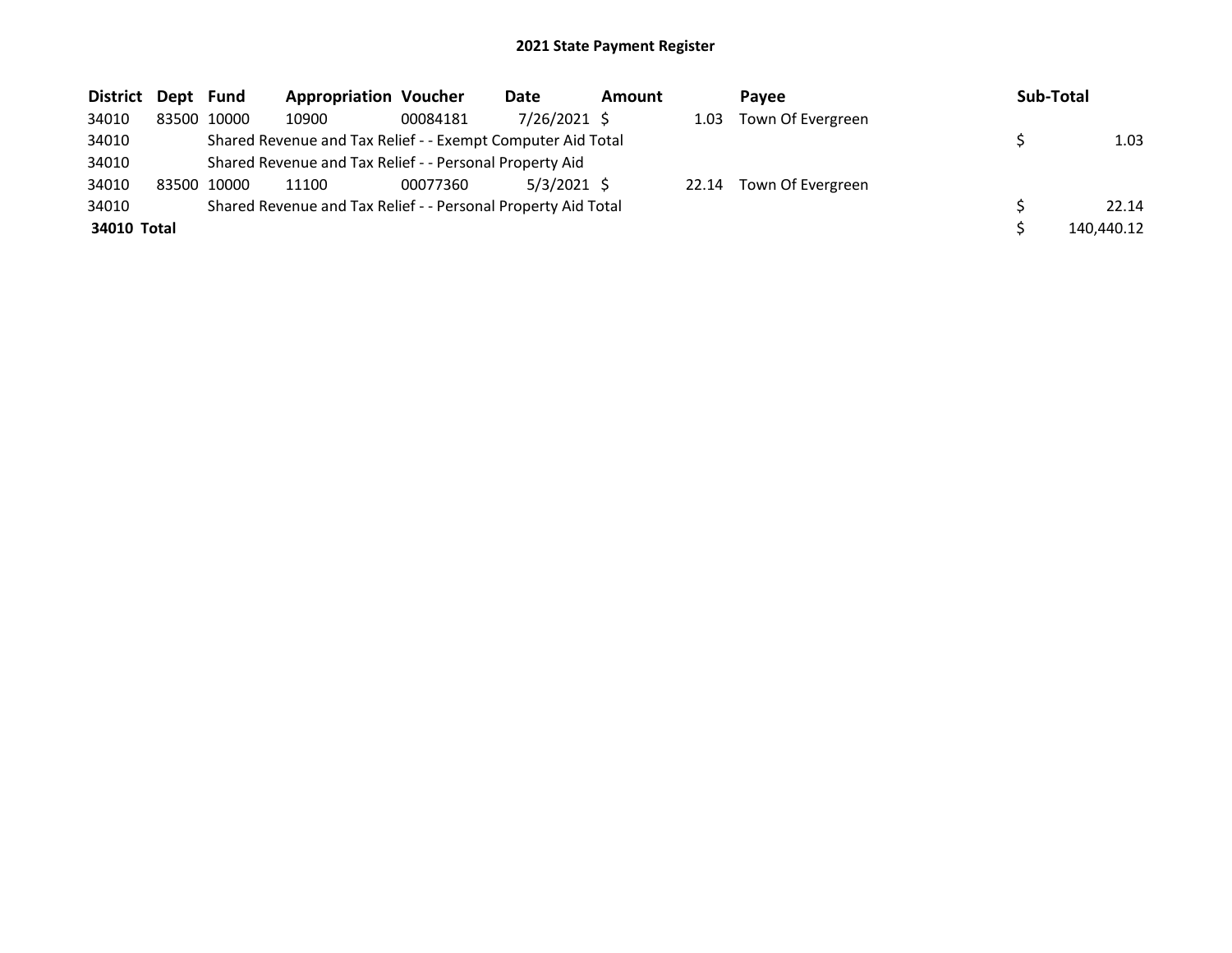| <b>District</b> | Dept Fund   |             | <b>Appropriation Voucher</b>                                       |          | Date           | <b>Amount</b> |           | Payee                      | Sub-Total |           |
|-----------------|-------------|-------------|--------------------------------------------------------------------|----------|----------------|---------------|-----------|----------------------------|-----------|-----------|
| 34012           |             |             | Dept of Safety & Prof Services - - Fire Dues Distribution          |          |                |               |           |                            |           |           |
| 34012           |             | 16500 10000 | 22500                                                              | 00041066 | 7/16/2021 \$   |               |           | 2,390.59 Town Of Langlade  |           |           |
| 34012           |             |             | Dept of Safety & Prof Services - - Fire Dues Distribution Total    |          |                |               |           |                            | \$        | 2,390.59  |
| 34012           |             |             | Dept of Natural Resources - - Aids In Lieu Of Taxes - Gener        |          |                |               |           |                            |           |           |
| 34012           |             | 37000 10000 | 50300                                                              | 00458078 | $1/21/2021$ \$ |               |           | 8,880.59 Town Of Langlade  |           |           |
| 34012           |             | 37000 10000 | 50300                                                              | 00458079 | $1/21/2021$ \$ |               | 1,657.29  | Town Of Langlade           |           |           |
| 34012           |             | 37000 10000 | 50300                                                              | 00475156 | $4/21/2021$ \$ |               |           | 1,784.26 Town Of Langlade  |           |           |
| 34012           |             |             | Dept of Natural Resources - - Aids In Lieu Of Taxes - Gener Total  |          |                |               |           |                            | \$        | 12,322.14 |
| 34012           |             |             | Dept of Natural Resources - - Seg Earned                           |          |                |               |           |                            |           |           |
| 34012           |             | 37000 21200 | 100SE                                                              | 00473989 | $4/15/2021$ \$ |               |           | 1,664.36 Town Of Langlade  |           |           |
| 34012           |             | 37000 21200 | 100SE                                                              | 00514564 | 10/12/2021 \$  |               |           | 1,108.22 Town Of Langlade  |           |           |
| 34012           |             |             | Dept of Natural Resources - - Seg Earned Total                     |          |                |               |           |                            | \$        | 2,772.58  |
| 34012           |             |             | Dept of Natural Resources - - Resaids - Cnty Forst, Cl & Mfl       |          |                |               |           |                            |           |           |
| 34012           |             | 37000 21200 | 57100                                                              | 00487931 | $6/14/2021$ \$ |               |           | 7,210.15 Town Of Langlade  |           |           |
| 34012           |             |             | Dept of Natural Resources - - Resaids - Cnty Forst, Cl & Mfl Total |          |                |               |           |                            | \$        | 7,210.15  |
| 34012           |             |             | Dept of Natural Resources - - Aids In Lieu Of Taxes - Sum S        |          |                |               |           |                            |           |           |
| 34012           |             | 37000 21200 | 57900                                                              | 00475155 | $4/21/2021$ \$ |               |           | 80.20 Town Of Langlade     |           |           |
| 34012           |             |             | Dept of Natural Resources - - Aids In Lieu Of Taxes - Sum S Total  |          |                |               |           |                            | \$        | 80.20     |
| 34012           |             |             | Dept of Natural Resources - - Fin Asst For Responsible Units       |          |                |               |           |                            |           |           |
| 34012           |             | 37000 27400 | 67000                                                              | 00483064 | $5/21/2021$ \$ |               |           | 1,641.28 Town Of Langlade  |           |           |
| 34012           |             |             | Dept of Natural Resources - - Fin Asst For Responsible Units Total |          |                |               |           |                            | \$        | 1,641.28  |
| 34012           |             |             | WI Dept of Transportation - - Trns Aids To Mnc.-Sf                 |          |                |               |           |                            |           |           |
| 34012           |             | 39500 21100 | 19100                                                              | 00632511 | $1/4/2021$ \$  |               | 15,058.44 | Town Of Langlade           |           |           |
| 34012           |             | 39500 21100 | 19100                                                              | 00668118 | $4/5/2021$ \$  |               | 15,058.44 | Town Of Langlade           |           |           |
| 34012           |             | 39500 21100 | 19100                                                              | 00711606 | 7/6/2021 \$    |               | 15,058.44 | Town Of Langlade           |           |           |
| 34012           |             | 39500 21100 | 19100                                                              | 00752165 | 10/4/2021 \$   |               | 15,058.44 | Town Of Langlade           |           |           |
| 34012           |             |             | WI Dept of Transportation - - Trns Aids To Mnc.-Sf Total           |          |                |               |           |                            | \$        | 60,233.76 |
| 34012           |             |             | Department of Revenue - - Gifts And Grants                         |          |                |               |           |                            |           |           |
| 34012           |             | 56600 10000 | 12100                                                              | 00218191 | 10/26/2021 \$  |               |           | 23,864.43 Town Of Langlade |           |           |
| 34012           |             |             | Department of Revenue - - Gifts And Grants Total                   |          |                |               |           |                            | \$        | 23,864.43 |
| 34012           |             |             | Shared Revenue and Tax Relief - - County And Municipal Aid         |          |                |               |           |                            |           |           |
| 34012           | 83500 10000 |             | 10500                                                              | 00081582 | 7/26/2021 \$   |               | 1,018.58  | Town Of Langlade           |           |           |
| 34012           | 83500 10000 |             | 10500                                                              | 00088683 | 11/15/2021 \$  |               | 5,771.94  | Town Of Langlade           |           |           |
| 34012           |             |             | Shared Revenue and Tax Relief - - County And Municipal Aid Total   |          |                |               |           |                            | \$        | 6,790.52  |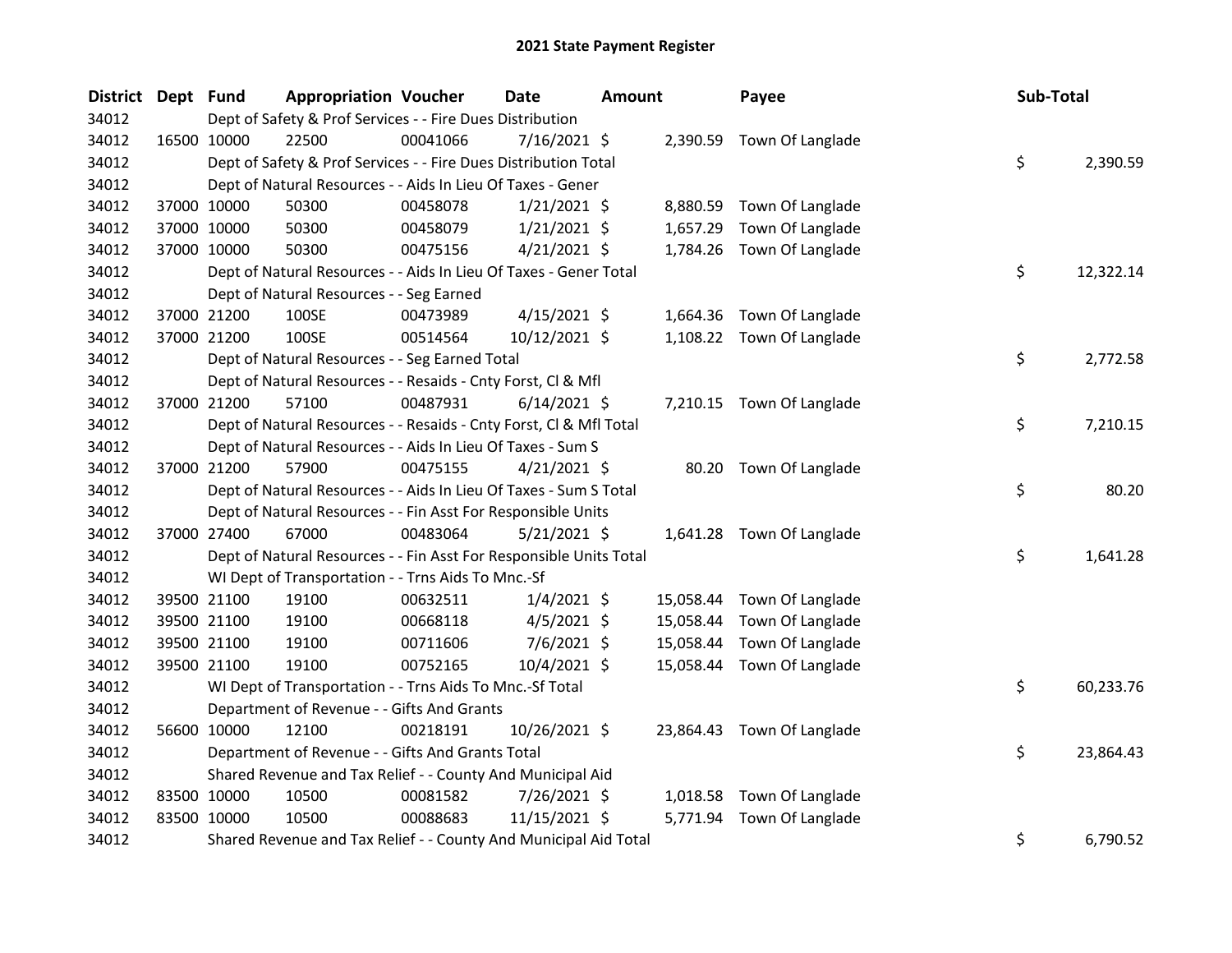| <b>District</b><br>Dept | Fund        | <b>Appropriation Voucher</b>                                        |          | Date          | <b>Amount</b> |        | Payee            | Sub-Total |            |
|-------------------------|-------------|---------------------------------------------------------------------|----------|---------------|---------------|--------|------------------|-----------|------------|
| 34012                   |             | Shared Revenue and Tax Relief - - Exempt Computer Aid               |          |               |               |        |                  |           |            |
| 34012<br>83500          | 10000       | 10900                                                               | 00084182 | 7/26/2021 \$  |               | 6.24   | Town Of Langlade |           |            |
| 34012                   |             | Shared Revenue and Tax Relief - - Exempt Computer Aid Total         |          |               |               |        |                  |           | 6.24       |
| 34012                   |             | Shared Revenue and Tax Relief - - Personal Property Aid             |          |               |               |        |                  |           |            |
| 34012<br>83500          | 10000       | 11100                                                               | 00077361 | $5/3/2021$ \$ |               | 335.06 | Town Of Langlade |           |            |
| 34012                   |             | Shared Revenue and Tax Relief - - Personal Property Aid Total       |          |               |               |        |                  |           | 335.06     |
| 34012                   |             | Shared Revenue and Tax Relief - - Payments For Municipal Svcs       |          |               |               |        |                  |           |            |
| 34012                   | 83500 10000 | 50100                                                               | 00073668 | $2/1/2021$ \$ |               | 338.70 | Town Of Langlade |           |            |
| 34012                   |             | Shared Revenue and Tax Relief - - Payments For Municipal Svcs Total |          |               |               |        |                  |           | 338.70     |
| 34012 Total             |             |                                                                     |          |               |               |        |                  |           | 117,985.65 |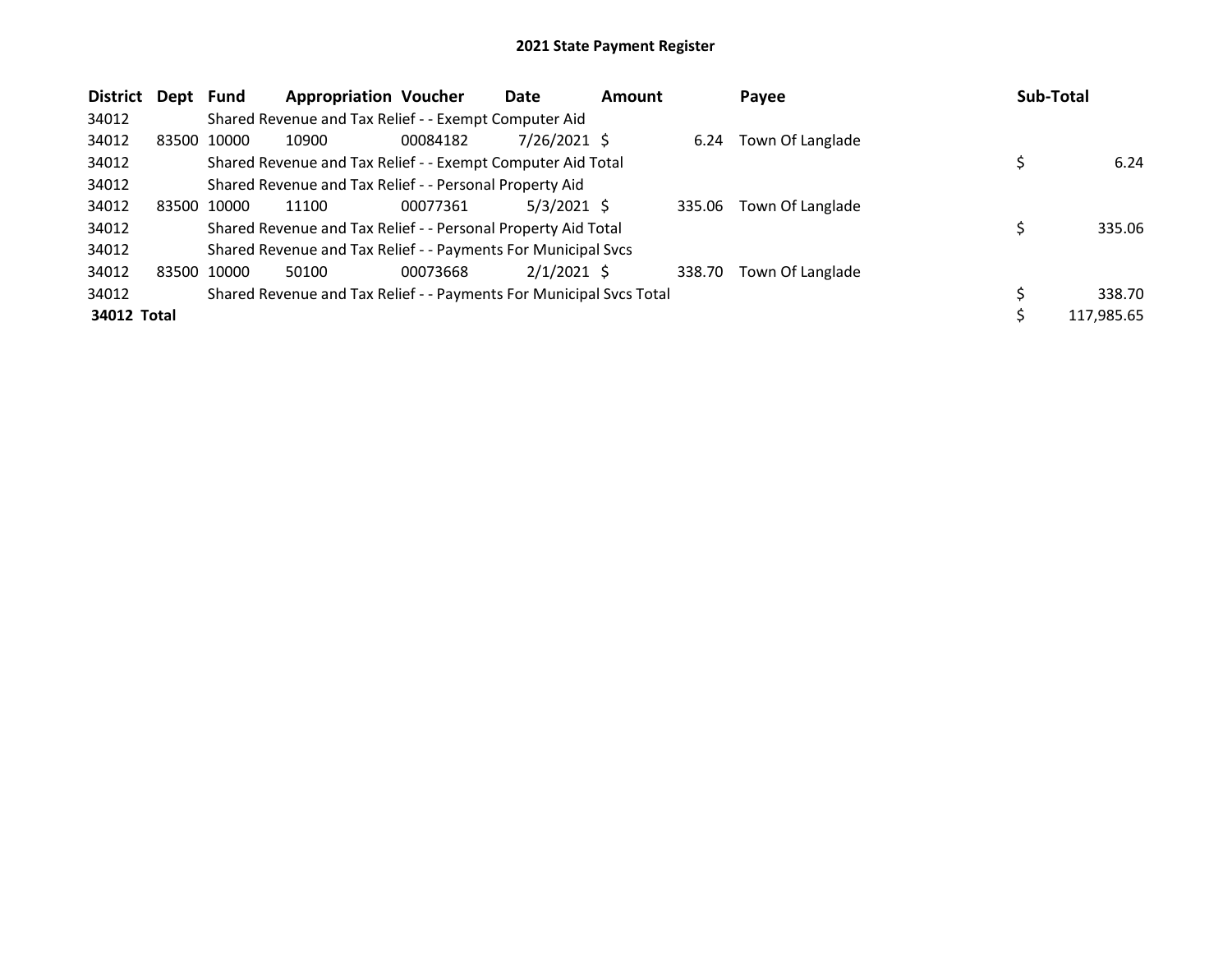| District Dept Fund |             | <b>Appropriation Voucher</b>                                       |          | <b>Date</b>    | Amount |           | Payee                  | Sub-Total |           |
|--------------------|-------------|--------------------------------------------------------------------|----------|----------------|--------|-----------|------------------------|-----------|-----------|
| 34014              |             | Dept of Safety & Prof Services - - Fire Dues Distribution          |          |                |        |           |                        |           |           |
| 34014              | 16500 10000 | 22500                                                              | 00041067 | $7/16/2021$ \$ |        |           | 2,901.95 Town Of Neva  |           |           |
| 34014              |             | Dept of Safety & Prof Services - - Fire Dues Distribution Total    |          |                |        |           |                        | \$        | 2,901.95  |
| 34014              |             | Dept of Natural Resources - - Aids In Lieu Of Taxes - Gener        |          |                |        |           |                        |           |           |
| 34014              | 37000 10000 | 50300                                                              | 00475981 | $4/21/2021$ \$ |        | 253.38    | Town Of Neva           |           |           |
| 34014              | 37000 10000 | 50300                                                              | 00475983 | $4/21/2021$ \$ |        | 12.50     | Town Of Neva           |           |           |
| 34014              |             | Dept of Natural Resources - - Aids In Lieu Of Taxes - Gener Total  |          |                |        |           |                        | \$        | 265.88    |
| 34014              |             | Dept of Natural Resources - - Resaids - Cnty Forst, Cl & Mfl       |          |                |        |           |                        |           |           |
| 34014              | 37000 21200 | 57100                                                              | 00487932 | $6/14/2021$ \$ |        |           | 1,215.59 Town Of Neva  |           |           |
| 34014              |             | Dept of Natural Resources - - Resaids - Cnty Forst, Cl & Mfl Total |          |                |        |           |                        | \$        | 1,215.59  |
| 34014              |             | Dept of Natural Resources - - Aids In Lieu Of Taxes - Sum S        |          |                |        |           |                        |           |           |
| 34014              | 37000 21200 | 57900                                                              | 00475982 | $4/21/2021$ \$ |        |           | 38.54 Town Of Neva     |           |           |
| 34014              |             | Dept of Natural Resources - - Aids In Lieu Of Taxes - Sum S Total  |          |                |        |           |                        | \$        | 38.54     |
| 34014              |             | Dept of Natural Resources - - Fin Asst For Responsible Units       |          |                |        |           |                        |           |           |
| 34014              | 37000 27400 | 67000                                                              | 00483749 | $5/21/2021$ \$ |        |           | 3,265.05 Town Of Neva  |           |           |
| 34014              |             | Dept of Natural Resources - - Fin Asst For Responsible Units Total |          |                |        |           |                        | \$        | 3,265.05  |
| 34014              |             | WI Dept of Transportation - - Trns Aids To Mnc.-Sf                 |          |                |        |           |                        |           |           |
| 34014              | 39500 21100 | 19100                                                              | 00632512 | $1/4/2021$ \$  |        |           | 20,051.64 Town Of Neva |           |           |
| 34014              | 39500 21100 | 19100                                                              | 00668119 | $4/5/2021$ \$  |        | 20,051.64 | Town Of Neva           |           |           |
| 34014              | 39500 21100 | 19100                                                              | 00711607 | $7/6/2021$ \$  |        | 20,051.64 | Town Of Neva           |           |           |
| 34014              | 39500 21100 | 19100                                                              | 00752166 | 10/4/2021 \$   |        |           | 20,051.64 Town Of Neva |           |           |
| 34014              |             | WI Dept of Transportation - - Trns Aids To Mnc.-Sf Total           |          |                |        |           |                        | \$        | 80,206.56 |
| 34014              |             | Department of Revenue - - Gifts And Grants                         |          |                |        |           |                        |           |           |
| 34014              | 56600 10000 | 12100                                                              | 00206942 | $6/25/2021$ \$ |        |           | 45,792.49 Town Of Neva |           |           |
| 34014              |             | Department of Revenue - - Gifts And Grants Total                   |          |                |        |           |                        | \$        | 45,792.49 |
| 34014              |             | Shared Revenue and Tax Relief - - County And Municipal Aid         |          |                |        |           |                        |           |           |
| 34014              | 83500 10000 | 10500                                                              | 00081583 | 7/26/2021 \$   |        | 3,860.67  | Town Of Neva           |           |           |
| 34014              | 83500 10000 | 10500                                                              | 00088684 | 11/15/2021 \$  |        | 21,877.12 | Town Of Neva           |           |           |
| 34014              |             | Shared Revenue and Tax Relief - - County And Municipal Aid Total   |          |                |        |           |                        | \$        | 25,737.79 |
| 34014              |             | Shared Revenue and Tax Relief - - Exempt Computer Aid              |          |                |        |           |                        |           |           |
| 34014              | 83500 10000 | 10900                                                              | 00084183 | 7/26/2021 \$   |        |           | 4.16 Town Of Neva      |           |           |
| 34014              |             | Shared Revenue and Tax Relief - - Exempt Computer Aid Total        |          |                |        |           |                        | \$        | 4.16      |
| 34014              |             | Shared Revenue and Tax Relief - - Personal Property Aid            |          |                |        |           |                        |           |           |
| 34014              | 83500 10000 | 11100                                                              | 00077362 | $5/3/2021$ \$  |        | 95.49     | Town Of Neva           |           |           |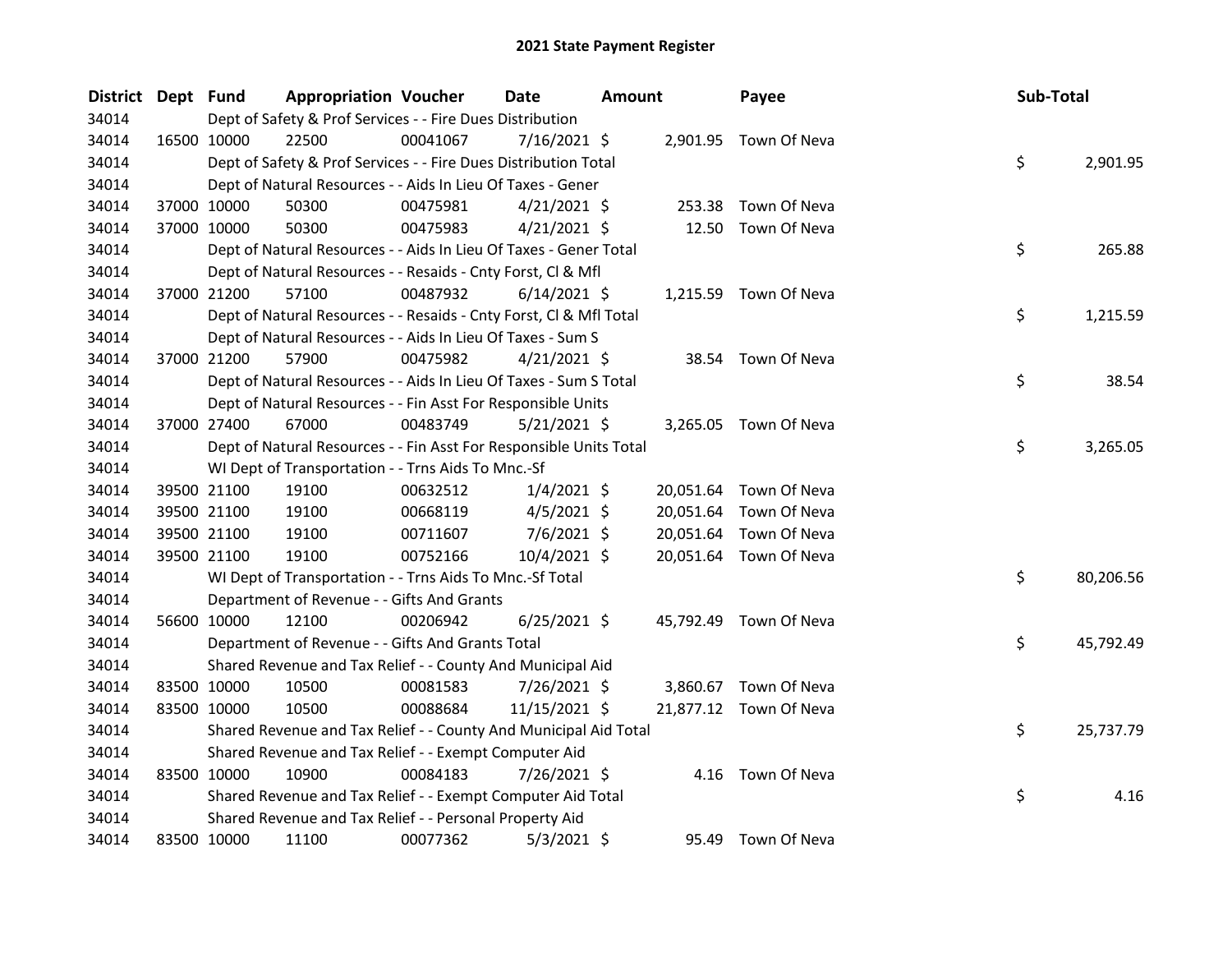|             |  | District Dept Fund Appropriation Voucher                      |  | Date | Amount | <b>Pavee</b> |  | Sub-Total |            |
|-------------|--|---------------------------------------------------------------|--|------|--------|--------------|--|-----------|------------|
| 34014       |  | Shared Revenue and Tax Relief - - Personal Property Aid Total |  |      |        |              |  |           |            |
| 34014 Total |  |                                                               |  |      |        |              |  |           | 159.523.50 |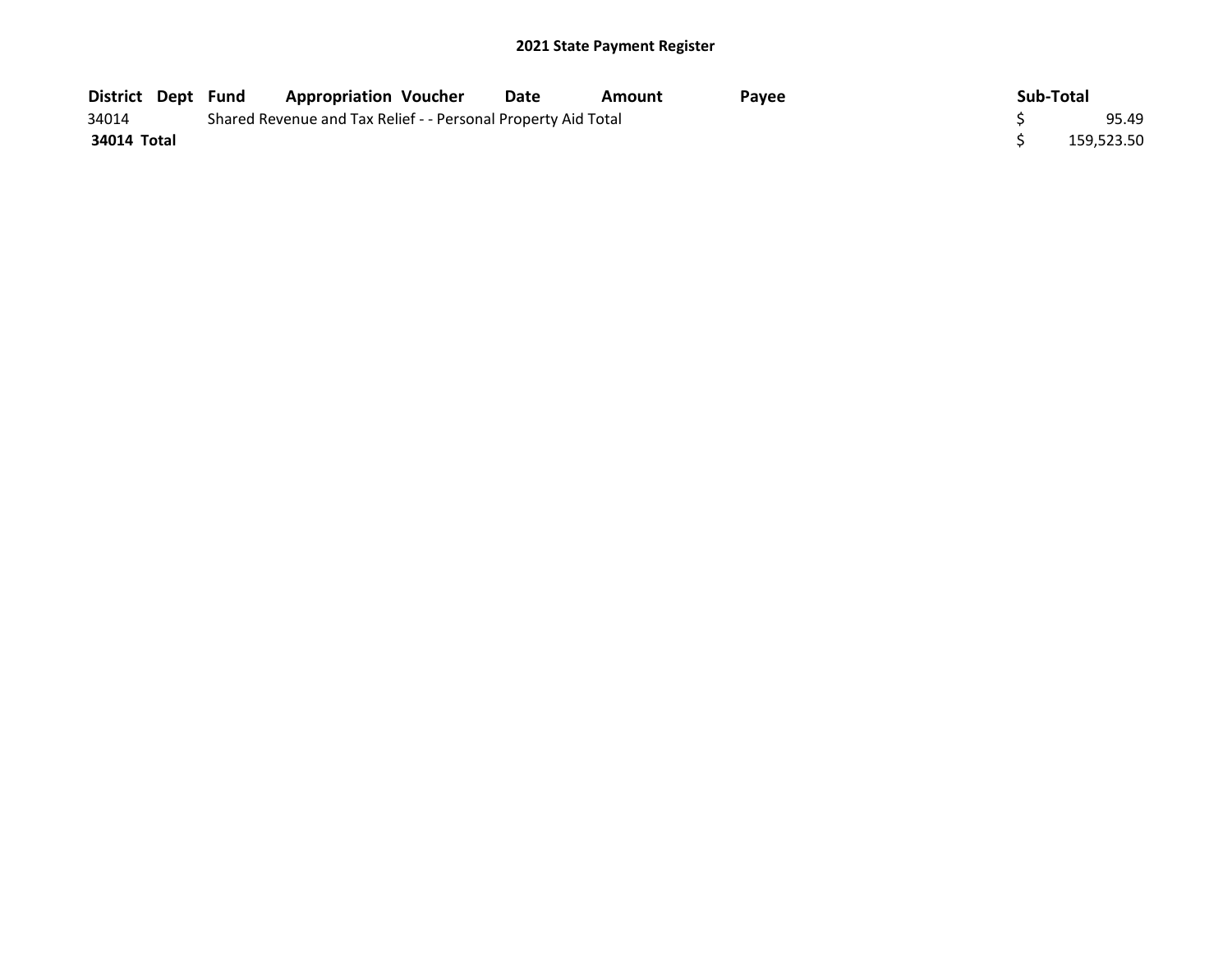| <b>District</b> | Dept Fund |             | <b>Appropriation Voucher</b>                                       |          | <b>Date</b>    | Amount |           | Payee                     | Sub-Total |            |
|-----------------|-----------|-------------|--------------------------------------------------------------------|----------|----------------|--------|-----------|---------------------------|-----------|------------|
| 34016           |           |             | Dept of Safety & Prof Services - - Fire Dues Distribution          |          |                |        |           |                           |           |            |
| 34016           |           | 16500 10000 | 22500                                                              | 00041068 | $7/16/2021$ \$ |        |           | 3,061.89 Town Of Norwood  |           |            |
| 34016           |           |             | Dept of Safety & Prof Services - - Fire Dues Distribution Total    |          |                |        |           |                           | \$        | 3,061.89   |
| 34016           |           |             | Dept of Natural Resources - - Aids In Lieu Of Taxes - Gener        |          |                |        |           |                           |           |            |
| 34016           |           | 37000 10000 | 50300                                                              | 00458106 | $1/21/2021$ \$ |        | 4,166.33  | Town Of Norwood           |           |            |
| 34016           |           | 37000 10000 | 50300                                                              | 00458107 | $1/21/2021$ \$ |        | 3,084.39  | Town Of Norwood           |           |            |
| 34016           |           | 37000 10000 | 50300                                                              | 00475586 | $4/21/2021$ \$ |        | 69.50     | Town Of Norwood           |           |            |
| 34016           |           |             | Dept of Natural Resources - - Aids In Lieu Of Taxes - Gener Total  |          |                |        |           |                           | \$        | 7,320.22   |
| 34016           |           |             | Dept of Natural Resources - - Resaids - Cnty Forst, Cl & Mfl       |          |                |        |           |                           |           |            |
| 34016           |           | 37000 21200 | 57100                                                              | 00487933 | $6/14/2021$ \$ |        |           | 761.26 Town Of Norwood    |           |            |
| 34016           |           |             | Dept of Natural Resources - - Resaids - Cnty Forst, CI & Mfl Total |          |                |        |           |                           | \$        | 761.26     |
| 34016           |           |             | Dept of Natural Resources - - Aids In Lieu Of Taxes - Sum S        |          |                |        |           |                           |           |            |
| 34016           |           | 37000 21200 | 57900                                                              | 00475585 | $4/21/2021$ \$ |        |           | 72.66 Town Of Norwood     |           |            |
| 34016           |           |             | Dept of Natural Resources - - Aids In Lieu Of Taxes - Sum S Total  |          |                |        |           |                           | \$        | 72.66      |
| 34016           |           |             | Dept of Natural Resources - - Fin Asst For Responsible Units       |          |                |        |           |                           |           |            |
| 34016           |           | 37000 27400 | 67000                                                              | 00483865 | $5/21/2021$ \$ |        |           | 1,882.00 Town Of Norwood  |           |            |
| 34016           |           |             | Dept of Natural Resources - - Fin Asst For Responsible Units Total |          |                |        |           |                           | \$        | 1,882.00   |
| 34016           |           |             | WI Dept of Transportation - - Trns Aids To Mnc.-Sf                 |          |                |        |           |                           |           |            |
| 34016           |           | 39500 21100 | 19100                                                              | 00632513 | $1/4/2021$ \$  |        | 28,159.02 | Town Of Norwood           |           |            |
| 34016           |           | 39500 21100 | 19100                                                              | 00668120 | $4/5/2021$ \$  |        | 28,159.02 | Town Of Norwood           |           |            |
| 34016           |           | 39500 21100 | 19100                                                              | 00711608 | $7/6/2021$ \$  |        | 28,159.02 | Town Of Norwood           |           |            |
| 34016           |           | 39500 21100 | 19100                                                              | 00752167 | 10/4/2021 \$   |        |           | 28,159.02 Town Of Norwood |           |            |
| 34016           |           |             | WI Dept of Transportation - - Trns Aids To Mnc.-Sf Total           |          |                |        |           |                           | \$        | 112,636.08 |
| 34016           |           |             | WI Dept of Transportation - - Loc Rd Imp Prg St Fd                 |          |                |        |           |                           |           |            |
| 34016           |           | 39500 21100 | 27800                                                              | 00656373 | $2/22/2021$ \$ |        |           | 13,389.77 Town Of Norwood |           |            |
| 34016           |           |             | WI Dept of Transportation - - Loc Rd Imp Prg St Fd Total           |          |                |        |           |                           | \$        | 13,389.77  |
| 34016           |           |             | Department of Revenue - - Gifts And Grants                         |          |                |        |           |                           |           |            |
| 34016           |           | 56600 10000 | 12100                                                              | 00206943 | $6/25/2021$ \$ |        |           | 46,525.17 Town Of Norwood |           |            |
| 34016           |           |             | Department of Revenue - - Gifts And Grants Total                   |          |                |        |           |                           | \$        | 46,525.17  |
| 34016           |           |             | Shared Revenue and Tax Relief - - County And Municipal Aid         |          |                |        |           |                           |           |            |
| 34016           |           | 83500 10000 | 10500                                                              | 00081584 | 7/26/2021 \$   |        | 5,517.79  | Town Of Norwood           |           |            |
| 34016           |           | 83500 10000 | 10500                                                              | 00088685 | 11/15/2021 \$  |        | 31,267.49 | Town Of Norwood           |           |            |
| 34016           |           |             | Shared Revenue and Tax Relief - - County And Municipal Aid Total   |          |                |        |           |                           | \$        | 36,785.28  |
| 34016           |           |             | Shared Revenue and Tax Relief - - Exempt Computer Aid              |          |                |        |           |                           |           |            |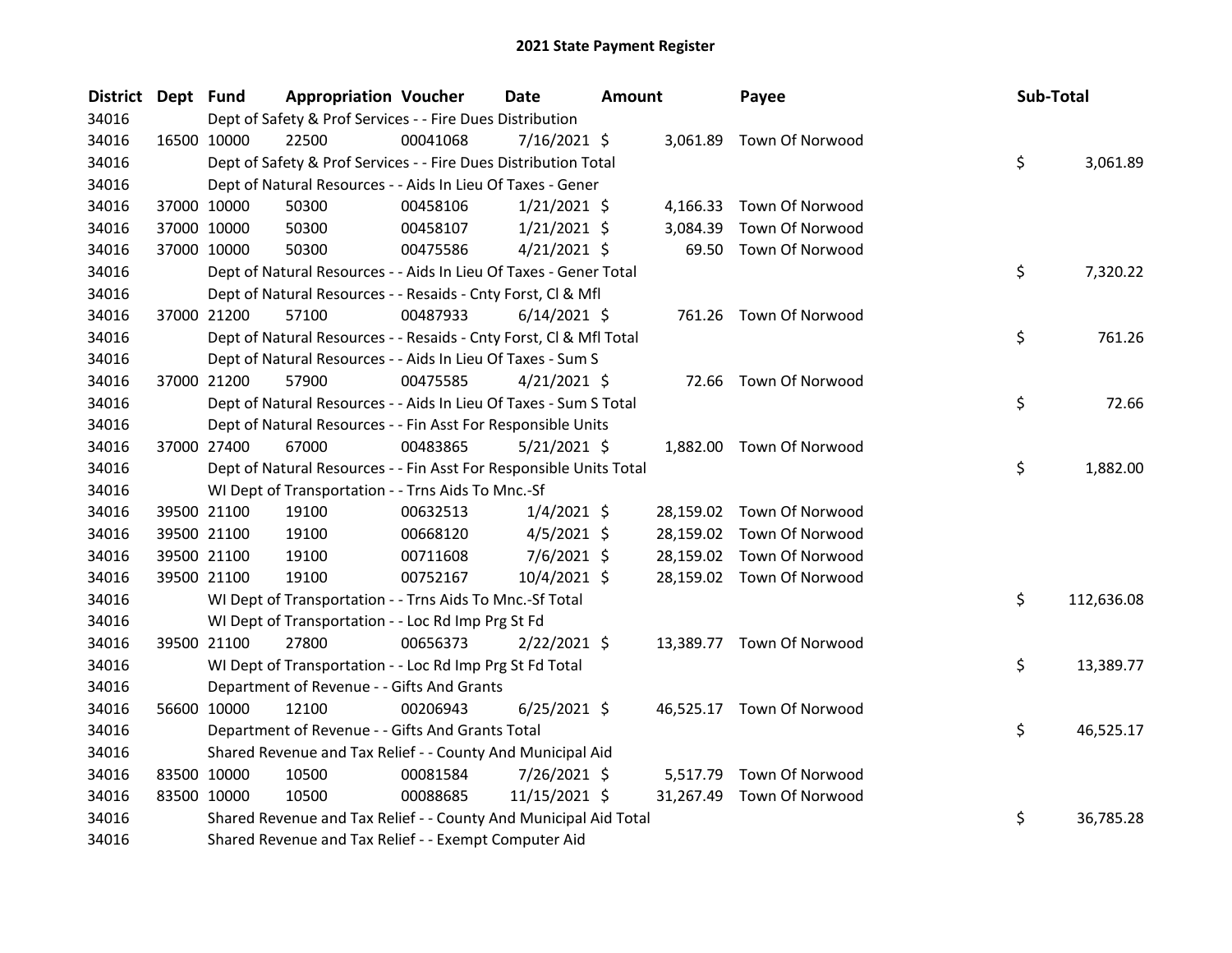| District Dept Fund |             |             | <b>Appropriation Voucher</b>                                  |          | Date          | <b>Amount</b> |        | Pavee                | Sub-Total  |
|--------------------|-------------|-------------|---------------------------------------------------------------|----------|---------------|---------------|--------|----------------------|------------|
| 34016              |             | 83500 10000 | 10900                                                         | 00084184 | 7/26/2021 \$  |               |        | 4.16 Town Of Norwood |            |
| 34016              |             |             | Shared Revenue and Tax Relief - - Exempt Computer Aid Total   |          |               |               |        |                      | 4.16       |
| 34016              |             |             | Shared Revenue and Tax Relief - - Personal Property Aid       |          |               |               |        |                      |            |
| 34016              | 83500 10000 |             | 11100                                                         | 00077363 | $5/3/2021$ \$ |               | 167.29 | Town Of Norwood      |            |
| 34016              |             |             | Shared Revenue and Tax Relief - - Personal Property Aid Total |          |               |               |        |                      | 167.29     |
| 34016 Total        |             |             |                                                               |          |               |               |        |                      | 222,605.78 |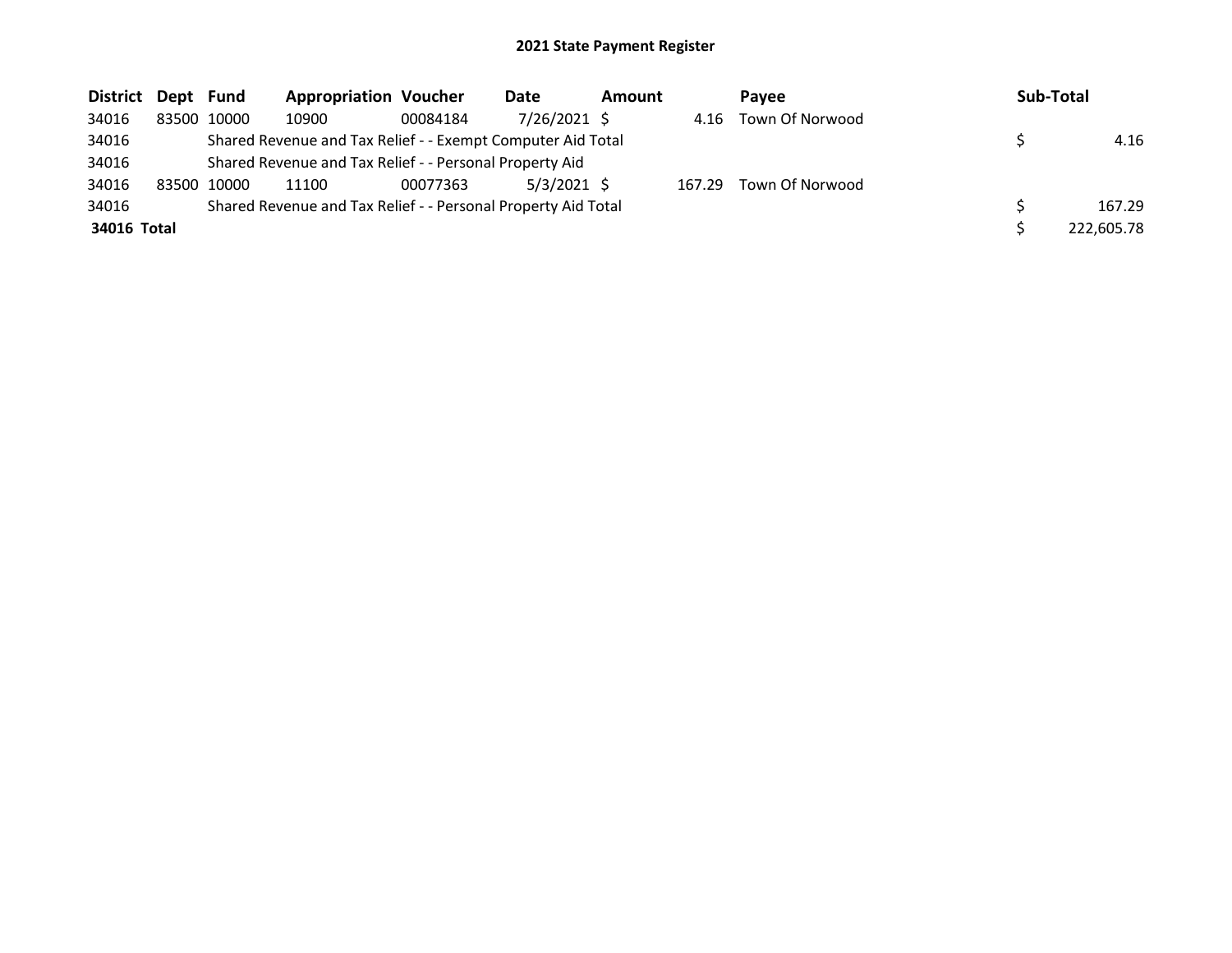| <b>District</b> | Dept Fund |             | <b>Appropriation Voucher</b>                                         |          | Date           | <b>Amount</b> |          | Payee                    | Sub-Total |           |
|-----------------|-----------|-------------|----------------------------------------------------------------------|----------|----------------|---------------|----------|--------------------------|-----------|-----------|
| 34018           |           |             | Dept of Safety & Prof Services - - Fire Dues Distribution            |          |                |               |          |                          |           |           |
| 34018           |           | 16500 10000 | 22500                                                                | 00041069 | 7/16/2021 \$   |               |          | 454.62 Town Of Parrish   |           |           |
| 34018           |           |             | Dept of Safety & Prof Services - - Fire Dues Distribution Total      |          |                |               |          |                          | \$        | 454.62    |
| 34018           |           |             | Dept of Natural Resources - - Aids In Lieu Of Taxes - Gener          |          |                |               |          |                          |           |           |
| 34018           |           | 37000 10000 | 50300                                                                | 00475917 | $4/21/2021$ \$ |               |          | 47.13 Town Of Parrish    |           |           |
| 34018           |           |             | Dept of Natural Resources - - Aids In Lieu Of Taxes - Gener Total    |          |                |               |          |                          | \$        | 47.13     |
| 34018           |           |             | Dept of Natural Resources - - Resaids - Cnty Forst, Cl & Mfl         |          |                |               |          |                          |           |           |
| 34018           |           | 37000 21200 | 57100                                                                | 00487934 | $6/14/2021$ \$ |               |          | 5,818.17 Town Of Parrish |           |           |
| 34018           |           |             | Dept of Natural Resources - - Resaids - Cnty Forst, Cl & Mfl Total   |          |                |               |          |                          | \$        | 5,818.17  |
| 34018           |           |             | Dept of Natural Resources - - Aids In Lieu Of Taxes - Sum S          |          |                |               |          |                          |           |           |
| 34018           |           | 37000 21200 | 57900                                                                | 00475918 | $4/21/2021$ \$ |               | 85.56    | Town Of Parrish          |           |           |
| 34018           |           |             | Dept of Natural Resources - - Aids In Lieu Of Taxes - Sum S Total    |          |                |               |          |                          | \$        | 85.56     |
| 34018           |           |             | WI Dept of Transportation - - Trns Aids To Mnc.-Sf                   |          |                |               |          |                          |           |           |
| 34018           |           | 39500 21100 | 19100                                                                | 00632514 | $1/4/2021$ \$  |               | 6,795.11 | Town Of Parrish          |           |           |
| 34018           |           | 39500 21100 | 19100                                                                | 00668121 | $4/5/2021$ \$  |               | 6,795.11 | Town Of Parrish          |           |           |
| 34018           |           | 39500 21100 | 19100                                                                | 00711609 | $7/6/2021$ \$  |               |          | 6,795.11 Town Of Parrish |           |           |
| 34018           |           | 39500 21100 | 19100                                                                | 00752168 | 10/4/2021 \$   |               |          | 6,795.12 Town Of Parrish |           |           |
| 34018           |           |             | WI Dept of Transportation - - Trns Aids To Mnc.-Sf Total             |          |                |               |          |                          | \$        | 27,180.45 |
| 34018           |           |             | WI Dept of Transportation - - Supplemental Transportation Aids       |          |                |               |          |                          |           |           |
| 34018           |           | 39500 21100 | 19600                                                                | 00633677 | $1/4/2021$ \$  |               |          | 4,796.55 Town Of Parrish |           |           |
| 34018           |           |             | WI Dept of Transportation - - Supplemental Transportation Aids Total |          |                |               |          |                          | \$        | 4,796.55  |
| 34018           |           |             | Department of Revenue - - Gifts And Grants                           |          |                |               |          |                          |           |           |
| 34018           |           | 56600 10000 | 12100                                                                | 00206944 | $6/25/2021$ \$ |               |          | 4,657.75 Town Of Parrish |           |           |
| 34018           |           |             | Department of Revenue - - Gifts And Grants Total                     |          |                |               |          |                          | \$        | 4,657.75  |
| 34018           |           |             | Shared Revenue and Tax Relief - - County And Municipal Aid           |          |                |               |          |                          |           |           |
| 34018           |           | 83500 10000 | 10500                                                                | 00081585 | 7/26/2021 \$   |               | 224.19   | Town Of Parrish          |           |           |
| 34018           |           | 83500 10000 | 10500                                                                | 00088686 | 11/15/2021 \$  |               |          | 1,270.41 Town Of Parrish |           |           |
| 34018           |           |             | Shared Revenue and Tax Relief - - County And Municipal Aid Total     |          |                |               |          |                          | \$        | 1,494.60  |
| 34018 Total     |           |             |                                                                      |          |                |               |          |                          | \$        | 44,534.83 |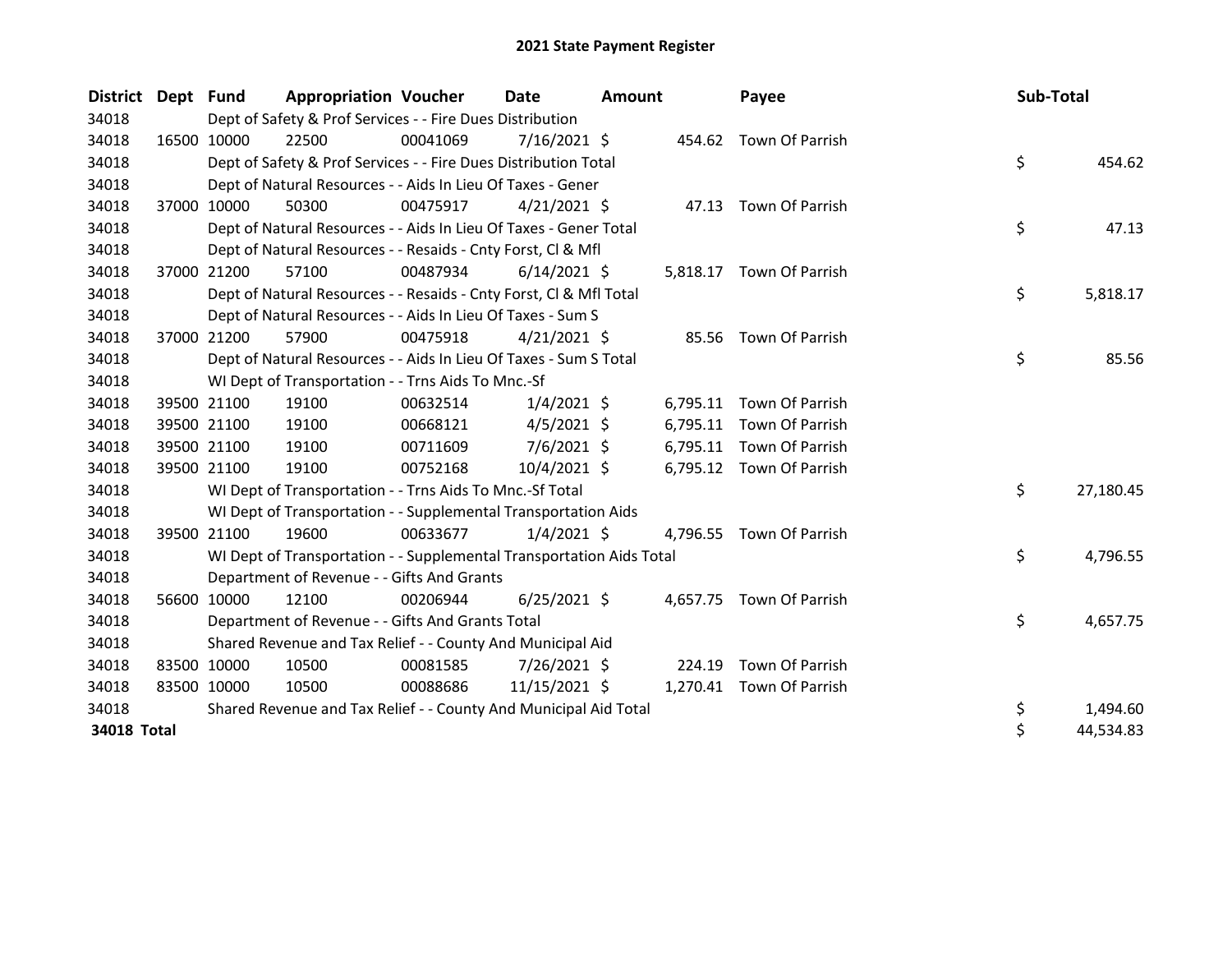| District | Dept Fund |                                                                      | <b>Appropriation Voucher</b> | <b>Date</b>    | Amount    | Payee                  | Sub-Total       |
|----------|-----------|----------------------------------------------------------------------|------------------------------|----------------|-----------|------------------------|-----------------|
| 34020    |           | Dept of Safety & Prof Services - - Fire Dues Distribution            |                              |                |           |                        |                 |
| 34020    |           | 16500 10000<br>22500                                                 | 00041070                     | 7/16/2021 \$   |           | 1,011.72 Town Of Peck  |                 |
| 34020    |           | Dept of Safety & Prof Services - - Fire Dues Distribution Total      |                              |                |           |                        | \$<br>1,011.72  |
| 34020    |           | Dept of Natural Resources - - Aids In Lieu Of Taxes - Gener          |                              |                |           |                        |                 |
| 34020    |           | 37000 10000<br>50300                                                 | 00475505                     | $4/21/2021$ \$ |           | 40.00 Town Of Peck     |                 |
| 34020    |           | Dept of Natural Resources - - Aids In Lieu Of Taxes - Gener Total    |                              |                |           |                        | \$<br>40.00     |
| 34020    |           | Dept of Natural Resources - - Seg Earned                             |                              |                |           |                        |                 |
| 34020    |           | 37000 21200<br>100SE                                                 | 00473990                     | $4/15/2021$ \$ |           | 6,310.75 Town Of Peck  |                 |
| 34020    |           | 37000 21200<br>100SE                                                 | 00497488                     | 7/15/2021 \$   |           | 471.39 Town Of Peck    |                 |
| 34020    |           | Dept of Natural Resources - - Seg Earned Total                       |                              |                |           |                        | \$.<br>6,782.14 |
| 34020    |           | Dept of Natural Resources - - Resaids - Cnty Forst, Cl & Mfl         |                              |                |           |                        |                 |
| 34020    |           | 37000 21200<br>57100                                                 | 00487935                     | $6/14/2021$ \$ |           | 1,041.36 Town Of Peck  |                 |
| 34020    |           | Dept of Natural Resources - - Resaids - Cnty Forst, Cl & Mfl Total   |                              |                |           |                        | \$<br>1,041.36  |
| 34020    |           | Dept of Natural Resources - - Fin Asst For Responsible Units         |                              |                |           |                        |                 |
| 34020    |           | 67000<br>37000 27400                                                 | 00483110                     | $5/21/2021$ \$ |           | 962.89 Town Of Peck    |                 |
| 34020    |           | Dept of Natural Resources - - Fin Asst For Responsible Units Total   |                              |                |           |                        | \$<br>962.89    |
| 34020    |           | WI Dept of Transportation - - Trns Aids To Mnc.-Sf                   |                              |                |           |                        |                 |
| 34020    |           | 19100<br>39500 21100                                                 | 00632515                     | $1/4/2021$ \$  |           | 18,407.74 Town Of Peck |                 |
| 34020    |           | 39500 21100<br>19100                                                 | 00668122                     | $4/5/2021$ \$  | 18,407.74 | Town Of Peck           |                 |
| 34020    |           | 39500 21100<br>19100                                                 | 00711610                     | $7/6/2021$ \$  | 18,407.74 | Town Of Peck           |                 |
| 34020    |           | 39500 21100<br>19100                                                 | 00752169                     | 10/4/2021 \$   |           | 18,407.75 Town Of Peck |                 |
| 34020    |           | WI Dept of Transportation - - Trns Aids To Mnc.-Sf Total             |                              |                |           |                        | \$<br>73,630.97 |
| 34020    |           | WI Dept of Transportation - - Supplemental Transportation Aids       |                              |                |           |                        |                 |
| 34020    |           | 19600<br>39500 21100                                                 | 00633678                     | $1/4/2021$ \$  | 12,993.70 | Town Of Peck           |                 |
| 34020    |           | WI Dept of Transportation - - Supplemental Transportation Aids Total |                              |                |           |                        | \$<br>12,993.70 |
| 34020    |           | Department of Military Affairs - - Major Disaster Assist; Pif        |                              |                |           |                        |                 |
| 34020    |           | 46500 27200<br>36500                                                 | 00090512                     | $3/2/2021$ \$  | 16,512.37 | Town Of Peck           |                 |
| 34020    |           | 46500 27200<br>36500                                                 | 00100702                     | 9/30/2021 \$   |           | 4,241.64 Town Of Peck  |                 |
| 34020    |           | Department of Military Affairs - - Major Disaster Assist; Pif Total  |                              |                |           |                        | \$<br>20,754.01 |
| 34020    |           | Department of Revenue - - Gifts And Grants                           |                              |                |           |                        |                 |
| 34020    |           | 56600 10000<br>12100                                                 | 00206945                     | $6/25/2021$ \$ |           | 17,688.99 Town Of Peck |                 |
| 34020    |           | Department of Revenue - - Gifts And Grants Total                     |                              |                |           |                        | \$<br>17,688.99 |
| 34020    |           | Shared Revenue and Tax Relief - - County And Municipal Aid           |                              |                |           |                        |                 |
| 34020    |           | 83500 10000<br>10500                                                 | 00081586                     | 7/26/2021 \$   |           | 4,150.85 Town Of Peck  |                 |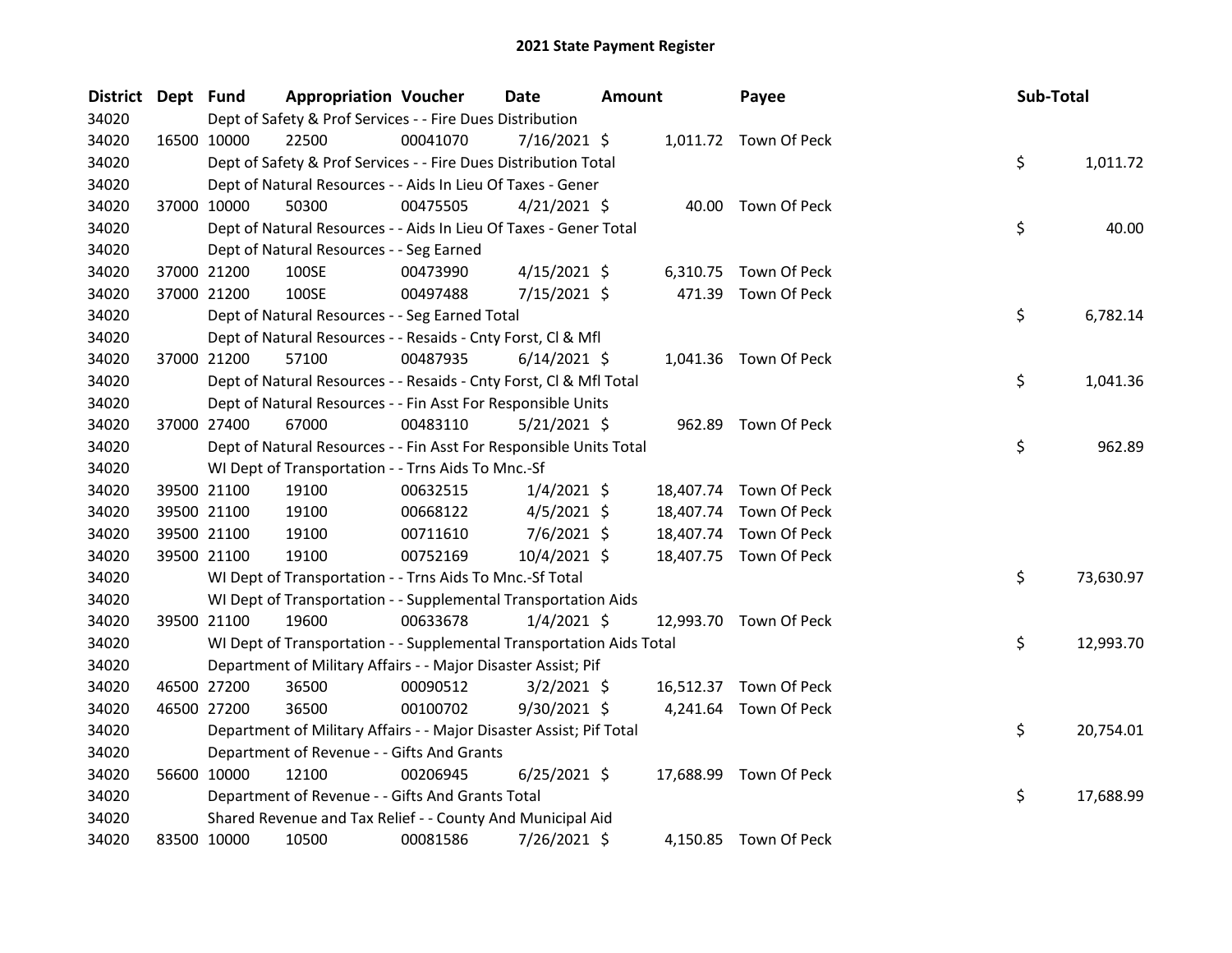| <b>District</b> | Dept Fund |             | <b>Appropriation Voucher</b>                                     |          | Date            | <b>Amount</b> |           | Payee        | <b>Sub-Total</b> |
|-----------------|-----------|-------------|------------------------------------------------------------------|----------|-----------------|---------------|-----------|--------------|------------------|
| 34020           |           | 83500 10000 | 10500                                                            | 00088687 | $11/15/2021$ \$ |               | 23,521.45 | Town Of Peck |                  |
| 34020           |           |             | Shared Revenue and Tax Relief - - County And Municipal Aid Total |          |                 |               |           |              | 27,672.30        |
| 34020           |           |             | Shared Revenue and Tax Relief - - Exempt Computer Aid            |          |                 |               |           |              |                  |
| 34020           |           | 83500 10000 | 10900                                                            | 00084185 | 7/26/2021 \$    |               | 1.03      | Town Of Peck |                  |
| 34020           |           |             | Shared Revenue and Tax Relief - - Exempt Computer Aid Total      |          |                 |               |           |              | 1.03             |
| 34020           |           |             | Shared Revenue and Tax Relief - - Personal Property Aid          |          |                 |               |           |              |                  |
| 34020           |           | 83500 10000 | 11100                                                            | 00077364 | $5/3/2021$ \$   |               | 0.34      | Town Of Peck |                  |
| 34020           |           |             | Shared Revenue and Tax Relief - - Personal Property Aid Total    |          |                 |               |           |              | 0.34             |
| 34020 Total     |           |             |                                                                  |          |                 |               |           |              | 162.579.45       |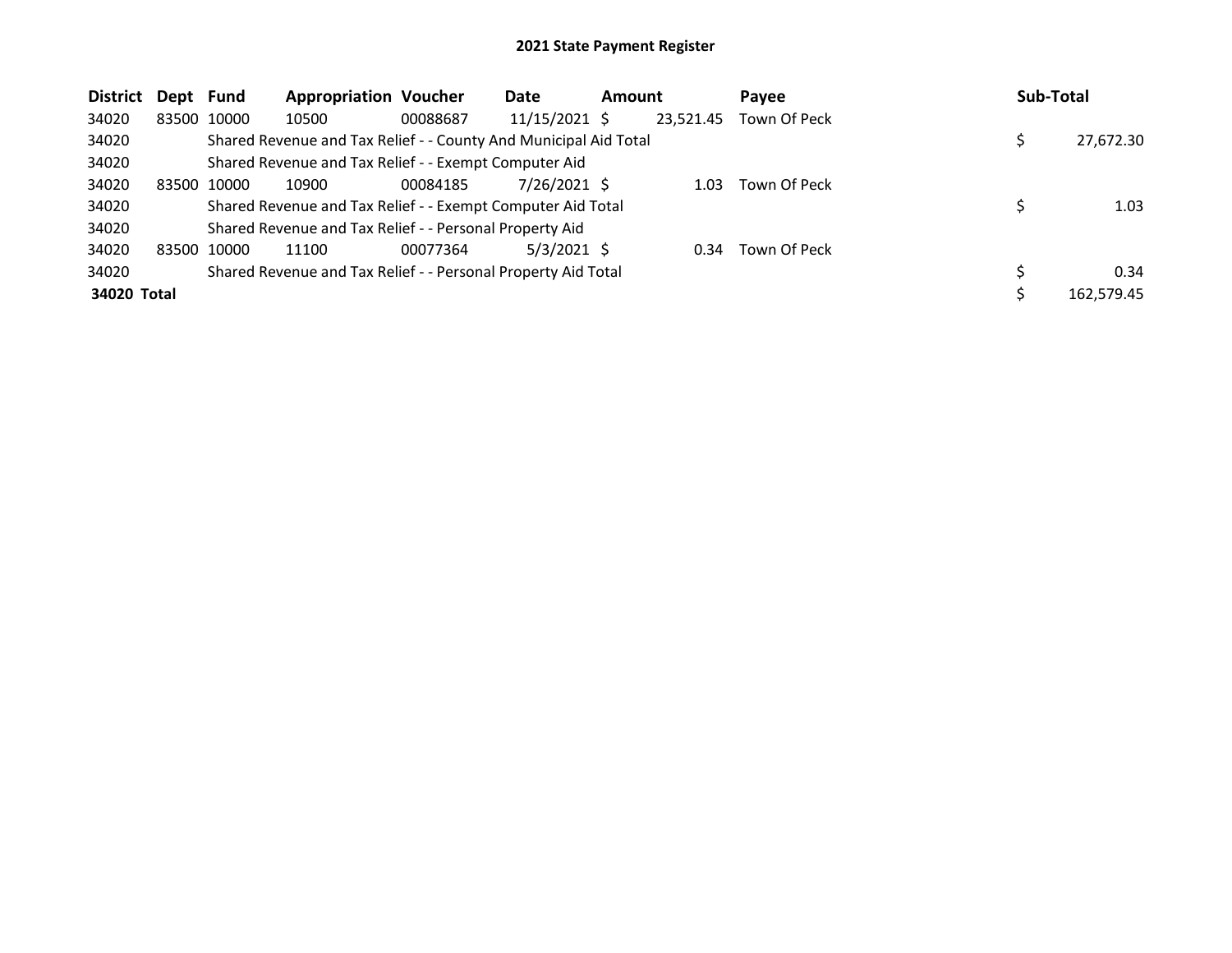| District Dept Fund |             | <b>Appropriation Voucher</b>                                         |          | <b>Date</b>    | <b>Amount</b> |           | Payee                   | Sub-Total |            |
|--------------------|-------------|----------------------------------------------------------------------|----------|----------------|---------------|-----------|-------------------------|-----------|------------|
| 34022              |             | Dept of Safety & Prof Services - - Fire Dues Distribution            |          |                |               |           |                         |           |            |
| 34022              | 16500 10000 | 22500                                                                | 00041071 | $7/16/2021$ \$ |               |           | 3,497.86 Town Of Polar  |           |            |
| 34022              |             | Dept of Safety & Prof Services - - Fire Dues Distribution Total      |          |                |               |           |                         | \$        | 3,497.86   |
| 34022              |             | Dept of Natural Resources - - Aids In Lieu Of Taxes - Gener          |          |                |               |           |                         |           |            |
| 34022              | 37000 10000 | 50300                                                                | 00458097 | $1/21/2021$ \$ |               | 5,495.74  | Town Of Polar           |           |            |
| 34022              | 37000 10000 | 50300                                                                | 00475496 | $4/21/2021$ \$ |               | 225.75    | Town Of Polar           |           |            |
| 34022              |             | Dept of Natural Resources - - Aids In Lieu Of Taxes - Gener Total    |          |                |               |           |                         | \$        | 5,721.49   |
| 34022              |             | Dept of Natural Resources - - Resaids - Cnty Forst, Cl & Mfl         |          |                |               |           |                         |           |            |
| 34022              | 37000 21200 | 57100                                                                | 00487936 | $6/14/2021$ \$ |               |           | 1,039.02 Town Of Polar  |           |            |
| 34022              |             | Dept of Natural Resources - - Resaids - Cnty Forst, Cl & Mfl Total   |          |                |               |           |                         | \$        | 1,039.02   |
| 34022              |             | Dept of Natural Resources - - Aids In Lieu Of Taxes - Sum S          |          |                |               |           |                         |           |            |
| 34022              | 37000 21200 | 57900                                                                | 00475497 | $4/21/2021$ \$ |               |           | 84.96 Town Of Polar     |           |            |
| 34022              |             | Dept of Natural Resources - - Aids In Lieu Of Taxes - Sum S Total    |          |                |               |           |                         | \$        | 84.96      |
| 34022              |             | Dept of Natural Resources - - Fin Asst For Responsible Units         |          |                |               |           |                         |           |            |
| 34022              | 37000 27400 | 67000                                                                | 00483058 | $5/21/2021$ \$ |               |           | 3,345.17 Town Of Polar  |           |            |
| 34022              |             | Dept of Natural Resources - - Fin Asst For Responsible Units Total   |          |                |               |           |                         | \$        | 3,345.17   |
| 34022              |             | WI Dept of Transportation - - Trns Aids To Mnc.-Sf                   |          |                |               |           |                         |           |            |
| 34022              | 39500 21100 | 19100                                                                | 00632516 | $1/4/2021$ \$  |               |           | 29,874.13 Town Of Polar |           |            |
| 34022              | 39500 21100 | 19100                                                                | 00668123 | $4/5/2021$ \$  |               | 29,874.13 | Town Of Polar           |           |            |
| 34022              | 39500 21100 | 19100                                                                | 00711611 | $7/6/2021$ \$  |               | 29,874.13 | Town Of Polar           |           |            |
| 34022              | 39500 21100 | 19100                                                                | 00752170 | 10/4/2021 \$   |               |           | 29,874.15 Town Of Polar |           |            |
| 34022              |             | WI Dept of Transportation - - Trns Aids To Mnc.-Sf Total             |          |                |               |           |                         | \$        | 119,496.54 |
| 34022              |             | WI Dept of Transportation - - Supplemental Transportation Aids       |          |                |               |           |                         |           |            |
| 34022              | 39500 21100 | 19600                                                                | 00633679 | $1/4/2021$ \$  |               |           | 21,087.63 Town Of Polar |           |            |
| 34022              |             | WI Dept of Transportation - - Supplemental Transportation Aids Total |          |                |               |           |                         | \$        | 21,087.63  |
| 34022              |             | Department of Revenue - - Gifts And Grants                           |          |                |               |           |                         |           |            |
| 34022              | 56600 10000 | 12100                                                                | 00206946 | $6/25/2021$ \$ |               |           | 50,240.91 Town Of Polar |           |            |
| 34022              |             | Department of Revenue - - Gifts And Grants Total                     |          |                |               |           |                         | \$        | 50,240.91  |
| 34022              |             | Shared Revenue and Tax Relief - - County And Municipal Aid           |          |                |               |           |                         |           |            |
| 34022              | 83500 10000 | 10500                                                                | 00081587 | 7/26/2021 \$   |               |           | 4,069.41 Town Of Polar  |           |            |
| 34022              | 83500 10000 | 10500                                                                | 00088688 | 11/15/2021 \$  |               |           | 23,059.97 Town Of Polar |           |            |
| 34022              |             | Shared Revenue and Tax Relief - - County And Municipal Aid Total     |          |                |               |           |                         | \$        | 27,129.38  |
| 34022              |             | Shared Revenue and Tax Relief - - Exempt Computer Aid                |          |                |               |           |                         |           |            |
| 34022              | 83500 10000 | 10900                                                                | 00084186 | 7/26/2021 \$   |               |           | 4.16 Town Of Polar      |           |            |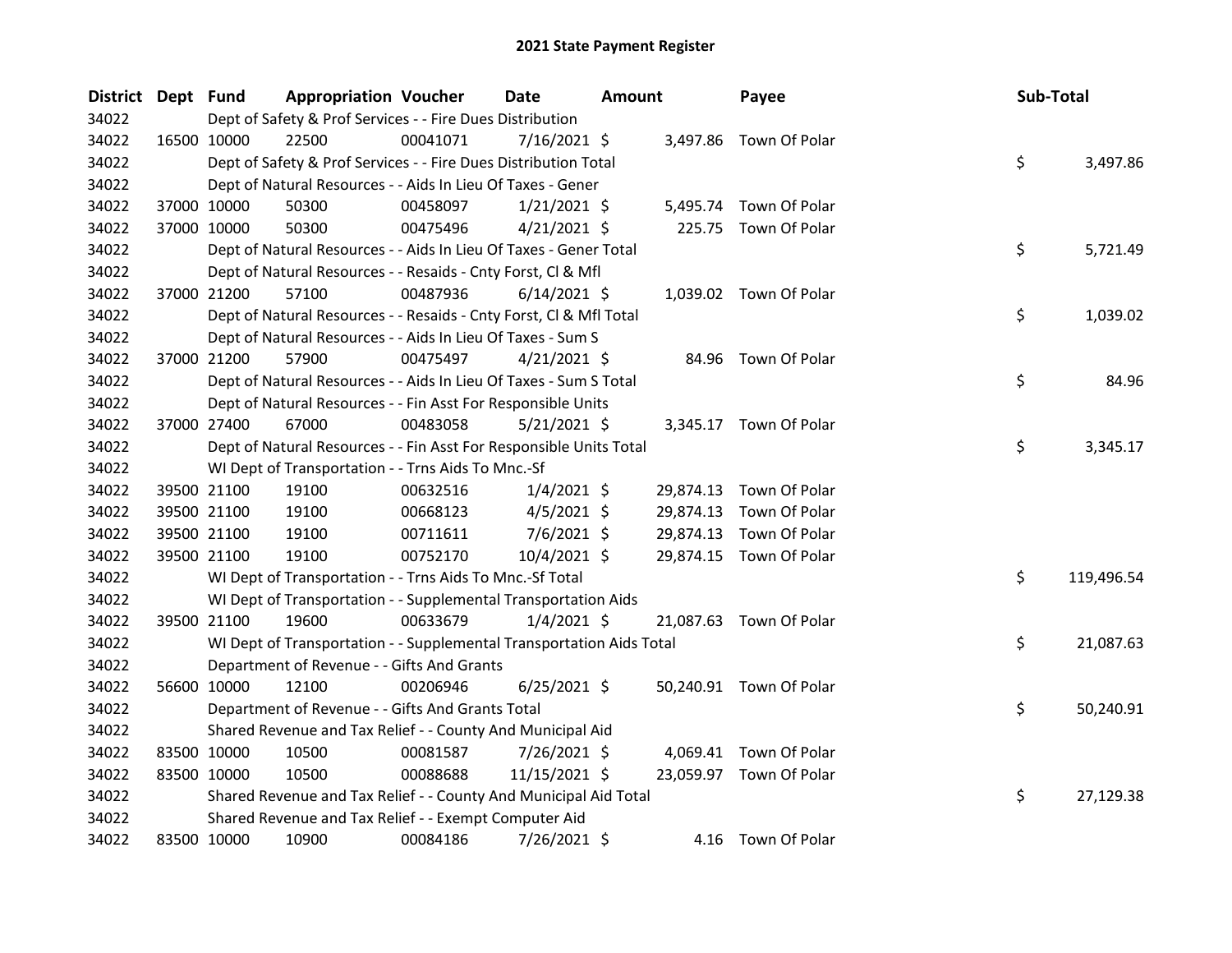| District Dept | Fund        | <b>Appropriation Voucher</b>                                  |          | Date            | <b>Amount</b> |        | Payee                  | Sub-Total |            |
|---------------|-------------|---------------------------------------------------------------|----------|-----------------|---------------|--------|------------------------|-----------|------------|
| 34022         |             | Shared Revenue and Tax Relief - - Exempt Computer Aid Total   |          |                 |               |        |                        |           | 4.16       |
| 34022         |             | Shared Revenue and Tax Relief - - Utility Aid                 |          |                 |               |        |                        |           |            |
| 34022         | 83500 10000 | 11000                                                         | 00081587 | 7/26/2021 \$    |               | 194.11 | Town Of Polar          |           |            |
| 34022         | 83500 10000 | 11000                                                         | 00088688 | $11/15/2021$ \$ |               |        | 1,111.76 Town Of Polar |           |            |
| 34022         |             | Shared Revenue and Tax Relief - - Utility Aid Total           |          |                 |               |        |                        |           | 1,305.87   |
| 34022         |             | Shared Revenue and Tax Relief - - Personal Property Aid       |          |                 |               |        |                        |           |            |
| 34022         | 83500 10000 | 11100                                                         | 00077365 | $5/3/2021$ \$   |               | 18.50  | Town Of Polar          |           |            |
| 34022         |             | Shared Revenue and Tax Relief - - Personal Property Aid Total |          |                 |               |        |                        |           | 18.50      |
| 34022 Total   |             |                                                               |          |                 |               |        |                        |           | 232,971.49 |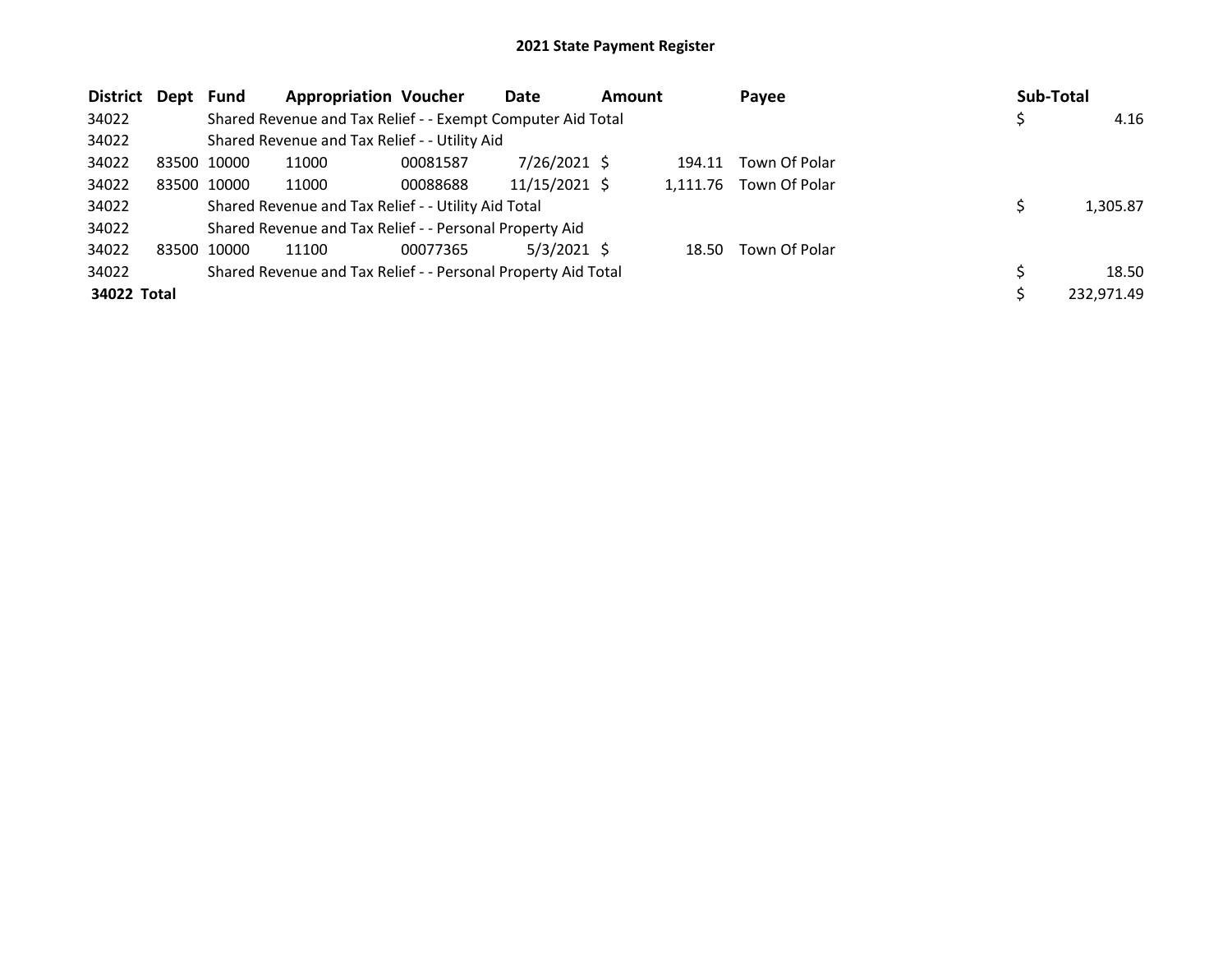| District Dept Fund |             | <b>Appropriation Voucher</b>                                         |          | <b>Date</b><br><b>Amount</b> |  | Payee     | Sub-Total               |    |           |
|--------------------|-------------|----------------------------------------------------------------------|----------|------------------------------|--|-----------|-------------------------|----|-----------|
| 34024              |             | Dept of Safety & Prof Services - - Fire Dues Distribution            |          |                              |  |           |                         |    |           |
| 34024              | 16500 10000 | 22500                                                                | 00041072 | 7/16/2021 \$                 |  |           | 770.79 Town Of Price    |    |           |
| 34024              |             | Dept of Safety & Prof Services - - Fire Dues Distribution Total      |          |                              |  |           |                         | \$ | 770.79    |
| 34024              |             | Dept of Natural Resources - - Aids In Lieu Of Taxes - Gener          |          |                              |  |           |                         |    |           |
| 34024              | 37000 10000 | 50300                                                                | 00475623 | $4/21/2021$ \$               |  |           | 251.00 Town Of Price    |    |           |
| 34024              |             | Dept of Natural Resources - - Aids In Lieu Of Taxes - Gener Total    |          |                              |  |           |                         | \$ | 251.00    |
| 34024              |             | Dept of Natural Resources - - Resaids - Cnty Forst, Cl & Mfl         |          |                              |  |           |                         |    |           |
| 34024              | 37000 21200 | 57100                                                                | 00487937 | $6/14/2021$ \$               |  |           | 3,650.01 Town Of Price  |    |           |
| 34024              |             | Dept of Natural Resources - - Resaids - Cnty Forst, CI & Mfl Total   |          |                              |  |           |                         | \$ | 3,650.01  |
| 34024              |             | Dept of Natural Resources - - Fin Asst For Responsible Units         |          |                              |  |           |                         |    |           |
| 34024              | 37000 27400 | 67000                                                                | 00483981 | 5/21/2021 \$                 |  |           | 783.15 Town Of Price    |    |           |
| 34024              |             | Dept of Natural Resources - - Fin Asst For Responsible Units Total   |          |                              |  |           |                         | \$ | 783.15    |
| 34024              |             | WI Dept of Transportation - - Trns Aids To Mnc.-Sf                   |          |                              |  |           |                         |    |           |
| 34024              | 39500 21100 | 19100                                                                | 00632517 | $1/4/2021$ \$                |  |           | 15,450.52 Town Of Price |    |           |
| 34024              | 39500 21100 | 19100                                                                | 00668124 | $4/5/2021$ \$                |  |           | 15,450.52 Town Of Price |    |           |
| 34024              | 39500 21100 | 19100                                                                | 00711612 | $7/6/2021$ \$                |  |           | 15,450.52 Town Of Price |    |           |
| 34024              | 39500 21100 | 19100                                                                | 00752171 | 10/4/2021 \$                 |  |           | 15,450.52 Town Of Price |    |           |
| 34024              |             | WI Dept of Transportation - - Trns Aids To Mnc.-Sf Total             |          |                              |  |           |                         | \$ | 61,802.08 |
| 34024              |             | WI Dept of Transportation - - Supplemental Transportation Aids       |          |                              |  |           |                         |    |           |
| 34024              | 39500 21100 | 19600                                                                | 00633680 | $1/4/2021$ \$                |  |           | 10,906.25 Town Of Price |    |           |
| 34024              |             | WI Dept of Transportation - - Supplemental Transportation Aids Total |          |                              |  |           |                         | \$ | 10,906.25 |
| 34024              |             | WI Dept of Transportation - - Loc Trns Facl Implfd                   |          |                              |  |           |                         |    |           |
| 34024              | 39500 21100 | 27600                                                                | 00782100 | 12/9/2021 \$                 |  |           | 99,813.00 Town Of Price |    |           |
| 34024              |             | WI Dept of Transportation - - Loc Trns Facl Implfd Total             |          |                              |  |           |                         | \$ | 99,813.00 |
| 34024              |             | Department of Military Affairs - - Major Disaster Assist; Pif        |          |                              |  |           |                         |    |           |
| 34024              | 46500 27200 | 36500                                                                | 00087451 | $1/7/2021$ \$                |  |           | 66,676.74 Town Of Price |    |           |
| 34024              |             | Department of Military Affairs - - Major Disaster Assist; Pif Total  |          |                              |  |           |                         | \$ | 66,676.74 |
| 34024              |             | Department of Revenue - - Gifts And Grants                           |          |                              |  |           |                         |    |           |
| 34024              | 56600 10000 | 12100                                                                | 00206947 | $6/25/2021$ \$               |  |           | 11,565.88 Town Of Price |    |           |
| 34024              |             | Department of Revenue - - Gifts And Grants Total                     |          |                              |  |           |                         | \$ | 11,565.88 |
| 34024              |             | Shared Revenue and Tax Relief - - County And Municipal Aid           |          |                              |  |           |                         |    |           |
| 34024              | 83500 10000 | 10500                                                                | 00081588 | 7/26/2021 \$                 |  |           | 2,200.70 Town Of Price  |    |           |
| 34024              | 83500 10000 | 10500                                                                | 00088689 | 11/15/2021 \$                |  | 12,470.60 | Town Of Price           |    |           |
| 34024              |             | Shared Revenue and Tax Relief - - County And Municipal Aid Total     |          |                              |  |           |                         | \$ | 14,671.30 |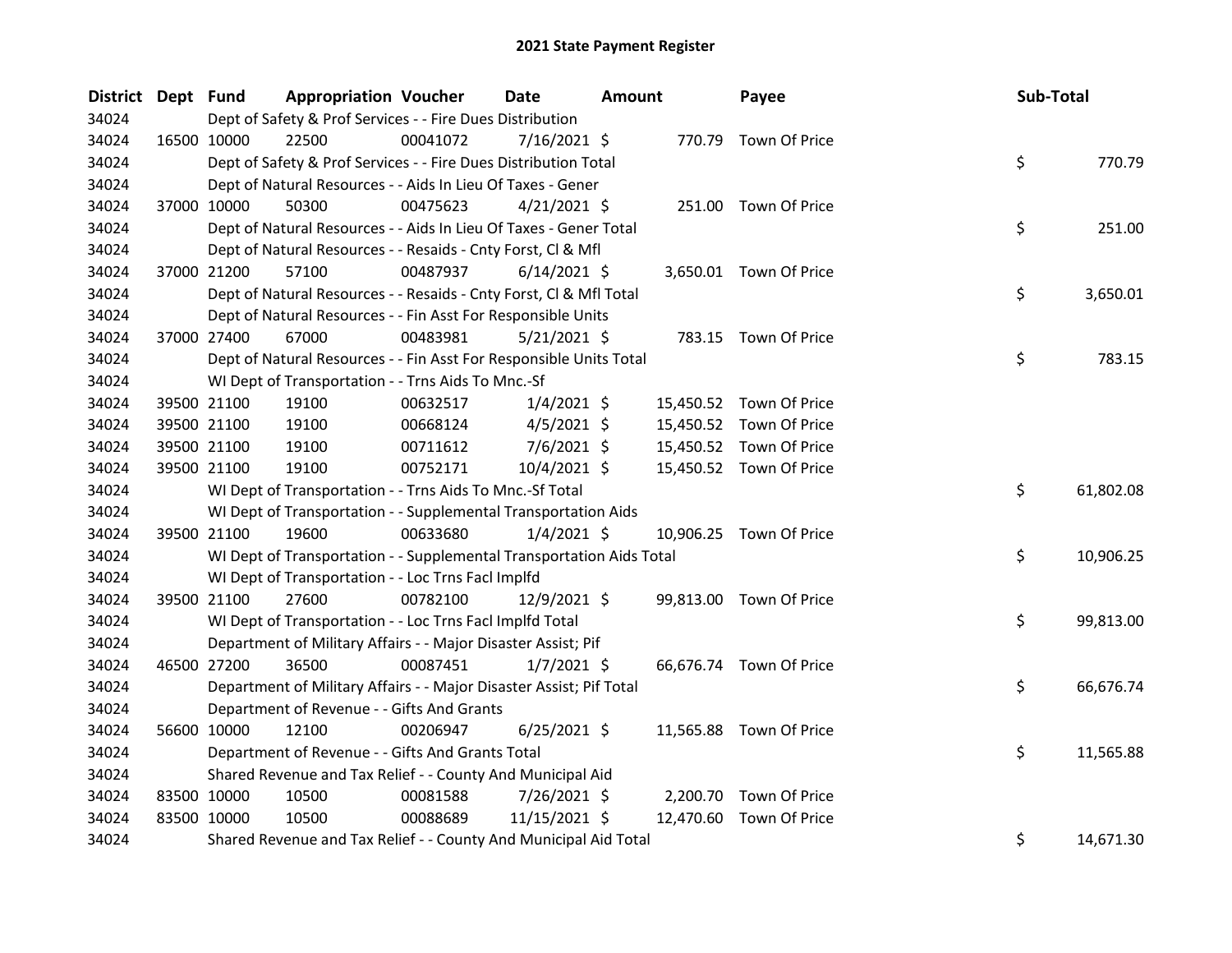| District Dept | Fund        | <b>Appropriation Voucher</b>                                  |          | Date          | Amount |       | Payee         | Sub-Total |            |
|---------------|-------------|---------------------------------------------------------------|----------|---------------|--------|-------|---------------|-----------|------------|
| 34024         |             | Shared Revenue and Tax Relief - - Personal Property Aid       |          |               |        |       |               |           |            |
| 34024         | 83500 10000 | 11100                                                         | 00077366 | $5/3/2021$ \$ |        | 38.53 | Town Of Price |           |            |
| 34024         |             | Shared Revenue and Tax Relief - - Personal Property Aid Total |          |               |        |       |               |           | 38.53      |
| 34024 Total   |             |                                                               |          |               |        |       |               |           | 270,928.73 |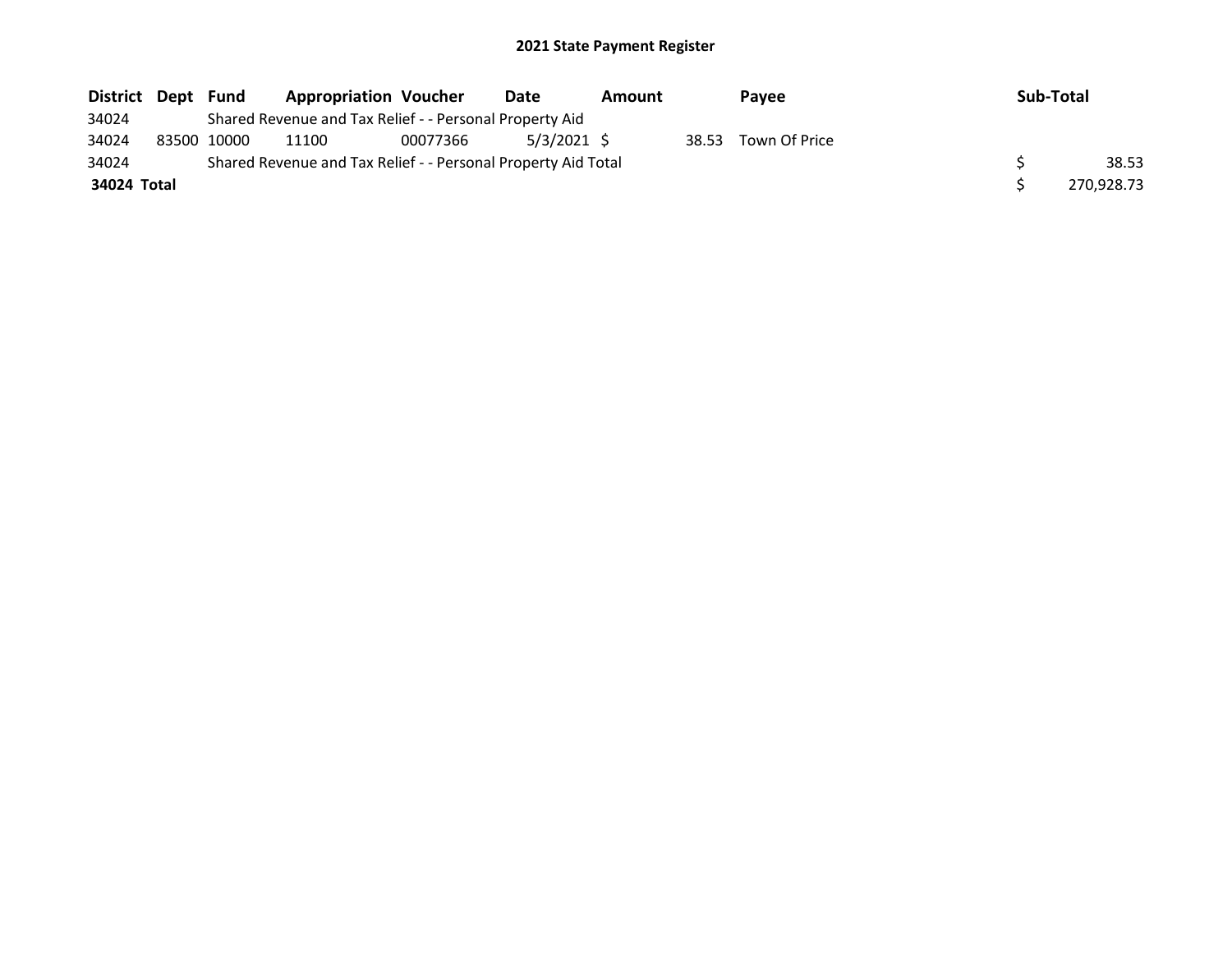| District Dept Fund | <b>Appropriation Voucher</b>                                       |          | <b>Date</b>    | <b>Amount</b> |           | Payee                     | Sub-Total        |
|--------------------|--------------------------------------------------------------------|----------|----------------|---------------|-----------|---------------------------|------------------|
| 34026              | Dept of Safety & Prof Services - - Fire Dues Distribution          |          |                |               |           |                           |                  |
| 34026              | 16500 10000<br>22500                                               | 00041073 | $7/16/2021$ \$ |               |           | 4,724.29 Town Of Rolling  |                  |
| 34026              | Dept of Safety & Prof Services - - Fire Dues Distribution Total    |          |                |               |           |                           | \$<br>4,724.29   |
| 34026              | Dept of Natural Resources - - Aids In Lieu Of Taxes - Gener        |          |                |               |           |                           |                  |
| 34026              | 50300<br>37000 10000                                               | 00475687 | $4/21/2021$ \$ |               |           | 32.00 Town Of Rolling     |                  |
| 34026              | Dept of Natural Resources - - Aids In Lieu Of Taxes - Gener Total  |          |                |               |           |                           | \$<br>32.00      |
| 34026              | Dept of Natural Resources - - Seg Earned                           |          |                |               |           |                           |                  |
| 34026              | 100SE<br>37000 21200                                               | 00514565 | 10/12/2021 \$  |               |           | 24,352.94 Town Of Rolling |                  |
| 34026              | Dept of Natural Resources - - Seg Earned Total                     |          |                |               |           |                           | \$<br>24,352.94  |
| 34026              | Dept of Natural Resources - - Resaids - Cnty Forst, Cl & Mfl       |          |                |               |           |                           |                  |
| 34026              | 37000 21200<br>57100                                               | 00487938 | $6/14/2021$ \$ |               |           | 918.46 Town Of Rolling    |                  |
| 34026              | Dept of Natural Resources - - Resaids - Cnty Forst, Cl & Mfl Total |          |                |               |           |                           | \$<br>918.46     |
| 34026              | Dept of Natural Resources - - Aids In Lieu Of Taxes - Sum S        |          |                |               |           |                           |                  |
| 34026              | 37000 21200<br>57900                                               | 00475686 | $4/21/2021$ \$ |               |           | 3.20 Town Of Rolling      |                  |
| 34026              | Dept of Natural Resources - - Aids In Lieu Of Taxes - Sum S Total  |          |                |               |           |                           | \$<br>3.20       |
| 34026              | Dept of Natural Resources - - Fin Asst For Responsible Units       |          |                |               |           |                           |                  |
| 34026              | 67000<br>37000 27400                                               | 00483088 | $5/21/2021$ \$ |               |           | 865.42 Town Of Rolling    |                  |
| 34026              | Dept of Natural Resources - - Fin Asst For Responsible Units Total |          |                |               |           |                           | \$<br>865.42     |
| 34026              | WI Dept of Transportation - - Trns Aids To Mnc.-Sf                 |          |                |               |           |                           |                  |
| 34026              | 39500 21100<br>19100                                               | 00632518 | $1/4/2021$ \$  |               |           | 33,644.97 Town Of Rolling |                  |
| 34026              | 39500 21100<br>19100                                               | 00668125 | $4/5/2021$ \$  |               | 33,644.97 | Town Of Rolling           |                  |
| 34026              | 39500 21100<br>19100                                               | 00711613 | $7/6/2021$ \$  |               | 33,644.97 | Town Of Rolling           |                  |
| 34026              | 19100<br>39500 21100                                               | 00752172 | 10/4/2021 \$   |               |           | 33,644.97 Town Of Rolling |                  |
| 34026              | WI Dept of Transportation - - Trns Aids To Mnc.-Sf Total           |          |                |               |           |                           | \$<br>134,579.88 |
| 34026              | Department of Revenue - - Gifts And Grants                         |          |                |               |           |                           |                  |
| 34026              | 56600 10000<br>12100                                               | 00206948 | $6/25/2021$ \$ |               |           | 77,245.39 Town Of Rolling |                  |
| 34026              | Department of Revenue - - Gifts And Grants Total                   |          |                |               |           |                           | \$<br>77,245.39  |
| 34026              | Shared Revenue and Tax Relief - - County And Municipal Aid         |          |                |               |           |                           |                  |
| 34026              | 83500 10000<br>10500                                               | 00081589 | 7/26/2021 \$   |               | 6,573.86  | Town Of Rolling           |                  |
| 34026              | 83500 10000<br>10500                                               | 00088690 | 11/15/2021 \$  |               |           | 37,251.88 Town Of Rolling |                  |
| 34026              | Shared Revenue and Tax Relief - - County And Municipal Aid Total   |          |                |               |           |                           | \$<br>43,825.74  |
| 34026              | Shared Revenue and Tax Relief - - Exempt Computer Aid              |          |                |               |           |                           |                  |
| 34026              | 83500 10000<br>10900                                               | 00084187 | 7/26/2021 \$   |               | 160.04    | Town Of Rolling           |                  |
| 34026              | Shared Revenue and Tax Relief - - Exempt Computer Aid Total        |          |                |               |           |                           | \$<br>160.04     |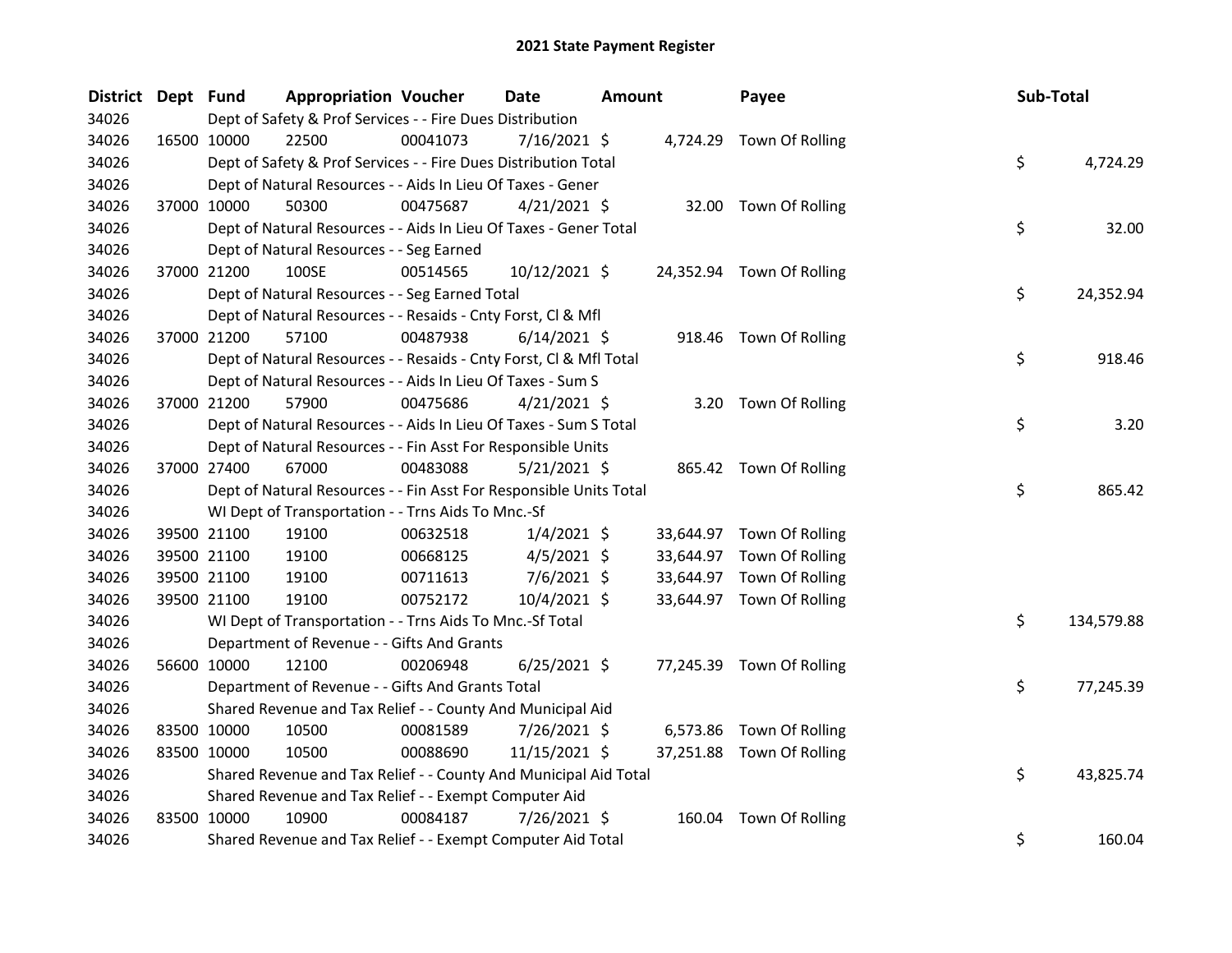| District Dept Fund |             | <b>Appropriation Voucher</b>                                    |          | Date           | <b>Amount</b> |          | Payee           | Sub-Total |            |
|--------------------|-------------|-----------------------------------------------------------------|----------|----------------|---------------|----------|-----------------|-----------|------------|
| 34026              |             | Shared Revenue and Tax Relief - - Personal Property Aid         |          |                |               |          |                 |           |            |
| 34026              | 83500 10000 | 11100                                                           | 00077367 | $5/3/2021$ \$  |               | 1.075.16 | Town Of Rolling |           |            |
| 34026              |             | Shared Revenue and Tax Relief - - Personal Property Aid Total   |          |                |               |          |                 |           | 1,075.16   |
| 34026              |             | Shared Revenue and Tax Relief - - Lottery & Gaming Credit       |          |                |               |          |                 |           |            |
| 34026              | 83500 52100 | 36300                                                           | 00074264 | $3/22/2021$ \$ |               | 309.77   | Town Of Rolling |           |            |
| 34026              |             | Shared Revenue and Tax Relief - - Lottery & Gaming Credit Total |          |                |               |          |                 |           | 309.77     |
| 34026 Total        |             |                                                                 |          |                |               |          |                 |           | 288,092.29 |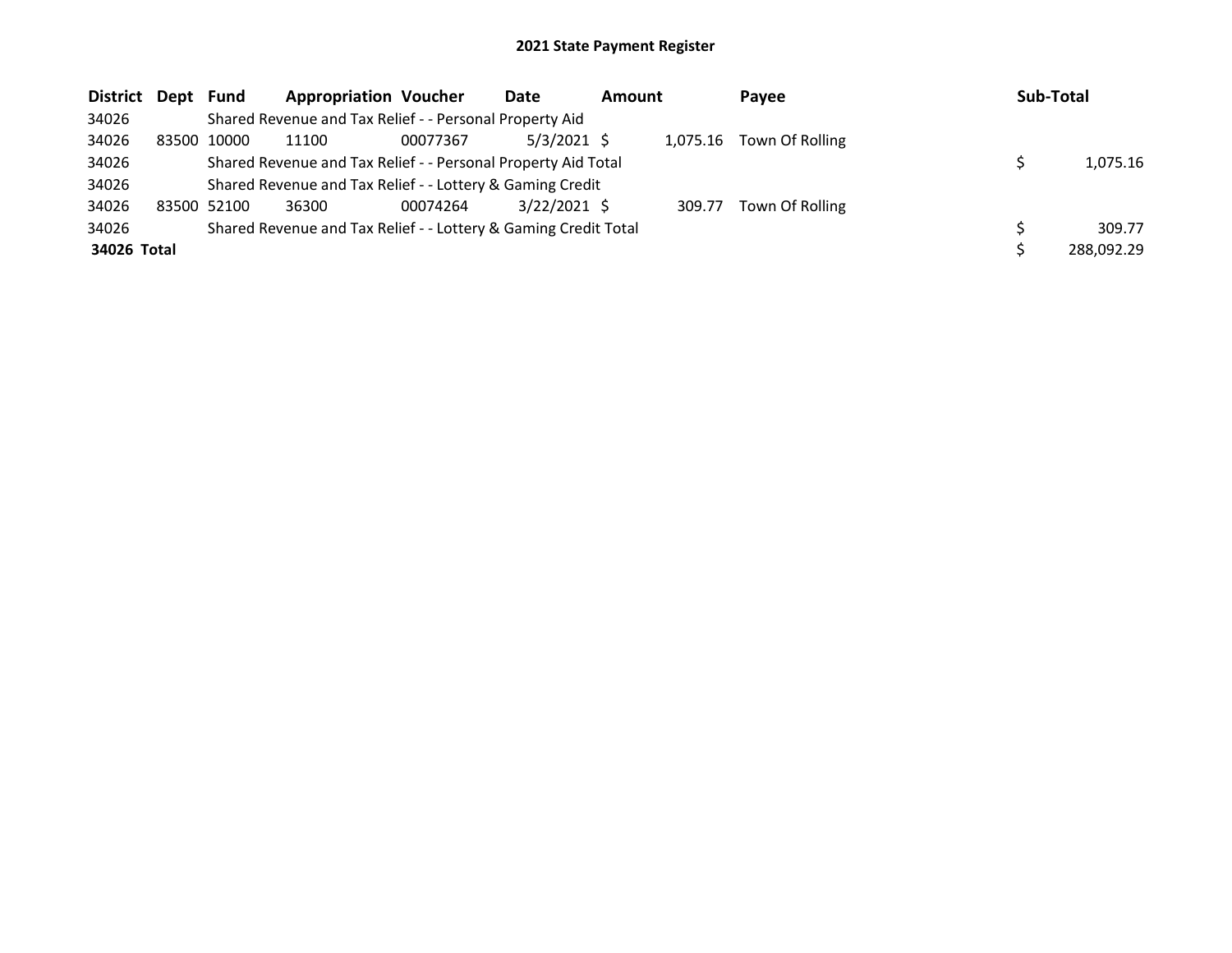| <b>District</b> | Dept Fund |                                                           | <b>Appropriation Voucher</b>                                         |          | <b>Date</b>    | Amount |           | Payee                    | Sub-Total |           |
|-----------------|-----------|-----------------------------------------------------------|----------------------------------------------------------------------|----------|----------------|--------|-----------|--------------------------|-----------|-----------|
| 34028           |           | Dept of Safety & Prof Services - - Fire Dues Distribution |                                                                      |          |                |        |           |                          |           |           |
| 34028           |           | 16500 10000                                               | 22500                                                                | 00041074 | $7/16/2021$ \$ |        |           | 524.92 Town Of Summit    |           |           |
| 34028           |           |                                                           | Dept of Safety & Prof Services - - Fire Dues Distribution Total      |          |                |        |           |                          | \$        | 524.92    |
| 34028           |           |                                                           | Dept of Natural Resources - - Resaids - Cnty Forst, Cl & Mfl         |          |                |        |           |                          |           |           |
| 34028           |           | 37000 21200                                               | 57100                                                                | 00487939 | $6/14/2021$ \$ |        |           | 3,292.22 Town Of Summit  |           |           |
| 34028           |           |                                                           | Dept of Natural Resources - - Resaids - Cnty Forst, CI & Mfl Total   |          |                |        |           |                          | \$        | 3,292.22  |
| 34028           |           |                                                           | Dept of Natural Resources - - Resaids - Pymt In Lieu Tax Fed         |          |                |        |           |                          |           |           |
| 34028           |           | 37000 21200                                               | 58400                                                                | 00510813 | $9/28/2021$ \$ |        |           | 229.43 Town Of Summit    |           |           |
| 34028           |           |                                                           | Dept of Natural Resources - - Resaids - Pymt In Lieu Tax Fed Total   |          |                |        |           |                          | \$        | 229.43    |
| 34028           |           |                                                           | Dept of Natural Resources - - Fin Asst For Responsible Units         |          |                |        |           |                          |           |           |
| 34028           |           | 37000 27400                                               | 67000                                                                | 00483471 | $5/21/2021$ \$ |        |           | 577.74 Town Of Summit    |           |           |
| 34028           |           |                                                           | Dept of Natural Resources - - Fin Asst For Responsible Units Total   |          |                |        |           |                          | \$        | 577.74    |
| 34028           |           |                                                           | WI Dept of Transportation - - Trns Aids To Mnc.-Sf                   |          |                |        |           |                          |           |           |
| 34028           |           | 39500 21100                                               | 19100                                                                | 00632519 | $1/4/2021$ \$  |        | 11,360.46 | Town Of Summit           |           |           |
| 34028           |           | 39500 21100                                               | 19100                                                                | 00668126 | $4/5/2021$ \$  |        | 11,360.46 | Town Of Summit           |           |           |
| 34028           |           | 39500 21100                                               | 19100                                                                | 00711614 | 7/6/2021 \$    |        | 11,360.46 | Town Of Summit           |           |           |
| 34028           |           | 39500 21100                                               | 19100                                                                | 00752173 | 10/4/2021 \$   |        |           | 11,360.47 Town Of Summit |           |           |
| 34028           |           |                                                           | WI Dept of Transportation - - Trns Aids To Mnc.-Sf Total             |          |                |        |           |                          | \$        | 45,441.85 |
| 34028           |           |                                                           | WI Dept of Transportation - - Supplemental Transportation Aids       |          |                |        |           |                          |           |           |
| 34028           |           | 39500 21100                                               | 19600                                                                | 00633681 | $1/4/2021$ \$  |        |           | 8,019.15 Town Of Summit  |           |           |
| 34028           |           |                                                           | WI Dept of Transportation - - Supplemental Transportation Aids Total |          |                |        |           |                          | \$        | 8,019.15  |
| 34028           |           |                                                           | Department of Revenue - - Gifts And Grants                           |          |                |        |           |                          |           |           |
| 34028           |           | 56600 10000                                               | 12100                                                                | 00206949 | $6/25/2021$ \$ |        |           | 8,007.14 Town Of Summit  |           |           |
| 34028           |           |                                                           | Department of Revenue - - Gifts And Grants Total                     |          |                |        |           |                          | \$        | 8,007.14  |
| 34028           |           |                                                           | Shared Revenue and Tax Relief - - County And Municipal Aid           |          |                |        |           |                          |           |           |
| 34028           |           | 83500 10000                                               | 10500                                                                | 00081590 | 7/26/2021 \$   |        |           | 1,021.72 Town Of Summit  |           |           |
| 34028           |           | 83500 10000                                               | 10500                                                                | 00088691 | 11/15/2021 \$  |        |           | 5,789.77 Town Of Summit  |           |           |
| 34028           |           |                                                           | Shared Revenue and Tax Relief - - County And Municipal Aid Total     |          |                |        |           |                          | \$        | 6,811.49  |
| 34028           |           |                                                           | Shared Revenue and Tax Relief - - Personal Property Aid              |          |                |        |           |                          |           |           |
| 34028           |           | 83500 10000                                               | 11100                                                                | 00077368 | $5/3/2021$ \$  |        | 0.29      | Town Of Summit           |           |           |
| 34028           |           |                                                           | Shared Revenue and Tax Relief - - Personal Property Aid Total        |          |                |        |           |                          | \$        | 0.29      |
| 34028 Total     |           |                                                           |                                                                      |          |                |        |           |                          | \$        | 72,904.23 |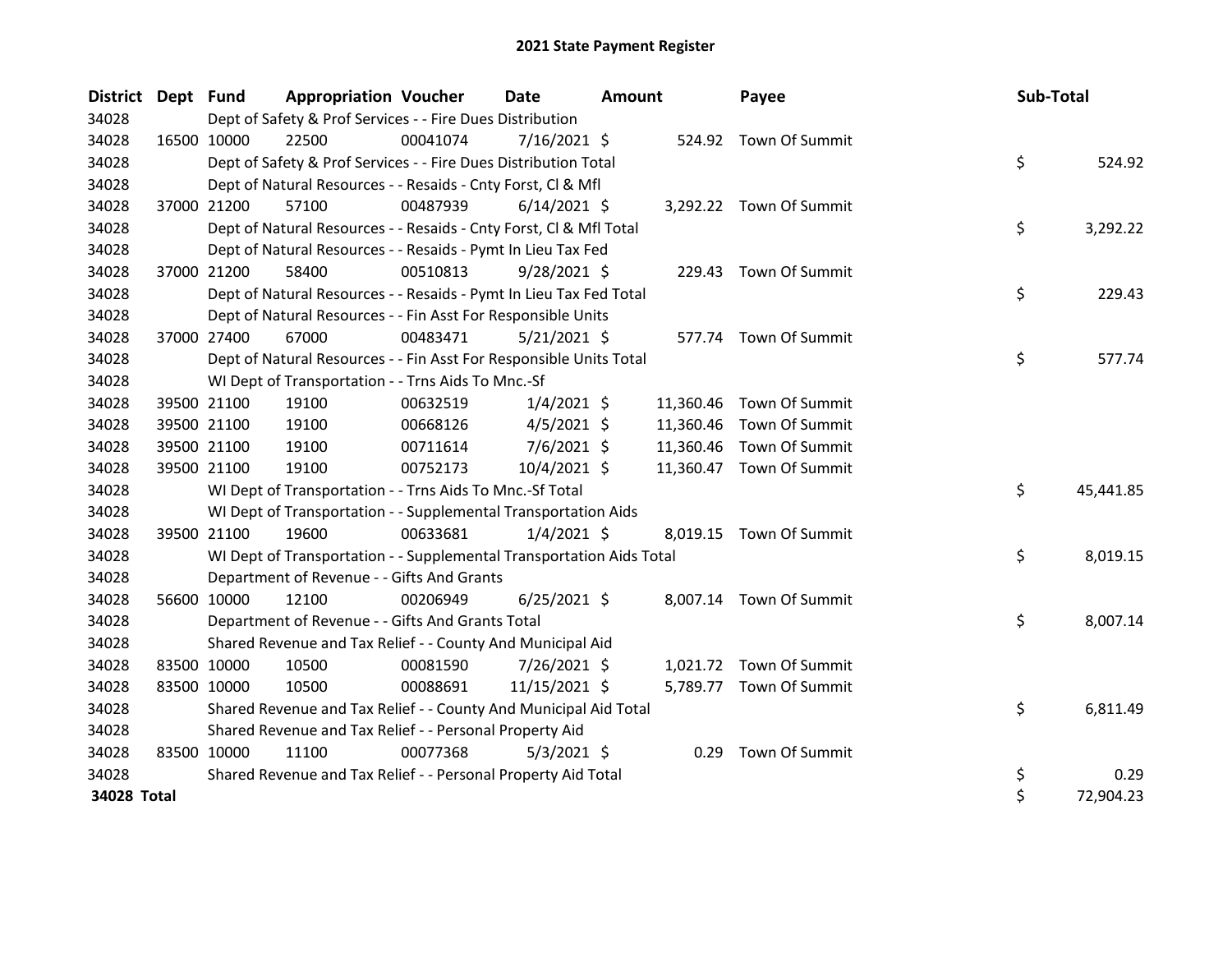| District Dept Fund |             |             | <b>Appropriation Voucher</b>                                       |          | Date           | <b>Amount</b> |           | Payee                   | Sub-Total |            |
|--------------------|-------------|-------------|--------------------------------------------------------------------|----------|----------------|---------------|-----------|-------------------------|-----------|------------|
| 34030              |             |             | Dept of Safety & Prof Services - - Fire Dues Distribution          |          |                |               |           |                         |           |            |
| 34030              | 16500 10000 |             | 22500                                                              | 00041075 | 7/16/2021 \$   |               |           | 5,375.07 Town Of Upham  |           |            |
| 34030              |             |             | Dept of Safety & Prof Services - - Fire Dues Distribution Total    |          |                |               |           |                         | \$        | 5,375.07   |
| 34030              |             |             | Dept of Natural Resources - - Aids In Lieu Of Taxes - Gener        |          |                |               |           |                         |           |            |
| 34030              |             | 37000 10000 | 50300                                                              | 00458101 | $1/21/2021$ \$ |               | 186.07    | Town Of Upham           |           |            |
| 34030              |             | 37000 10000 | 50300                                                              | 00458102 | $1/21/2021$ \$ |               | 35.77     | Town Of Upham           |           |            |
| 34030              |             | 37000 10000 | 50300                                                              | 00475556 | $4/21/2021$ \$ |               | 147.78    | Town Of Upham           |           |            |
| 34030              |             | 37000 10000 | 50300                                                              | 00475557 | $4/21/2021$ \$ |               | 68.50     | Town Of Upham           |           |            |
| 34030              |             |             | Dept of Natural Resources - - Aids In Lieu Of Taxes - Gener Total  |          |                |               |           |                         | \$        | 438.12     |
| 34030              |             |             | Dept of Natural Resources - - Seg Earned                           |          |                |               |           |                         |           |            |
| 34030              |             | 37000 21200 | 100SE                                                              | 00473991 | $4/15/2021$ \$ |               |           | 2,070.07 Town Of Upham  |           |            |
| 34030              |             |             | Dept of Natural Resources - - Seg Earned Total                     |          |                |               |           |                         | \$        | 2,070.07   |
| 34030              |             |             | Dept of Natural Resources - - Taxes & Assessmts-Conserv Fund       |          |                |               |           |                         |           |            |
| 34030              |             | 37000 21200 | 16900                                                              | 00459441 | $1/28/2021$ \$ |               |           | 932.87 Town Of Upham    |           |            |
| 34030              |             |             | Dept of Natural Resources - - Taxes & Assessmts-Conserv Fund Total |          |                |               |           |                         | \$        | 932.87     |
| 34030              |             |             | Dept of Natural Resources - - Resaids - Cnty Forst, Cl & Mfl       |          |                |               |           |                         |           |            |
| 34030              |             | 37000 21200 | 57100                                                              | 00487940 | $6/14/2021$ \$ |               |           | 8,215.63 Town Of Upham  |           |            |
| 34030              |             |             | Dept of Natural Resources - - Resaids - Cnty Forst, Cl & Mfl Total |          |                |               |           |                         | \$        | 8,215.63   |
| 34030              |             |             | Dept of Natural Resources - - Aids In Lieu Of Taxes - Sum S        |          |                |               |           |                         |           |            |
| 34030              |             | 37000 21200 | 57900                                                              | 00475558 | $4/21/2021$ \$ |               |           | 33.44 Town Of Upham     |           |            |
| 34030              |             |             | Dept of Natural Resources - - Aids In Lieu Of Taxes - Sum S Total  |          |                |               |           |                         | \$        | 33.44      |
| 34030              |             |             | Dept of Natural Resources - - Fin Asst For Responsible Units       |          |                |               |           |                         |           |            |
| 34030              |             | 37000 27400 | 67000                                                              | 00483966 | $5/21/2021$ \$ |               |           | 2,356.91 Town Of Upham  |           |            |
| 34030              |             |             | Dept of Natural Resources - - Fin Asst For Responsible Units Total |          |                |               |           |                         | \$        | 2,356.91   |
| 34030              |             |             | WI Dept of Transportation - - Trns Aids To Mnc.-Sf                 |          |                |               |           |                         |           |            |
| 34030              |             | 39500 21100 | 19100                                                              | 00632520 | $1/4/2021$ \$  |               | 32,409.81 | Town Of Upham           |           |            |
| 34030              |             | 39500 21100 | 19100                                                              | 00668127 | $4/5/2021$ \$  |               | 32,409.81 | Town Of Upham           |           |            |
| 34030              |             | 39500 21100 | 19100                                                              | 00711615 | 7/6/2021 \$    |               | 32,409.81 | Town Of Upham           |           |            |
| 34030              |             | 39500 21100 | 19100                                                              | 00752174 | 10/4/2021 \$   |               |           | 32,409.81 Town Of Upham |           |            |
| 34030              |             |             | WI Dept of Transportation - - Trns Aids To Mnc.-Sf Total           |          |                |               |           |                         | \$        | 129,639.24 |
| 34030              |             |             | Department of Revenue - - Gifts And Grants                         |          |                |               |           |                         |           |            |
| 34030              | 56600 10000 |             | 12100                                                              | 00206950 | $6/25/2021$ \$ |               |           | 33,441.60 Town Of Upham |           |            |
| 34030              |             |             | Department of Revenue - - Gifts And Grants Total                   |          |                |               |           |                         | \$        | 33,441.60  |
| 34030              |             |             | Shared Revenue and Tax Relief - - County And Municipal Aid         |          |                |               |           |                         |           |            |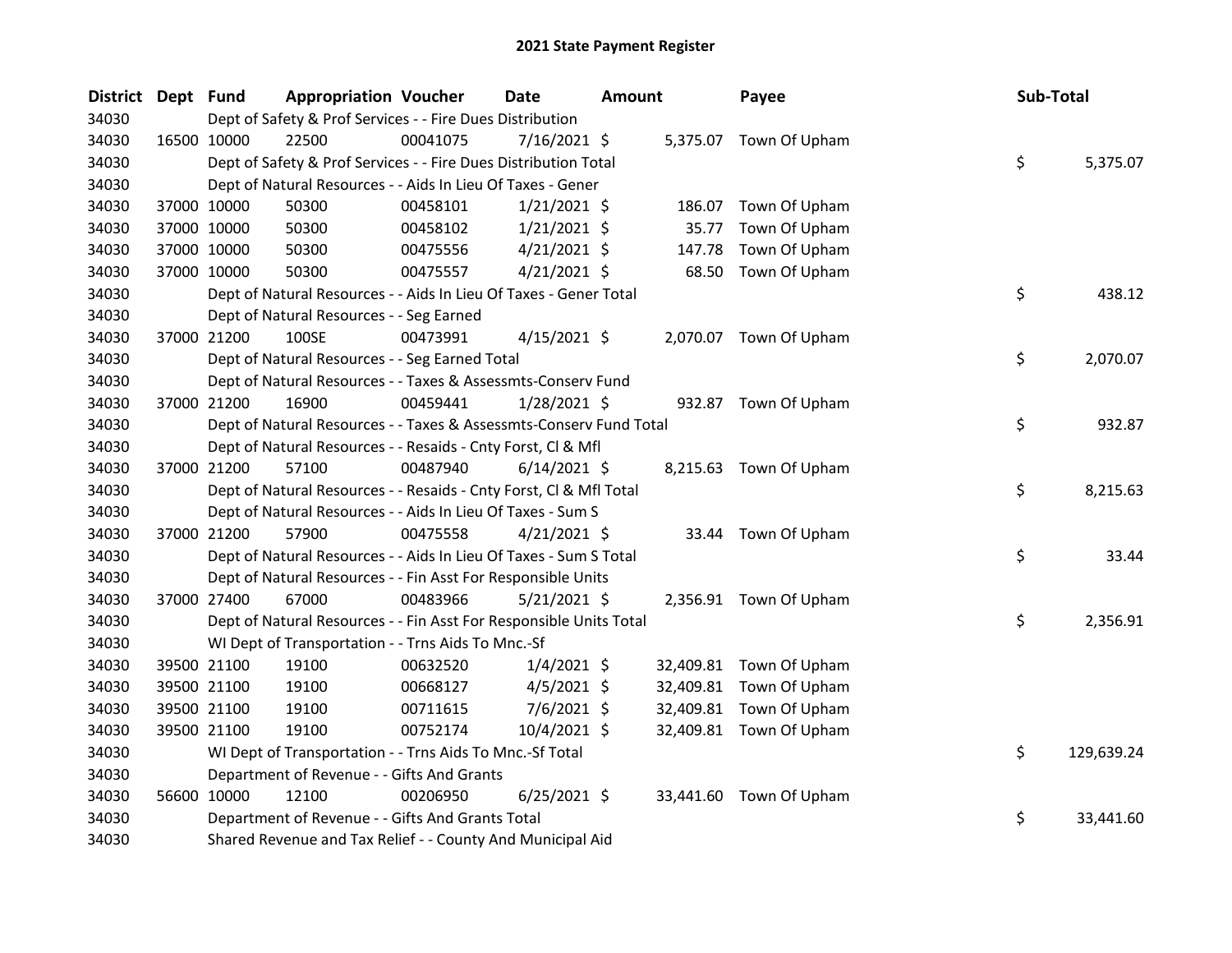| <b>District</b> | Dept Fund   |             | <b>Appropriation Voucher</b>                                     |          | Date            | <b>Amount</b> |          | Payee         |    | Sub-Total  |
|-----------------|-------------|-------------|------------------------------------------------------------------|----------|-----------------|---------------|----------|---------------|----|------------|
| 34030           |             | 83500 10000 | 10500                                                            | 00081591 | $7/26/2021$ \$  |               | 1,201.06 | Town Of Upham |    |            |
| 34030           |             | 83500 10000 | 10500                                                            | 00088692 | 11/15/2021 \$   |               | 6,806.02 | Town Of Upham |    |            |
| 34030           |             |             | Shared Revenue and Tax Relief - - County And Municipal Aid Total |          |                 |               |          |               | \$ | 8,007.08   |
| 34030           |             |             | Shared Revenue and Tax Relief - - Exempt Computer Aid            |          |                 |               |          |               |    |            |
| 34030           |             | 83500 10000 | 10900                                                            | 00084188 | $7/26/2021$ \$  |               | 6.24     | Town Of Upham |    |            |
| 34030           |             |             | Shared Revenue and Tax Relief - - Exempt Computer Aid Total      |          |                 |               |          |               | \$ | 6.24       |
| 34030           |             |             | Shared Revenue and Tax Relief - - Utility Aid                    |          |                 |               |          |               |    |            |
| 34030           |             | 83500 10000 | 11000                                                            | 00081591 | $7/26/2021$ \$  |               | 670.14   | Town Of Upham |    |            |
| 34030           |             | 83500 10000 | 11000                                                            | 00088692 | $11/15/2021$ \$ |               | 3,826.61 | Town Of Upham |    |            |
| 34030           |             |             | Shared Revenue and Tax Relief - - Utility Aid Total              |          |                 |               |          |               | \$ | 4,496.75   |
| 34030           |             |             | Shared Revenue and Tax Relief - - Personal Property Aid          |          |                 |               |          |               |    |            |
| 34030           | 83500 10000 |             | 11100                                                            | 00077369 | $5/3/2021$ \$   |               | 196.81   | Town Of Upham |    |            |
| 34030           |             |             | Shared Revenue and Tax Relief - - Personal Property Aid Total    |          |                 |               |          |               | \$ | 196.81     |
| 34030 Total     |             |             |                                                                  |          |                 |               |          |               | Ŝ. | 195,209.83 |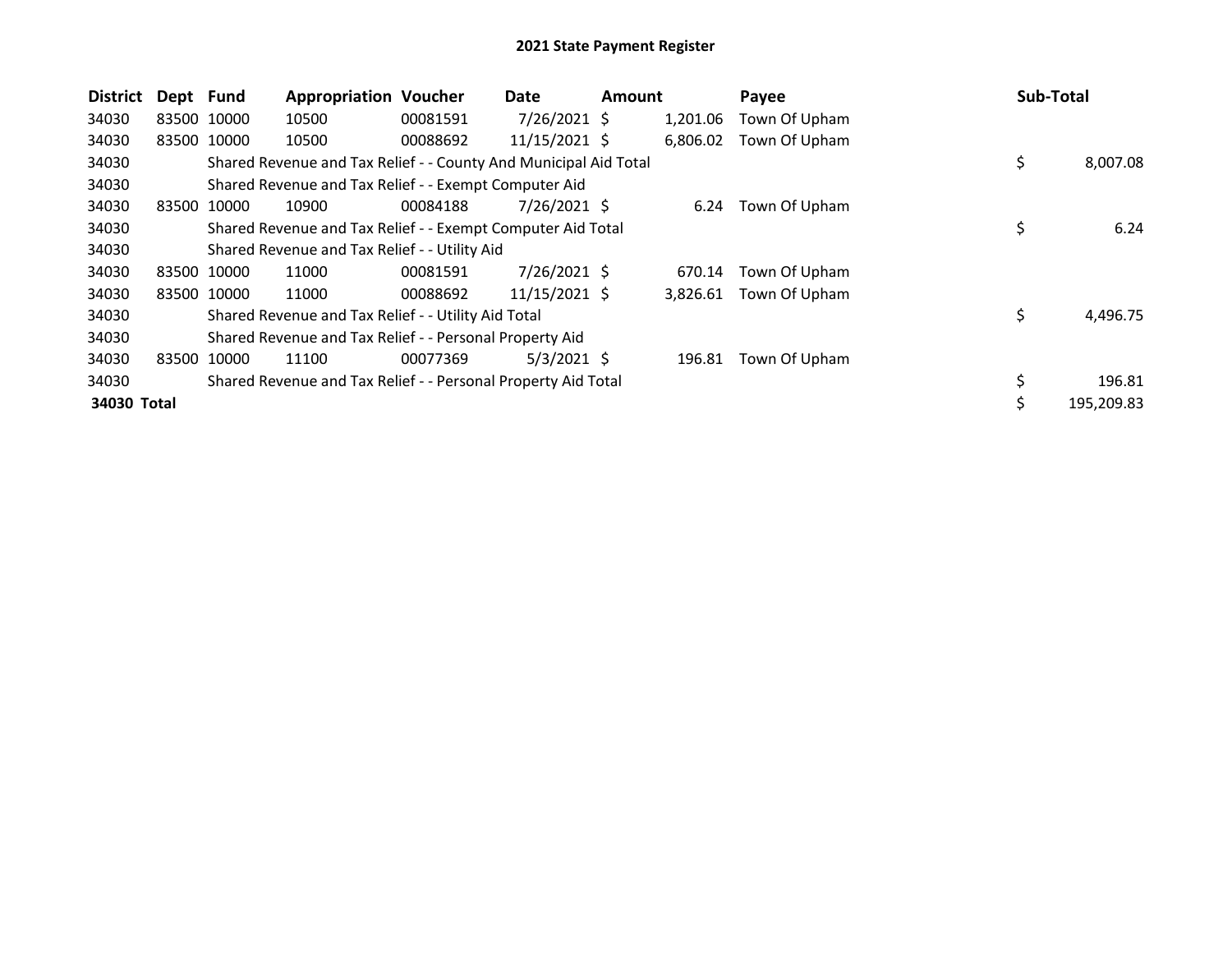| District Dept Fund |                                                                                   | <b>Appropriation Voucher</b>                                       |          | <b>Date</b>    | <b>Amount</b> |           | Payee                   |  | Sub-Total |           |  |
|--------------------|-----------------------------------------------------------------------------------|--------------------------------------------------------------------|----------|----------------|---------------|-----------|-------------------------|--|-----------|-----------|--|
| 34032              | Dept of Safety & Prof Services - - Fire Dues Distribution<br>858.31 Town Of Vilas |                                                                    |          |                |               |           |                         |  |           |           |  |
| 34032              | 16500 10000                                                                       | 22500                                                              | 00041076 | 7/16/2021 \$   |               |           |                         |  |           |           |  |
| 34032              |                                                                                   | Dept of Safety & Prof Services - - Fire Dues Distribution Total    |          |                |               |           |                         |  | \$        | 858.31    |  |
| 34032              |                                                                                   | Dept of Natural Resources - - Resaids - Cnty Forst, CI & Mfl       |          |                |               |           |                         |  |           |           |  |
| 34032              | 37000 21200                                                                       | 57100                                                              | 00487941 | $6/14/2021$ \$ |               |           | 2,317.99 Town Of Vilas  |  |           |           |  |
| 34032              |                                                                                   | Dept of Natural Resources - - Resaids - Cnty Forst, Cl & Mfl Total |          |                |               |           |                         |  | \$        | 2,317.99  |  |
| 34032              |                                                                                   | Dept of Natural Resources - - Fin Asst For Responsible Units       |          |                |               |           |                         |  |           |           |  |
| 34032              | 37000 27400                                                                       | 67000                                                              | 00483773 | $5/21/2021$ \$ |               |           | 234.58 Town Of Vilas    |  |           |           |  |
| 34032              |                                                                                   | Dept of Natural Resources - - Fin Asst For Responsible Units Total |          |                |               |           |                         |  | \$        | 234.58    |  |
| 34032              |                                                                                   | WI Dept of Transportation - - Trns Aids To Mnc.-Sf                 |          |                |               |           |                         |  |           |           |  |
| 34032              | 39500 21100                                                                       | 19100                                                              | 00632521 | $1/4/2021$ \$  |               | 17,982.09 | Town Of Vilas           |  |           |           |  |
| 34032              | 39500 21100                                                                       | 19100                                                              | 00668128 | $4/5/2021$ \$  |               | 17,982.09 | Town Of Vilas           |  |           |           |  |
| 34032              | 39500 21100                                                                       | 19100                                                              | 00711616 | $7/6/2021$ \$  |               | 17,982.09 | Town Of Vilas           |  |           |           |  |
| 34032              | 39500 21100                                                                       | 19100                                                              | 00752175 | 10/4/2021 \$   |               | 17,982.09 | Town Of Vilas           |  |           |           |  |
| 34032              |                                                                                   | WI Dept of Transportation - - Trns Aids To Mnc.-Sf Total           |          |                |               |           |                         |  | \$        | 71,928.36 |  |
| 34032              |                                                                                   | Department of Revenue - - Gifts And Grants                         |          |                |               |           |                         |  |           |           |  |
| 34032              | 56600 10000                                                                       | 12100                                                              | 00206951 | $6/25/2021$ \$ |               |           | 11,932.22 Town Of Vilas |  |           |           |  |
| 34032              |                                                                                   | Department of Revenue - - Gifts And Grants Total                   |          |                |               |           |                         |  | \$        | 11,932.22 |  |
| 34032              |                                                                                   | Shared Revenue and Tax Relief - - County And Municipal Aid         |          |                |               |           |                         |  |           |           |  |
| 34032              | 83500 10000                                                                       | 10500                                                              | 00081592 | 7/26/2021 \$   |               | 1,027.19  | Town Of Vilas           |  |           |           |  |
| 34032              | 83500 10000                                                                       | 10500                                                              | 00088693 | 11/15/2021 \$  |               |           | 5,820.77 Town Of Vilas  |  |           |           |  |
| 34032              |                                                                                   | Shared Revenue and Tax Relief - - County And Municipal Aid Total   |          |                |               |           |                         |  | \$        | 6,847.96  |  |
| 34032              |                                                                                   | Shared Revenue and Tax Relief - - Exempt Computer Aid              |          |                |               |           |                         |  |           |           |  |
| 34032              | 83500 10000                                                                       | 10900                                                              | 00084189 | 7/26/2021 \$   |               | 1.03      | Town Of Vilas           |  |           |           |  |
| 34032              |                                                                                   | Shared Revenue and Tax Relief - - Exempt Computer Aid Total        |          |                |               |           |                         |  | \$        | 1.03      |  |
| 34032              |                                                                                   | Shared Revenue and Tax Relief - - Personal Property Aid            |          |                |               |           |                         |  |           |           |  |
| 34032              | 83500 10000                                                                       | 11100                                                              | 00077370 | $5/3/2021$ \$  |               | 25.58     | Town Of Vilas           |  |           |           |  |
| 34032              |                                                                                   | Shared Revenue and Tax Relief - - Personal Property Aid Total      |          |                |               |           |                         |  | \$        | 25.58     |  |
| 34032 Total        |                                                                                   |                                                                    |          |                |               |           |                         |  | \$        | 94,146.03 |  |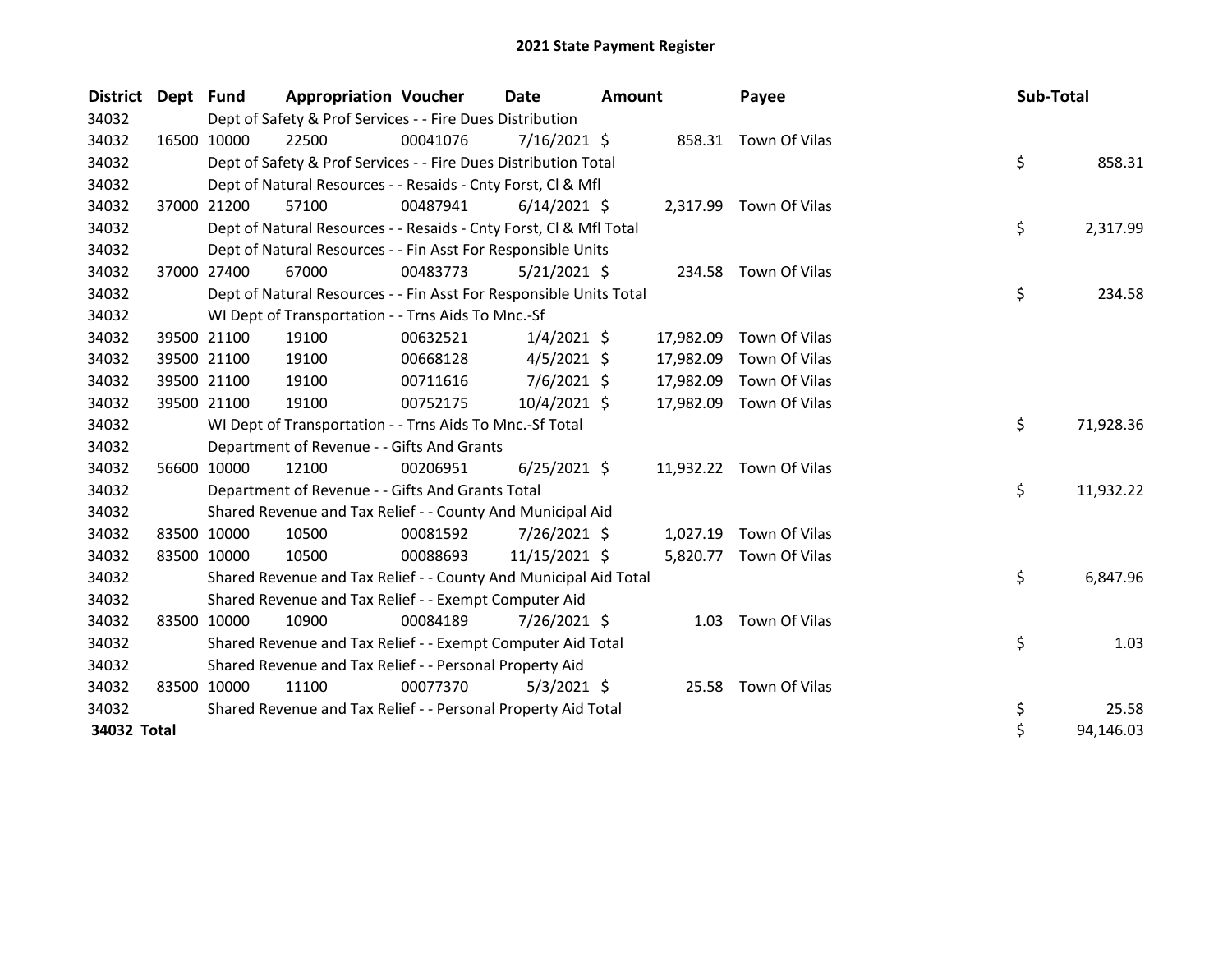| District Dept Fund |             | <b>Appropriation Voucher</b>                                       |          | Date           | <b>Amount</b> |           | Payee                        | Sub-Total |            |
|--------------------|-------------|--------------------------------------------------------------------|----------|----------------|---------------|-----------|------------------------------|-----------|------------|
| 34034              |             | Dept of Safety & Prof Services - - Fire Dues Distribution          |          |                |               |           |                              |           |            |
| 34034              | 16500 10000 | 22500                                                              | 00041078 | $7/16/2021$ \$ |               |           | 4,531.91 Town Of Wolf River  |           |            |
| 34034              |             | Dept of Safety & Prof Services - - Fire Dues Distribution Total    |          |                |               |           |                              | \$        | 4,531.91   |
| 34034              |             | Dept of Natural Resources - - Aids In Lieu Of Taxes - Gener        |          |                |               |           |                              |           |            |
| 34034              | 37000 10000 | 50300                                                              | 00458184 | $1/21/2021$ \$ |               |           | 9,259.16 Town Of Wolf River  |           |            |
| 34034              | 37000 10000 | 50300                                                              | 00458185 | $1/21/2021$ \$ |               | 1,510.50  | Town Of Wolf River           |           |            |
| 34034              | 37000 10000 | 50300                                                              | 00476861 | $4/21/2021$ \$ |               |           | 7,920.79 Town Of Wolf River  |           |            |
| 34034              |             | Dept of Natural Resources - - Aids In Lieu Of Taxes - Gener Total  |          |                |               |           |                              | \$        | 18,690.45  |
| 34034              |             | Dept of Natural Resources - - Seg Earned                           |          |                |               |           |                              |           |            |
| 34034              | 37000 21200 | 100SE                                                              | 00473992 | $4/15/2021$ \$ |               |           | 116.27 Town Of Wolf River    |           |            |
| 34034              |             | Dept of Natural Resources - - Seg Earned Total                     |          |                |               |           |                              | \$        | 116.27     |
| 34034              |             | Dept of Natural Resources - - Resaids - Cnty Forst, Cl & Mfl       |          |                |               |           |                              |           |            |
| 34034              | 37000 21200 | 57100                                                              | 00487942 | $6/14/2021$ \$ |               |           | 3,823.63 Town Of Wolf River  |           |            |
| 34034              |             | Dept of Natural Resources - - Resaids - Cnty Forst, Cl & Mfl Total |          |                |               |           |                              | \$        | 3,823.63   |
| 34034              |             | Dept of Natural Resources - - Aids In Lieu Of Taxes - Sum S        |          |                |               |           |                              |           |            |
| 34034              | 37000 21200 | 57900                                                              | 00476860 | $4/21/2021$ \$ |               |           | 270.51 Town Of Wolf River    |           |            |
| 34034              |             | Dept of Natural Resources - - Aids In Lieu Of Taxes - Sum S Total  |          |                |               |           |                              | \$        | 270.51     |
| 34034              |             | Dept of Natural Resources - - Resaids - Pymt In Lieu Tax Fed       |          |                |               |           |                              |           |            |
| 34034              | 37000 21200 | 58400                                                              | 00510814 | 9/28/2021 \$   |               |           | 78,663.49 Town Of Wolf River |           |            |
| 34034              |             | Dept of Natural Resources - - Resaids - Pymt In Lieu Tax Fed Total |          |                |               |           |                              | \$        | 78,663.49  |
| 34034              |             | Dept of Natural Resources - - Fin Asst For Responsible Units       |          |                |               |           |                              |           |            |
| 34034              | 37000 27400 | 67000                                                              | 00483173 | $5/21/2021$ \$ |               |           | 2,168.30 Town Of Wolf River  |           |            |
| 34034              |             | Dept of Natural Resources - - Fin Asst For Responsible Units Total |          |                |               |           |                              | \$        | 2,168.30   |
| 34034              |             | WI Dept of Transportation - - Trns Aids To Mnc.-Sf                 |          |                |               |           |                              |           |            |
| 34034              | 39500 21100 | 19100                                                              | 00632522 | $1/4/2021$ \$  |               | 49,590.36 | Town Of Wolf River           |           |            |
| 34034              | 39500 21100 | 19100                                                              | 00668129 | $4/5/2021$ \$  |               | 49,590.36 | Town Of Wolf River           |           |            |
| 34034              | 39500 21100 | 19100                                                              | 00711617 | $7/6/2021$ \$  |               | 49,590.36 | Town Of Wolf River           |           |            |
| 34034              | 39500 21100 | 19100                                                              | 00752176 | 10/4/2021 \$   |               |           | 49,590.36 Town Of Wolf River |           |            |
| 34034              |             | WI Dept of Transportation - - Trns Aids To Mnc.-Sf Total           |          |                |               |           |                              | \$        | 198,361.44 |
| 34034              |             | WI Dept of Transportation - - Loc Rd Imp Prg St Fd                 |          |                |               |           |                              |           |            |
| 34034              | 39500 21100 | 27800                                                              | 00721157 | 7/15/2021 \$   |               |           | 29,356.67 Town Of Wolf River |           |            |
| 34034              |             | WI Dept of Transportation - - Loc Rd Imp Prg St Fd Total           |          |                |               |           |                              | \$        | 29,356.67  |
| 34034              |             | Department of Revenue - - Gifts And Grants                         |          |                |               |           |                              |           |            |
| 34034              | 56600 10000 | 12100                                                              | 00206952 | $6/25/2021$ \$ |               |           | 37,890.02 Town Of Wolf River |           |            |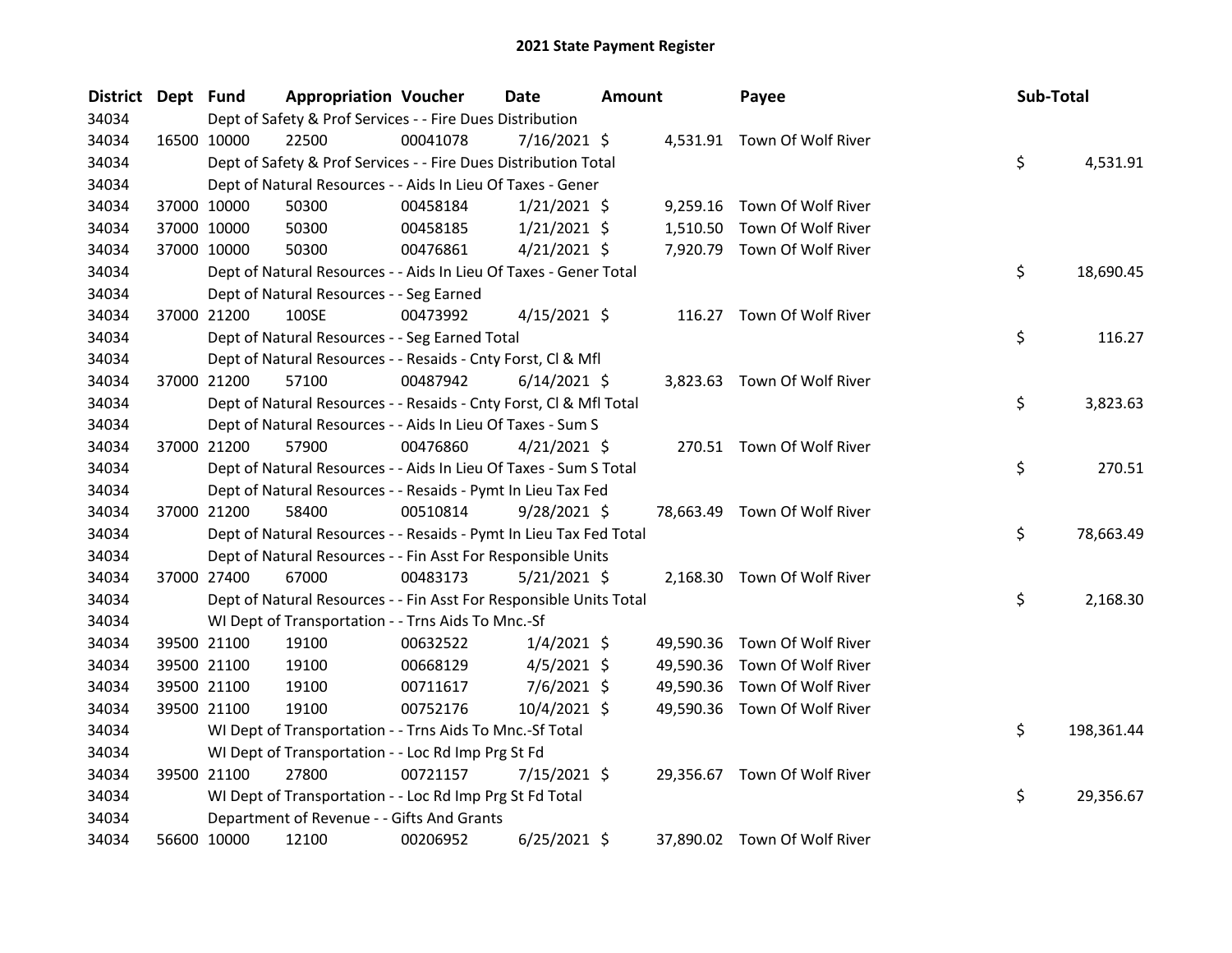| <b>District</b> | Dept | <b>Fund</b> | <b>Appropriation Voucher</b>                                        |          | Date<br><b>Amount</b> |  | Payee     | Sub-Total          |    |            |
|-----------------|------|-------------|---------------------------------------------------------------------|----------|-----------------------|--|-----------|--------------------|----|------------|
| 34034           |      |             | Department of Revenue - - Gifts And Grants Total                    |          |                       |  |           |                    | \$ | 37,890.02  |
| 34034           |      |             | Shared Revenue and Tax Relief - - County And Municipal Aid          |          |                       |  |           |                    |    |            |
| 34034           |      | 83500 10000 | 10500                                                               | 00081593 | 7/26/2021 \$          |  | 3.092.35  | Town Of Wolf River |    |            |
| 34034           |      | 83500 10000 | 10500                                                               | 00088694 | 11/15/2021 \$         |  | 17,523.32 | Town Of Wolf River |    |            |
| 34034           |      |             | Shared Revenue and Tax Relief - - County And Municipal Aid Total    |          |                       |  |           |                    | \$ | 20,615.67  |
| 34034           |      |             | Shared Revenue and Tax Relief - - Exempt Computer Aid               |          |                       |  |           |                    |    |            |
| 34034           |      | 83500 10000 | 10900                                                               | 00084190 | 7/26/2021 \$          |  | 4.16      | Town Of Wolf River |    |            |
| 34034           |      |             | Shared Revenue and Tax Relief - - Exempt Computer Aid Total         |          |                       |  |           |                    | \$ | 4.16       |
| 34034           |      |             | Shared Revenue and Tax Relief - - Personal Property Aid             |          |                       |  |           |                    |    |            |
| 34034           |      | 83500 10000 | 11100                                                               | 00077371 | 5/3/2021 S            |  | 55.65     | Town Of Wolf River |    |            |
| 34034           |      |             | Shared Revenue and Tax Relief - - Personal Property Aid Total       |          |                       |  |           |                    | \$ | 55.65      |
| 34034           |      |             | Shared Revenue and Tax Relief - - Payments For Municipal Svcs       |          |                       |  |           |                    |    |            |
| 34034           |      | 83500 10000 | 50100                                                               | 00073669 | $2/1/2021$ \$         |  | 111.82    | Town Of Wolf River |    |            |
| 34034           |      |             | Shared Revenue and Tax Relief - - Payments For Municipal Svcs Total |          |                       |  |           |                    |    | 111.82     |
| 34034 Total     |      |             |                                                                     |          |                       |  |           |                    | \$ | 394,659.99 |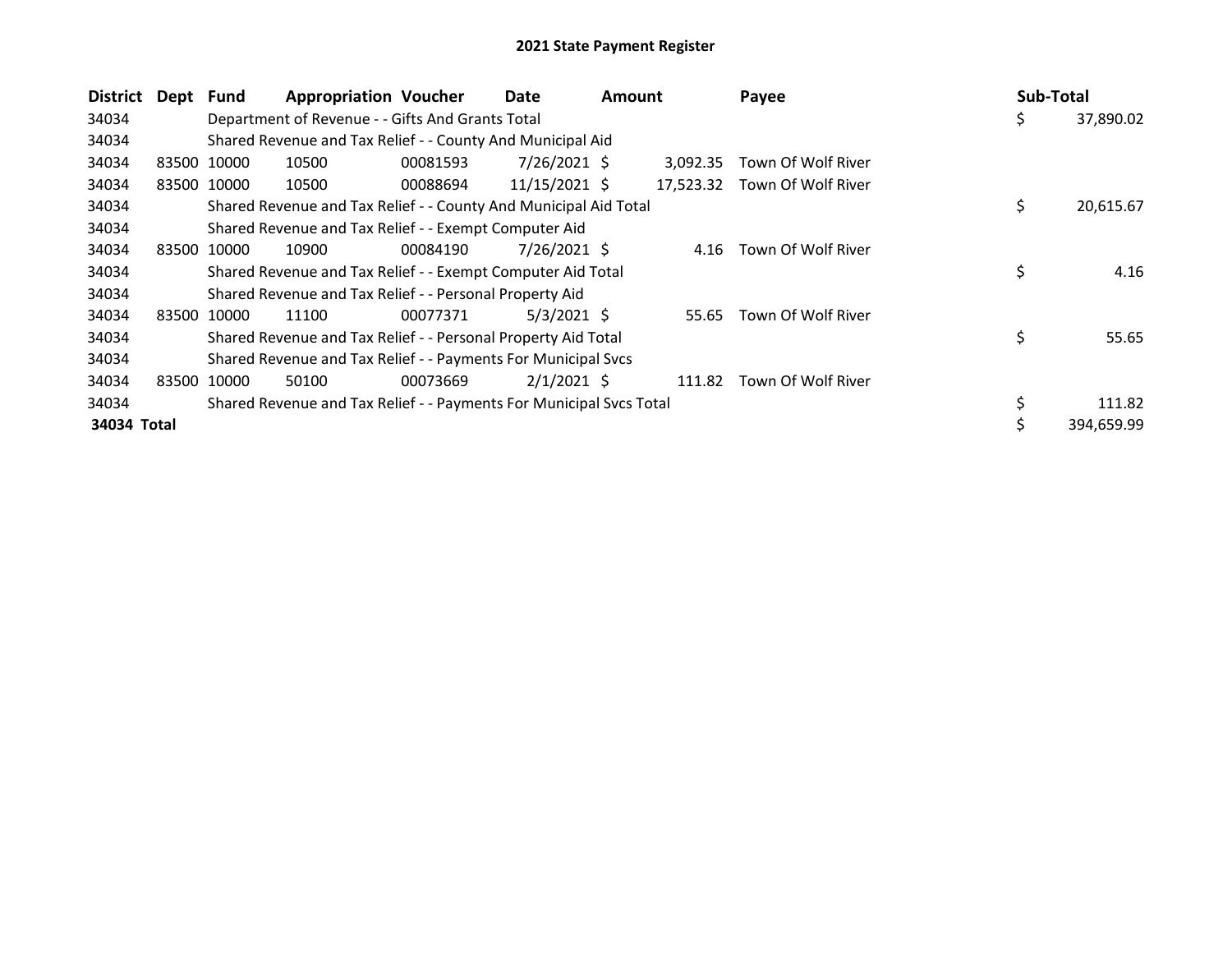| <b>District</b> | Dept Fund |             | <b>Appropriation Voucher</b>                                          |          | <b>Date</b>    | <b>Amount</b> |          | Payee                             | Sub-Total |            |
|-----------------|-----------|-------------|-----------------------------------------------------------------------|----------|----------------|---------------|----------|-----------------------------------|-----------|------------|
| 34191           |           |             | Dept of Safety & Prof Services - - Fire Dues Distribution             |          |                |               |          |                                   |           |            |
| 34191           |           | 16500 10000 | 22500                                                                 | 00041077 | $7/16/2021$ \$ |               |          | 891.89 White Lake, Village of     |           |            |
| 34191           |           |             | Dept of Safety & Prof Services - - Fire Dues Distribution Total       |          |                |               |          |                                   | \$        | 891.89     |
| 34191           |           |             | Dept of Natural Resources - - Aids In Lieu Of Taxes - Gener           |          |                |               |          |                                   |           |            |
| 34191           |           | 37000 10000 | 50300                                                                 | 00458180 | $1/21/2021$ \$ |               |          | 165.94 White Lake, Village of     |           |            |
| 34191           |           |             | Dept of Natural Resources - - Aids In Lieu Of Taxes - Gener Total     |          |                |               |          |                                   | \$        | 165.94     |
| 34191           |           |             | Dept of Natural Resources - - Resaids - Cnty Forst, Cl & Mfl          |          |                |               |          |                                   |           |            |
| 34191           |           | 37000 21200 | 57100                                                                 | 00487943 | $6/14/2021$ \$ |               |          | 99.05 White Lake, Village of      |           |            |
| 34191           |           |             | Dept of Natural Resources - - Resaids - Cnty Forst, Cl & Mfl Total    |          |                |               |          |                                   | \$        | 99.05      |
| 34191           |           |             | Dept of Natural Resources - - Fin Asst For Responsible Units          |          |                |               |          |                                   |           |            |
| 34191           |           | 37000 27400 | 67000                                                                 | 00483631 | $5/21/2021$ \$ |               |          | 763.98 White Lake, Village of     |           |            |
| 34191           |           |             | Dept of Natural Resources - - Fin Asst For Responsible Units Total    |          |                |               |          |                                   | \$        | 763.98     |
| 34191           |           |             | WI Dept of Transportation - - Trns Aids To Mnc.-Sf                    |          |                |               |          |                                   |           |            |
| 34191           |           | 39500 21100 | 19100                                                                 | 00632523 | $1/4/2021$ \$  |               |          | 5,052.33 White Lake, Village of   |           |            |
| 34191           |           | 39500 21100 | 19100                                                                 | 00668130 | $4/5/2021$ \$  |               | 5,052.33 | White Lake, Village of            |           |            |
| 34191           |           | 39500 21100 | 19100                                                                 | 00711618 | $7/6/2021$ \$  |               |          | 5,052.33 White Lake, Village of   |           |            |
| 34191           |           | 39500 21100 | 19100                                                                 | 00752177 | $10/4/2021$ \$ |               |          | 5,052.33 White Lake, Village of   |           |            |
| 34191           |           |             | WI Dept of Transportation - - Trns Aids To Mnc.-Sf Total              |          |                |               |          |                                   | \$        | 20,209.32  |
| 34191           |           |             | Department of Administration - - Federal Aid, Local Assistance        |          |                |               |          |                                   |           |            |
| 34191           |           | 50500 10000 | 74300                                                                 | 00140627 | $2/12/2021$ \$ |               |          | 251,039.78 White Lake, Village of |           |            |
| 34191           |           | 50500 10000 | 74300                                                                 | 00149334 | 7/27/2021 \$   |               |          | 532,390.44 White Lake, Village of |           |            |
| 34191           |           |             | Department of Administration - - Federal Aid, Local Assistance Total  |          |                |               |          |                                   | \$        | 783,430.22 |
| 34191           |           |             | Department of Revenue - - Gifts And Grants                            |          |                |               |          |                                   |           |            |
| 34191           |           | 56600 10000 | 12100                                                                 | 00206953 | $6/25/2021$ \$ |               |          | 18,421.67 White Lake, Village of  |           |            |
| 34191           |           |             | Department of Revenue - - Gifts And Grants Total                      |          |                |               |          |                                   | \$        | 18,421.67  |
| 34191           |           |             | Shared Revenue and Tax Relief - - Expenditure Restraint Program       |          |                |               |          |                                   |           |            |
| 34191           |           | 83500 10000 | 10100                                                                 | 00081594 | 7/26/2021 \$   |               |          | 925.33 White Lake, Village of     |           |            |
| 34191           |           |             | Shared Revenue and Tax Relief - - Expenditure Restraint Program Total |          |                |               |          |                                   | \$        | 925.33     |
| 34191           |           |             | Shared Revenue and Tax Relief - - County And Municipal Aid            |          |                |               |          |                                   |           |            |
| 34191           |           | 83500 10000 | 10500                                                                 | 00081594 | 7/26/2021 \$   |               |          | 16,084.70 White Lake, Village of  |           |            |
| 34191           |           | 83500 10000 | 10500                                                                 | 00088695 | 11/15/2021 \$  |               |          | 91,146.66 White Lake, Village of  |           |            |
| 34191           |           |             | Shared Revenue and Tax Relief - - County And Municipal Aid Total      |          |                |               |          |                                   | \$        | 107,231.36 |
| 34191           |           |             | Shared Revenue and Tax Relief - - Exempt Computer Aid                 |          |                |               |          |                                   |           |            |
| 34191           |           | 83500 10000 | 10900                                                                 | 00084191 | 7/26/2021 \$   |               |          | 100.81 White Lake, Village of     |           |            |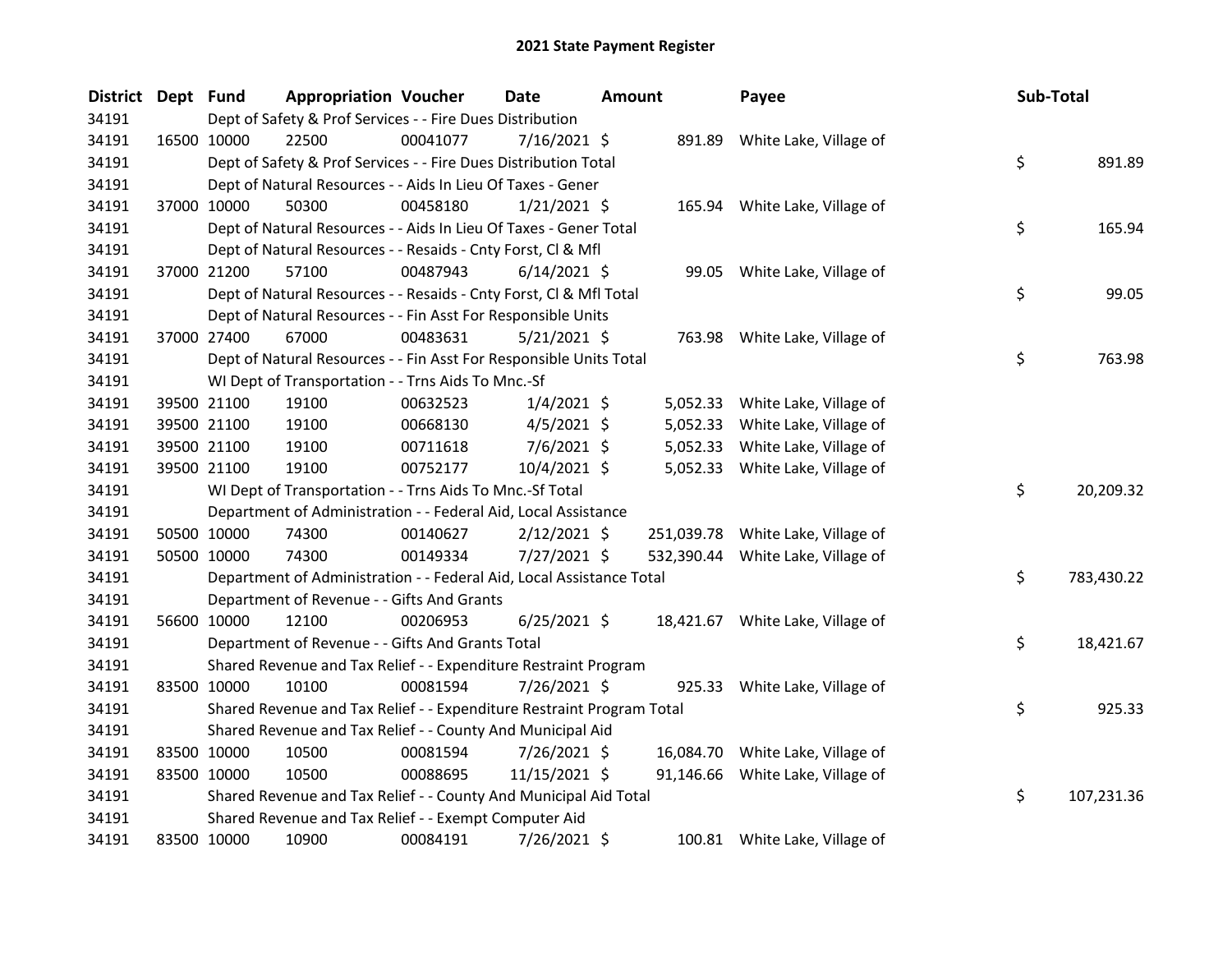| District Dept Fund |             | <b>Appropriation Voucher</b>                                  |          | Date          | Amount |  | Payee                        |  | Sub-Total |            |
|--------------------|-------------|---------------------------------------------------------------|----------|---------------|--------|--|------------------------------|--|-----------|------------|
| 34191              |             | Shared Revenue and Tax Relief - - Exempt Computer Aid Total   |          |               |        |  |                              |  |           | 100.81     |
| 34191              |             | Shared Revenue and Tax Relief - - Personal Property Aid       |          |               |        |  |                              |  |           |            |
| 34191              | 83500 10000 | 11100                                                         | 00077372 | $5/3/2021$ \$ |        |  | 86.20 White Lake, Village of |  |           |            |
| 34191              |             | Shared Revenue and Tax Relief - - Personal Property Aid Total |          |               |        |  |                              |  |           | 86.20      |
| 34191 Total        |             |                                                               |          |               |        |  |                              |  |           | 932.325.77 |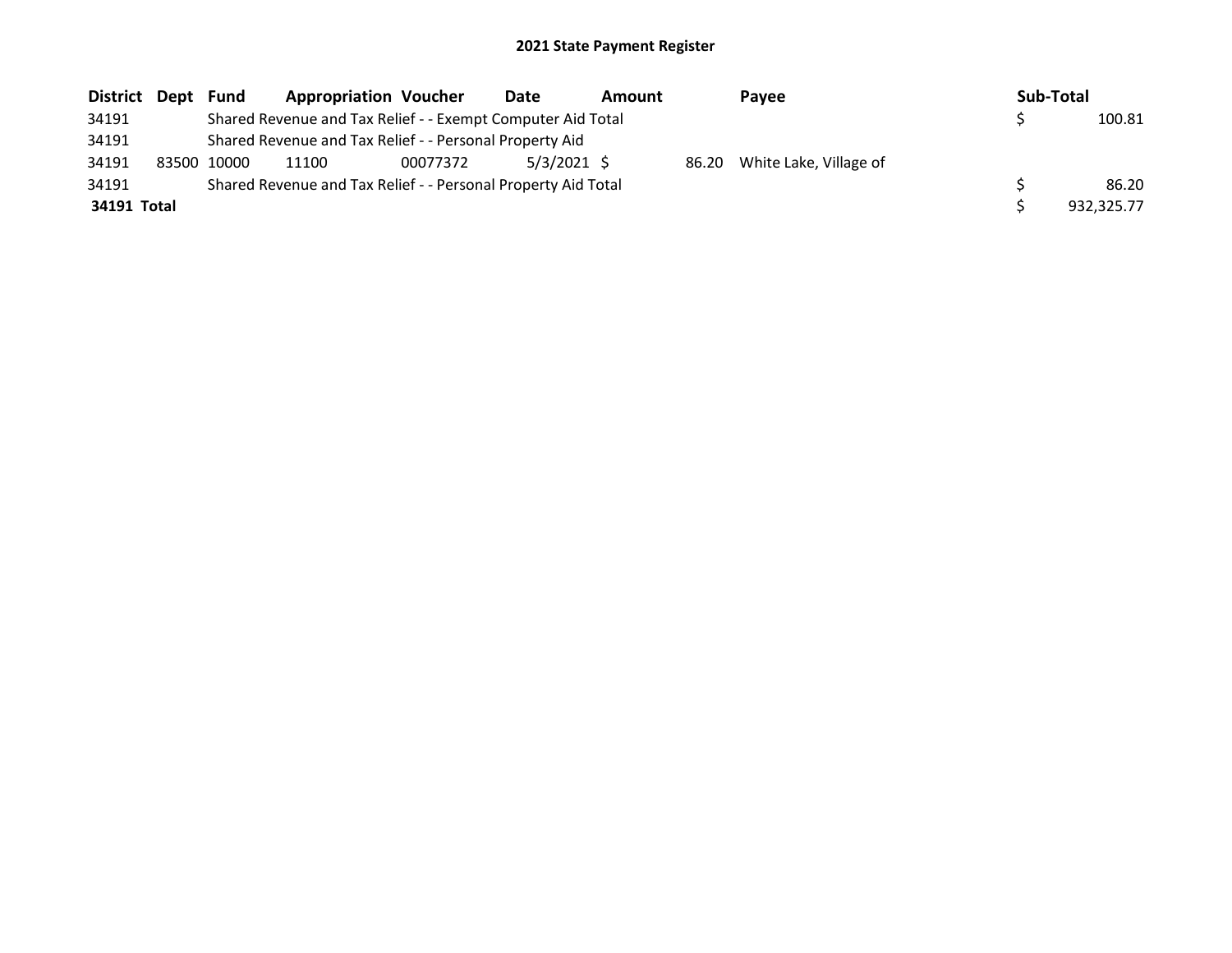| <b>District</b> | Dept Fund |             | <b>Appropriation Voucher</b>                                      |          | Date           | <b>Amount</b> |        | Payee                    | Sub-Total |           |
|-----------------|-----------|-------------|-------------------------------------------------------------------|----------|----------------|---------------|--------|--------------------------|-----------|-----------|
| 34201           |           |             | Dept of Safety & Prof Services - - Fire Dues Distribution         |          |                |               |        |                          |           |           |
| 34201           |           | 16500 10000 | 22500                                                             | 00041062 | $7/16/2021$ \$ |               |        | 18,329.42 City Of Antigo |           |           |
| 34201           |           |             | Dept of Safety & Prof Services - - Fire Dues Distribution Total   |          |                |               |        |                          | \$        | 18,329.42 |
| 34201           |           |             | Dept of Natural Resources - - Aids In Lieu Of Taxes - Gener       |          |                |               |        |                          |           |           |
| 34201           |           | 37000 10000 | 50300                                                             | 00458132 | $1/21/2021$ \$ |               | 2.53   | City Of Antigo           |           |           |
| 34201           |           | 37000 10000 | 50300                                                             | 00458133 | $1/21/2021$ \$ |               |        | 3,217.55 City Of Antigo  |           |           |
| 34201           |           |             | Dept of Natural Resources - - Aids In Lieu Of Taxes - Gener Total |          |                |               |        |                          | \$        | 3,220.08  |
| 34201           |           |             | Dept of Natural Resources - - Gen Program Ops-State Funds         |          |                |               |        |                          |           |           |
| 34201           |           | 37000 21200 | 16100                                                             | 00466170 | $3/4/2021$ \$  |               | 22.88  | City Of Antigo           |           |           |
| 34201           |           | 37000 21200 | 16100                                                             | 00471196 | $4/2/2021$ \$  |               | 22.88  | City Of Antigo           |           |           |
| 34201           |           | 37000 21200 | 16100                                                             | 00479102 | 5/6/2021 \$    |               | 22.88  | City Of Antigo           |           |           |
| 34201           |           | 37000 21200 | 16100                                                             | 00486127 | $6/7/2021$ \$  |               | 22.88  | City Of Antigo           |           |           |
| 34201           |           | 37000 21200 | 16100                                                             | 00519969 | 11/16/2021 \$  |               | 22.88  | City Of Antigo           |           |           |
| 34201           |           | 37000 21200 | 16100                                                             | 00519970 | 11/16/2021 \$  |               | 22.88  | City Of Antigo           |           |           |
| 34201           |           | 37000 21200 | 16100                                                             | 00519974 | 11/19/2021 \$  |               | 22.88  | City Of Antigo           |           |           |
| 34201           |           | 37000 21200 | 16100                                                             | 00526661 | 12/22/2021 \$  |               | 22.88  | City Of Antigo           |           |           |
| 34201           |           |             | Dept of Natural Resources - - Gen Program Ops-State Funds Total   |          |                |               |        |                          | \$        | 183.04    |
| 34201           |           |             | Dept of Natural Resources - - General Program Operations --       |          |                |               |        |                          |           |           |
| 34201           |           | 37000 21200 | 25400                                                             | 00461854 | 2/10/2021 \$   |               | 145.30 | City Of Antigo           |           |           |
| 34201           |           | 37000 21200 | 25400                                                             | 00463016 | $2/16/2021$ \$ |               | 137.85 | City Of Antigo           |           |           |
| 34201           |           | 37000 21200 | 25400                                                             | 00468878 | $3/17/2021$ \$ |               | 138.02 | City Of Antigo           |           |           |
| 34201           |           | 37000 21200 | 25400                                                             | 00482330 | 5/19/2021 \$   |               | 158.18 | City Of Antigo           |           |           |
| 34201           |           | 37000 21200 | 25400                                                             | 00482462 | $5/20/2021$ \$ |               | 143.78 | City Of Antigo           |           |           |
| 34201           |           | 37000 21200 | 25400                                                             | 00498909 | 7/22/2021 \$   |               | 152.42 | City Of Antigo           |           |           |
| 34201           |           | 37000 21200 | 25400                                                             | 00517440 | 11/1/2021 \$   |               | 146.66 | City Of Antigo           |           |           |
| 34201           |           |             | Dept of Natural Resources - - General Program Operations -- Total |          |                |               |        |                          | \$        | 1,022.21  |
| 34201           |           |             | Dept of Natural Resources - - GPO--State Funds                    |          |                |               |        |                          |           |           |
| 34201           |           | 37000 21200 | 86100                                                             | 00458015 | 1/21/2021 \$   |               | 23.57  | City Of Antigo           |           |           |
| 34201           |           | 37000 21200 | 86100                                                             | 00461859 | $2/10/2021$ \$ |               | 177.93 | City Of Antigo           |           |           |
| 34201           |           | 37000 21200 | 86100                                                             | 00461863 | 2/8/2021 \$    |               | 23.57  | City Of Antigo           |           |           |
| 34201           |           | 37000 21200 | 86100                                                             | 00462023 | 2/9/2021 \$    |               | 66.70  | City Of Antigo           |           |           |
| 34201           |           | 37000 21200 | 86100                                                             | 00463008 | $2/16/2021$ \$ |               | 170.76 | City Of Antigo           |           |           |
| 34201           |           | 37000 21200 | 86100                                                             | 00463011 | $2/16/2021$ \$ |               | 155.46 | City Of Antigo           |           |           |
| 34201           |           | 37000 21200 | 86100                                                             | 00463021 | 2/16/2021 \$   |               | 61.75  | City Of Antigo           |           |           |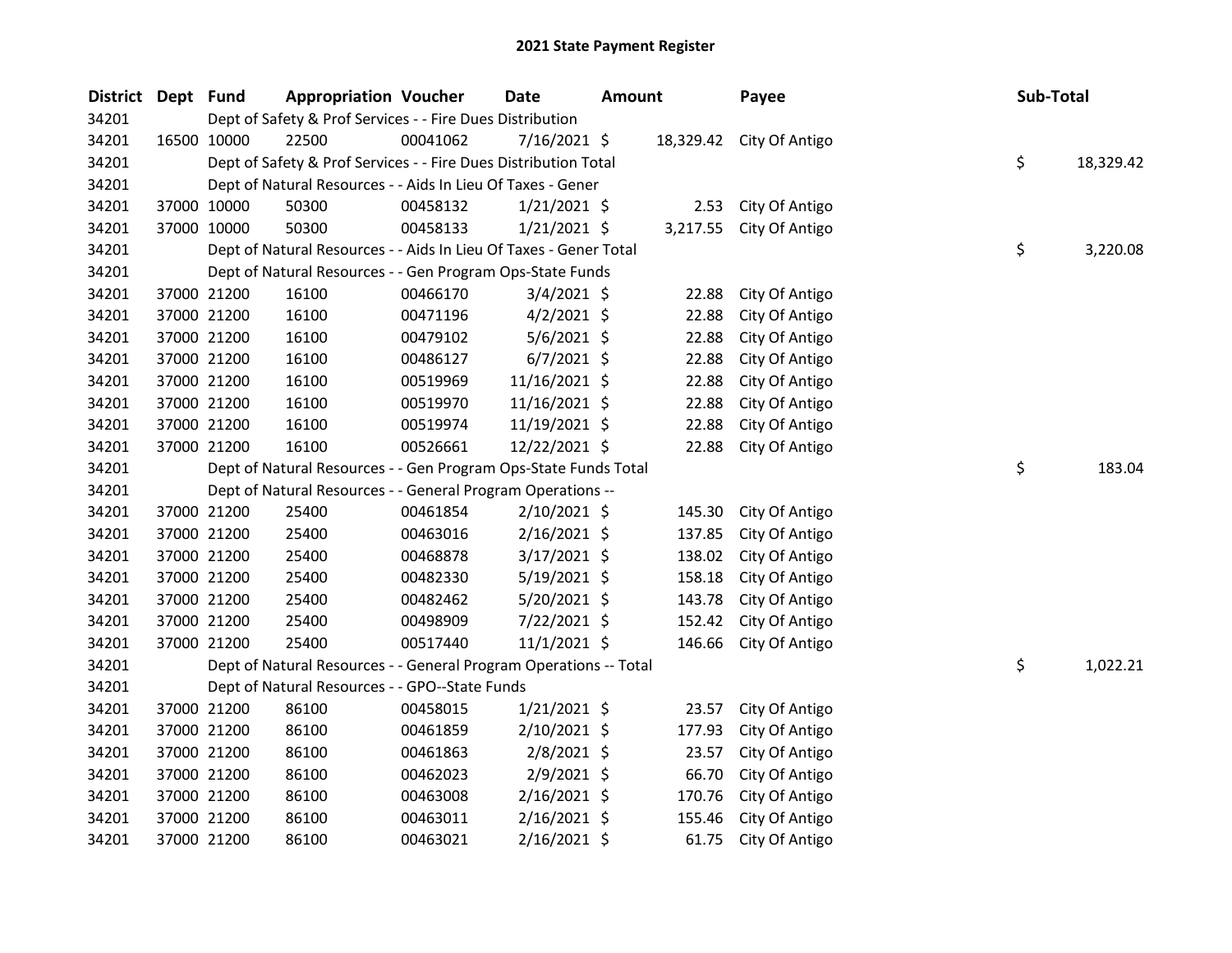| <b>District</b> | Dept Fund |             | <b>Appropriation Voucher</b>                                       |          | <b>Date</b>    | <b>Amount</b> |           | Payee                    | Sub-Total |           |
|-----------------|-----------|-------------|--------------------------------------------------------------------|----------|----------------|---------------|-----------|--------------------------|-----------|-----------|
| 34201           |           | 37000 21200 | 86100                                                              | 00463023 | 2/16/2021 \$   |               | 170.97    | City Of Antigo           |           |           |
| 34201           |           | 37000 21200 | 86100                                                              | 00468879 | $3/17/2021$ \$ |               | 59.75     | City Of Antigo           |           |           |
| 34201           |           | 37000 21200 | 86100                                                              | 00468881 | $3/17/2021$ \$ |               | 165.79    | City Of Antigo           |           |           |
| 34201           |           | 37000 21200 | 86100                                                              | 00482340 | $5/19/2021$ \$ |               | 172.74    | City Of Antigo           |           |           |
| 34201           |           | 37000 21200 | 86100                                                              | 00482341 | $5/19/2021$ \$ |               | 66.70     | City Of Antigo           |           |           |
| 34201           |           | 37000 21200 | 86100                                                              | 00482500 | 5/20/2021 \$   |               | 59.75     | City Of Antigo           |           |           |
| 34201           |           | 37000 21200 | 86100                                                              | 00488883 | $6/11/2021$ \$ |               | 69.20     | City Of Antigo           |           |           |
| 34201           |           | 37000 21200 | 86100                                                              | 00488887 | $6/11/2021$ \$ |               | 169.19    | City Of Antigo           |           |           |
| 34201           |           | 37000 21200 | 86100                                                              | 00488909 | $6/11/2021$ \$ |               | 170.97    | City Of Antigo           |           |           |
| 34201           |           | 37000 21200 | 86100                                                              | 00490146 | $6/15/2021$ \$ |               | 177.92    | City Of Antigo           |           |           |
| 34201           |           | 37000 21200 | 86100                                                              | 00493368 | $7/2/2021$ \$  |               | 22.88     | City Of Antigo           |           |           |
| 34201           |           | 37000 21200 | 86100                                                              | 00499908 | 8/2/2021 \$    |               | 59.75     | City Of Antigo           |           |           |
| 34201           |           | 37000 21200 | 86100                                                              | 00499910 | $8/2/2021$ \$  |               | 172.74    | City Of Antigo           |           |           |
| 34201           |           | 37000 21200 | 86100                                                              | 00502864 | 8/16/2021 \$   |               | 177.92    | City Of Antigo           |           |           |
| 34201           |           | 37000 21200 | 86100                                                              | 00502866 | 8/16/2021 \$   |               | 143.78    | City Of Antigo           |           |           |
| 34201           |           | 37000 21200 | 86100                                                              | 00503732 | 8/17/2021 \$   |               | 61.54     | City Of Antigo           |           |           |
| 34201           |           | 37000 21200 | 86100                                                              | 00517441 | $11/1/2021$ \$ |               | 52.80     | City Of Antigo           |           |           |
| 34201           |           | 37000 21200 | 86100                                                              | 00517442 | $11/1/2021$ \$ |               | 172.74    | City Of Antigo           |           |           |
| 34201           |           | 37000 21200 | 86100                                                              | 00520984 | 11/22/2021 \$  |               | 59.75     | City Of Antigo           |           |           |
| 34201           |           | 37000 21200 | 86100                                                              | 00520989 | 11/22/2021 \$  |               | 152.42    | City Of Antigo           |           |           |
| 34201           |           | 37000 21200 | 86100                                                              | 00520994 | 11/22/2021 \$  |               | 165.79    | City Of Antigo           |           |           |
| 34201           |           | 37000 21200 | 86100                                                              | 00522234 | 11/30/2021 \$  |               | 172.74    | City Of Antigo           |           |           |
| 34201           |           | 37000 21200 | 86100                                                              | 00522236 | 11/30/2021 \$  |               | 158.18    | City Of Antigo           |           |           |
| 34201           |           | 37000 21200 | 86100                                                              | 00522237 | 11/30/2021 \$  |               | 66.70     | City Of Antigo           |           |           |
| 34201           |           | 37000 21200 | 86100                                                              | 00526332 | 12/21/2021 \$  |               | 378.10    | City Of Antigo           |           |           |
| 34201           |           |             | Dept of Natural Resources - - GPO--State Funds Total               |          |                |               |           |                          | \$        | 3,980.55  |
| 34201           |           |             | Dept of Natural Resources - - Fin Asst For Responsible Units       |          |                |               |           |                          |           |           |
| 34201           |           | 37000 27400 | 67000                                                              | 00483852 | $5/21/2021$ \$ |               |           | 57,659.17 City Of Antigo |           |           |
| 34201           |           |             | Dept of Natural Resources - - Fin Asst For Responsible Units Total |          |                |               |           |                          | \$        | 57,659.17 |
| 34201           |           |             | Dept of Natural Resources - - Land Acquisition                     |          |                |               |           |                          |           |           |
| 34201           |           | 37000 36300 | TA100                                                              | 00457658 | 1/21/2021 \$   |               | 64,245.00 | City Of Antigo           |           |           |
| 34201           |           |             | Dept of Natural Resources - - Land Acquisition Total               |          |                |               |           |                          | \$        | 64,245.00 |
| 34201           |           |             | WI Dept of Transportation - - Conn Hwy Aids St Fds                 |          |                |               |           |                          |           |           |
| 34201           |           | 39500 21100 | 16200                                                              | 00633564 | $1/4/2021$ \$  |               | 16,847.18 | City Of Antigo           |           |           |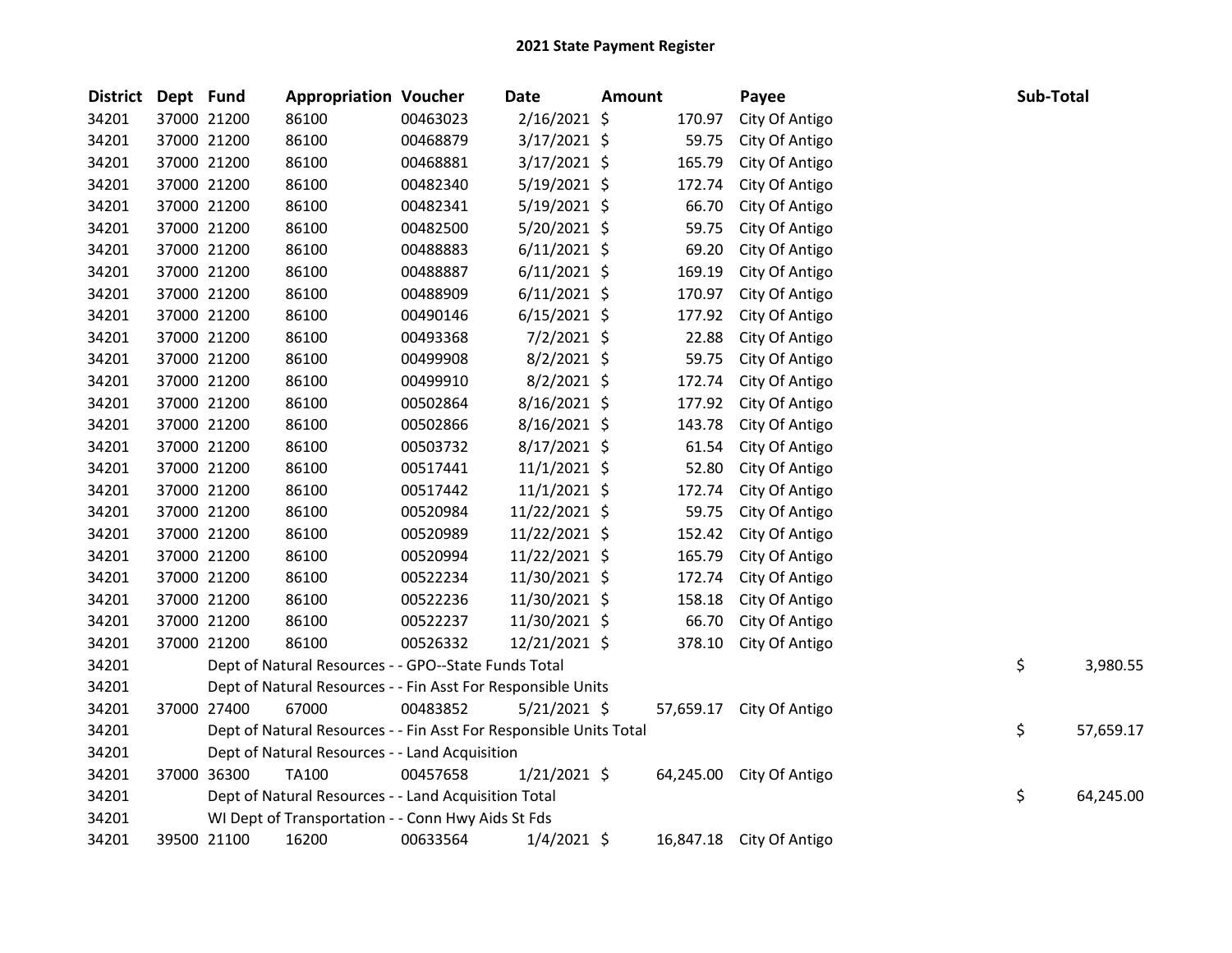| District | Dept Fund |             | <b>Appropriation Voucher</b>                                                    |                         | Date           | <b>Amount</b> |            | Payee                    | Sub-Total        |
|----------|-----------|-------------|---------------------------------------------------------------------------------|-------------------------|----------------|---------------|------------|--------------------------|------------------|
| 34201    |           | 39500 21100 | 16200                                                                           | 00669171                | $4/5/2021$ \$  |               | 16,847.18  | City Of Antigo           |                  |
| 34201    |           | 39500 21100 | 16200                                                                           | 00712659                | 7/6/2021 \$    |               | 16,847.18  | City Of Antigo           |                  |
| 34201    |           | 39500 21100 | 16200                                                                           | 00753218                | 10/4/2021 \$   |               | 16,847.19  | City Of Antigo           |                  |
| 34201    |           |             | WI Dept of Transportation - - Conn Hwy Aids St Fds Total                        |                         |                |               |            |                          | \$<br>67,388.73  |
| 34201    |           |             | WI Dept of Transportation - - Trns Aids To Mnc.-Sf                              |                         |                |               |            |                          |                  |
| 34201    |           | 39500 21100 | 19100                                                                           | 00632524                | $1/4/2021$ \$  |               | 110,591.73 | City Of Antigo           |                  |
| 34201    |           | 39500 21100 | 19100                                                                           | 00668131                | $4/5/2021$ \$  |               | 110,591.73 | City Of Antigo           |                  |
| 34201    |           | 39500 21100 | 19100                                                                           | 00711619                | $7/6/2021$ \$  |               | 110,591.73 | City Of Antigo           |                  |
| 34201    |           | 39500 21100 | 19100                                                                           | 00752178                | 10/4/2021 \$   |               | 110,591.75 | City Of Antigo           |                  |
| 34201    |           |             | WI Dept of Transportation - - Trns Aids To Mnc.-Sf Total                        |                         |                |               |            |                          | \$<br>442,366.94 |
| 34201    |           |             | WI Dept of Transportation - - Loc Rd Imp Prg St Fd                              |                         |                |               |            |                          |                  |
| 34201    |           | 39500 21100 | 27800                                                                           | 00726713                | 7/28/2021 \$   |               |            | 53,800.40 City Of Antigo |                  |
| 34201    |           |             | WI Dept of Transportation - - Loc Rd Imp Prg St Fd Total                        |                         |                |               |            |                          | \$<br>53,800.40  |
| 34201    |           |             | Department of Health Services - - Prepaid Medical Transport Reimbursement       |                         |                |               |            |                          |                  |
| 34201    |           | 43500 10000 | 16300                                                                           | AMBULANCE 11/15/2021 \$ |                |               |            | 58,610.38 City Of Antigo |                  |
| 34201    |           |             | Department of Health Services - - Prepaid Medical Transport Reimbursement Total |                         |                |               |            |                          | \$<br>58,610.38  |
| 34201    |           |             | Department of Justice - - Officer training reimbursement                        |                         |                |               |            |                          |                  |
| 34201    |           | 45500 10000 | 21400                                                                           | 00104684                | 11/12/2021 \$  |               |            | 2,400.00 City Of Antigo  |                  |
| 34201    |           |             | Department of Justice - - Officer training reimbursement Total                  |                         |                |               |            |                          | \$<br>2,400.00   |
| 34201    |           |             | Department of Military Affairs - - Energy Costs, Energy-Related A               |                         |                |               |            |                          |                  |
| 34201    |           | 46500 10000 | 10600                                                                           | 00088392                | $1/22/2021$ \$ |               | 262.17     | City Of Antigo           |                  |
| 34201    |           | 46500 10000 | 10600                                                                           | 00090276                | $2/19/2021$ \$ |               | 255.22     | City Of Antigo           |                  |
| 34201    |           | 46500 10000 | 10600                                                                           | 00091186                | $3/16/2021$ \$ |               | 262.17     | City Of Antigo           |                  |
| 34201    |           | 46500 10000 | 10600                                                                           | 00092764                | $4/19/2021$ \$ |               | 269.12     | City Of Antigo           |                  |
| 34201    |           | 46500 10000 | 10600                                                                           | 00094042                | $5/14/2021$ \$ |               | 255.22     | City Of Antigo           |                  |
| 34201    |           | 46500 10000 | 10600                                                                           | 00095355                | $6/11/2021$ \$ |               | 269.12     | City Of Antigo           |                  |
| 34201    |           | 46500 10000 | 10600                                                                           | 00099005                | 8/19/2021 \$   |               | 255.22     | City Of Antigo           |                  |
| 34201    |           | 46500 10000 | 10600                                                                           | 00100158                | $9/16/2021$ \$ |               | 262.17     | City Of Antigo           |                  |
| 34201    |           | 46500 10000 | 10600                                                                           | 00101421                | 10/15/2021 \$  |               | 262.17     | City Of Antigo           |                  |
| 34201    |           | 46500 10000 | 10600                                                                           | 00102593                | 11/12/2021 \$  |               | 262.17     | City Of Antigo           |                  |
| 34201    |           | 46500 10000 | 10600                                                                           | 00103693                | 12/9/2021 \$   |               | 269.12     | City Of Antigo           |                  |
| 34201    |           |             | Department of Military Affairs - - Energy Costs, Energy-Related A Total         |                         |                |               |            |                          | \$<br>2,883.87   |
| 34201    |           |             | Department of Military Affairs - - Federal Aid-Service Contracts                |                         |                |               |            |                          |                  |
| 34201    |           | 46500 10000 | 14100                                                                           | 00097462                | 7/16/2021 \$   |               | 276.07     | City Of Antigo           |                  |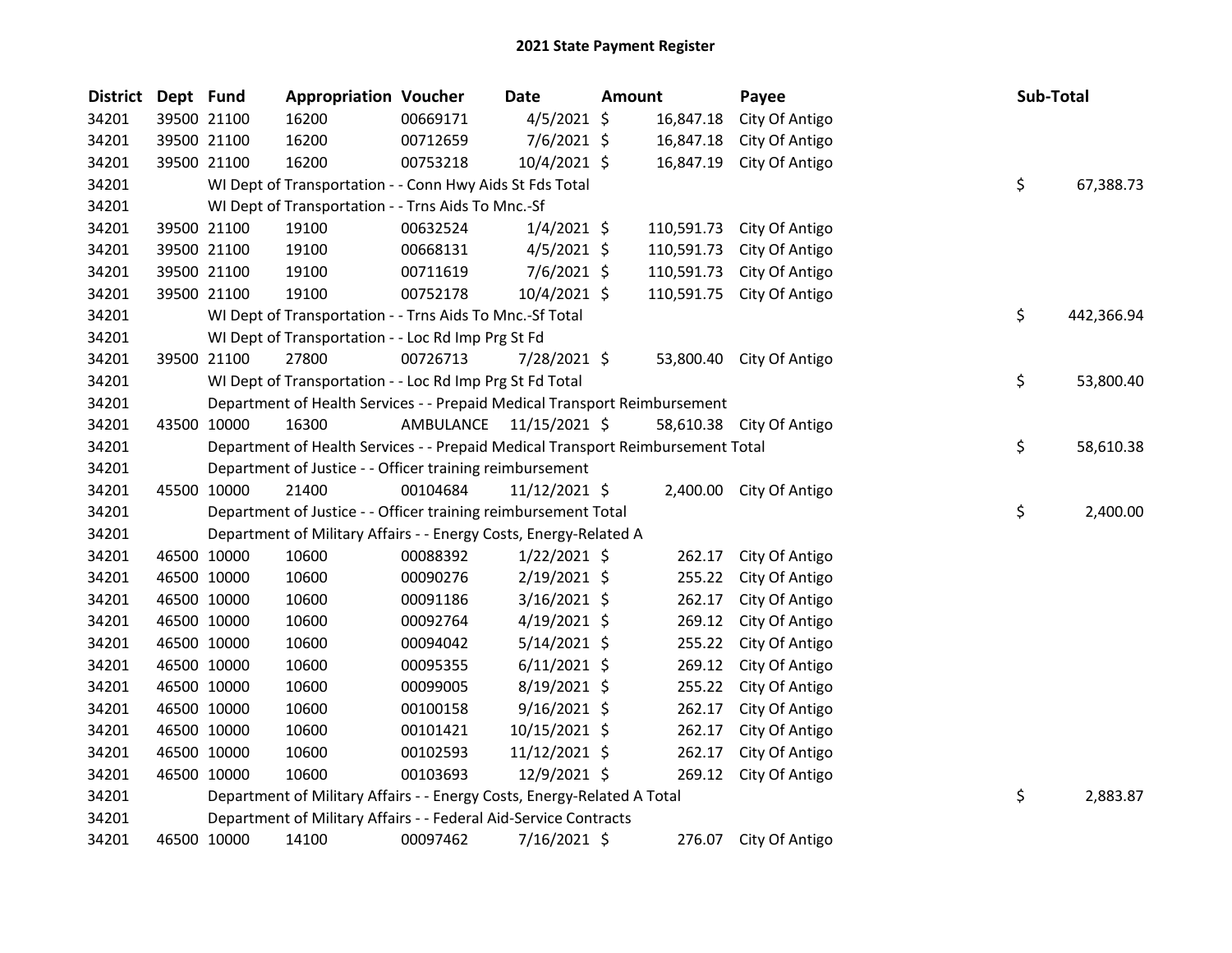| <b>District</b> | Dept Fund |             | <b>Appropriation Voucher</b>                                           |          | <b>Date</b>    | <b>Amount</b> | Payee                     |    | Sub-Total    |
|-----------------|-----------|-------------|------------------------------------------------------------------------|----------|----------------|---------------|---------------------------|----|--------------|
| 34201           |           |             | Department of Military Affairs - - Federal Aid-Service Contracts Total |          |                |               |                           | Ś. | 276.07       |
| 34201           |           |             | Department of Military Affairs - - Disaster Recovery Aid               |          |                |               |                           |    |              |
| 34201           |           | 46500 10000 | 30500                                                                  | 00086175 | $4/20/2021$ \$ |               | 6,088.85 City Of Antigo   |    |              |
| 34201           |           |             | Department of Military Affairs - - Disaster Recovery Aid Total         |          |                |               |                           | \$ | 6,088.85     |
| 34201           |           |             | Department of Military Affairs - - Federal Aid, Local Assistance       |          |                |               |                           |    |              |
| 34201           |           | 46500 10000 | 34200                                                                  | 00086175 | $4/20/2021$ \$ | 36,533.01     | City Of Antigo            |    |              |
| 34201           |           | 46500 10000 | 34200                                                                  | 00095337 | $6/11/2021$ \$ | 13,355.60     | City Of Antigo            |    |              |
| 34201           |           | 46500 10000 | 34200                                                                  | 00102505 | 11/8/2021 \$   | 12,788.37     | City Of Antigo            |    |              |
| 34201           |           | 46500 10000 | 34200                                                                  | 00103205 | 11/24/2021 \$  | 4,262.79      | City Of Antigo            |    |              |
| 34201           |           |             | Department of Military Affairs - - Federal Aid, Local Assistance Total |          |                |               |                           | \$ | 66,939.77    |
| 34201           |           |             | Department of Administration - - Federal Aid, Local Assistance         |          |                |               |                           |    |              |
| 34201           |           | 50500 10000 | 74300                                                                  | 00149568 | $8/2/2021$ \$  | 1,434,044.00  | City Of Antigo            |    |              |
| 34201           |           | 50500 10000 | 74300                                                                  | 00156206 | 12/14/2021 \$  | 61,829.23     | City Of Antigo            |    |              |
| 34201           |           |             | Department of Administration - - Federal Aid, Local Assistance Total   |          |                |               |                           | \$ | 1,495,873.23 |
| 34201           |           |             | Department of Revenue - - Gifts And Grants                             |          |                |               |                           |    |              |
| 34201           |           | 56600 10000 | 12100                                                                  | 00206954 | $6/25/2021$ \$ |               | 406,480.33 City Of Antigo |    |              |
| 34201           |           |             | Department of Revenue - - Gifts And Grants Total                       |          |                |               |                           | \$ | 406,480.33   |
| 34201           |           |             | Department of Revenue - - Misc Revenue Holding Clearing                |          |                |               |                           |    |              |
| 34201           |           | 56600 10000 | 99500                                                                  | 00190467 | $2/1/2021$ \$  | 150.00        | City Of Antigo            |    |              |
| 34201           |           | 56600 10000 | 99500                                                                  | 00192666 | $3/1/2021$ \$  | 9,521.91      | City Of Antigo            |    |              |
| 34201           |           | 56600 10000 | 99500                                                                  | 00194118 | $3/8/2021$ \$  | 2,771.16      | City Of Antigo            |    |              |
| 34201           |           | 56600 10000 | 99500                                                                  | 00194970 | $3/15/2021$ \$ | 2,683.00      | City Of Antigo            |    |              |
| 34201           |           | 56600 10000 | 99500                                                                  | 00195805 | $3/22/2021$ \$ | 3,208.34      | City Of Antigo            |    |              |
| 34201           |           | 56600 10000 | 99500                                                                  | 00196488 | 3/29/2021 \$   | 243.00        | City Of Antigo            |    |              |
| 34201           |           | 56600 10000 | 99500                                                                  | 00197221 | $4/5/2021$ \$  | 171.00        | City Of Antigo            |    |              |
| 34201           |           | 56600 10000 | 99500                                                                  | 00197222 | $4/5/2021$ \$  | 1,812.00      | City Of Antigo            |    |              |
| 34201           |           | 56600 10000 | 99500                                                                  | 00198437 | $4/12/2021$ \$ | 1,968.26      | City Of Antigo            |    |              |
| 34201           |           | 56600 10000 | 99500                                                                  | 00199175 | $4/20/2021$ \$ | 700.87        | City Of Antigo            |    |              |
| 34201           |           | 56600 10000 | 99500                                                                  | 00199809 | $4/26/2021$ \$ | 2,855.75      | City Of Antigo            |    |              |
| 34201           |           | 56600 10000 | 99500                                                                  | 00200422 | $5/3/2021$ \$  | 2,213.00      | City Of Antigo            |    |              |
| 34201           |           | 56600 10000 | 99500                                                                  | 00201614 | $5/10/2021$ \$ | 1,471.66      | City Of Antigo            |    |              |
| 34201           |           | 56600 10000 | 99500                                                                  | 00202250 | $5/17/2021$ \$ | 1,758.48      | City Of Antigo            |    |              |
| 34201           |           | 56600 10000 | 99500                                                                  | 00202959 | $5/24/2021$ \$ | 4,710.50      | City Of Antigo            |    |              |
| 34201           |           | 56600 10000 | 99500                                                                  | 00203675 | $6/1/2021$ \$  | 1,455.33      | City Of Antigo            |    |              |